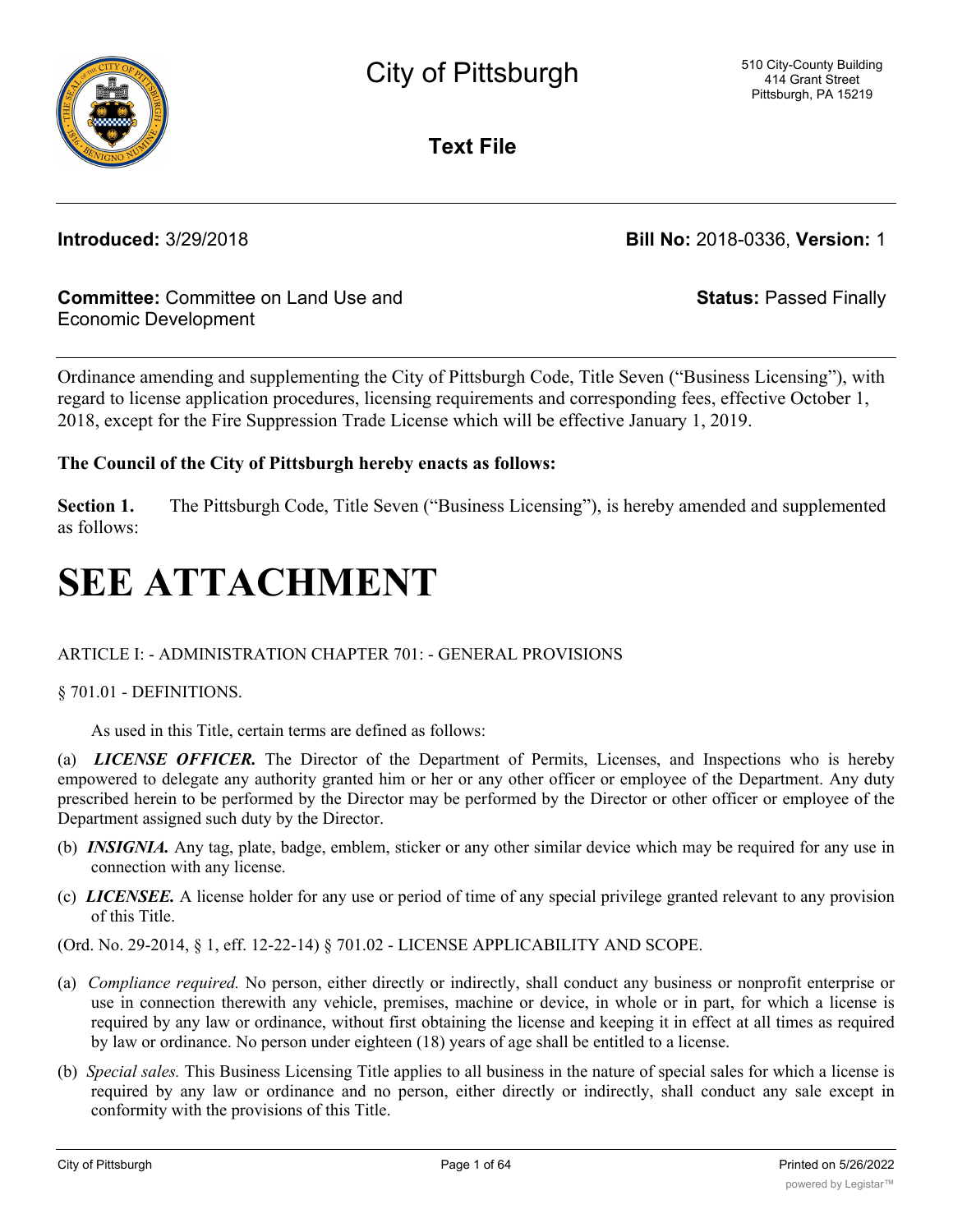**Status:** Passed Finally

- (1) *One act constitutes doing business.* For the purpose of this Title, any person shall be deemed to be in business or engaging in nonprofit enterprise, and thus subject to the requirements of subsections (a) and (b) hereof, when he does one (1) act of:
	- A. Selling any goods or services;
	- B. Soliciting business or offering goods or services for sale or hire; or
	- C. Acquiring or using any vehicle or any premises for business purposes in the city.
- (2) *Agents responsible for obtaining license.* The agents or other representatives of nonresidents who are doing business in the City shall be personally responsible for the compliance of their principals and of the businesses they represent with this Title.
- (3) *Separate license for branch establishments.* A license shall be obtained in the manner prescribed herein for each branch establishment or location of the business engaged in, as if each branch establishment or location were a separate business, except for warehouses and distributing plants used in connection with and incidental to a business licensed under the provisions of this Title.

(4) *Nonprofit and charitable enterprises.* Nonprofit and charitable enterprises shall obtain a license and pay all fees or other charges therefor unless specifically exempt therefrom. When a nonprofit or charitable organization is specifically exempt from the payment of license fees, it shall apply to the License Officer for an "Exempt Mercantile License" who on approval thereof shall issue the license. § 701.03 - DUTIES OF LICENSE OFFICER.

- (a) *Duties.* The License Officer shall collect all license fees and issue all licenses in the name of the City to all persons qualified under the provisions of this Title and shall do the following:
	- (1) *Make rules.* Promulgate and enforce all reasonable rules and regulations necessary to the operation and enforcement of this Title.
	- (2) *Adopt forms.* Adopt all forms and prescribe the information to be given therein**, as well as the manner of submission of forms.**
	- (3) *Require affidavits.* Require applicants to submit all affidavits and oaths necessary to the administration of this Title.
	- (4) *Obtain endorsement.* Submit all applications, in proper cases, to interested City officials for their endorsements thereon as to compliance by the applicant with all laws, ordinances or regulations which they have the duty of enforcing.
	- (5) *Investigate.* Investigate and determine the eligibility of any applicant for a license as prescribed herein.
	- (6) *Examine records.* Examine the books and records of any applicant or licensee when reasonably necessary to the administration and enforcement of this Title.
	- (7) *Give notice.* Notify any applicant of the acceptance or rejection of his or her application and deliver written reasons for denial at the applicant's request.

(b) *Information confidential.* The License Officer shall keep all information furnished or obtained under the authority of this Title in strict confidence. The information shall not be subject to public inspection and shall be kept so that the contents thereof shall not become known except to the persons charged with the administration of this Title. § 701.04 - QUALIFICATION OF APPLICANTS.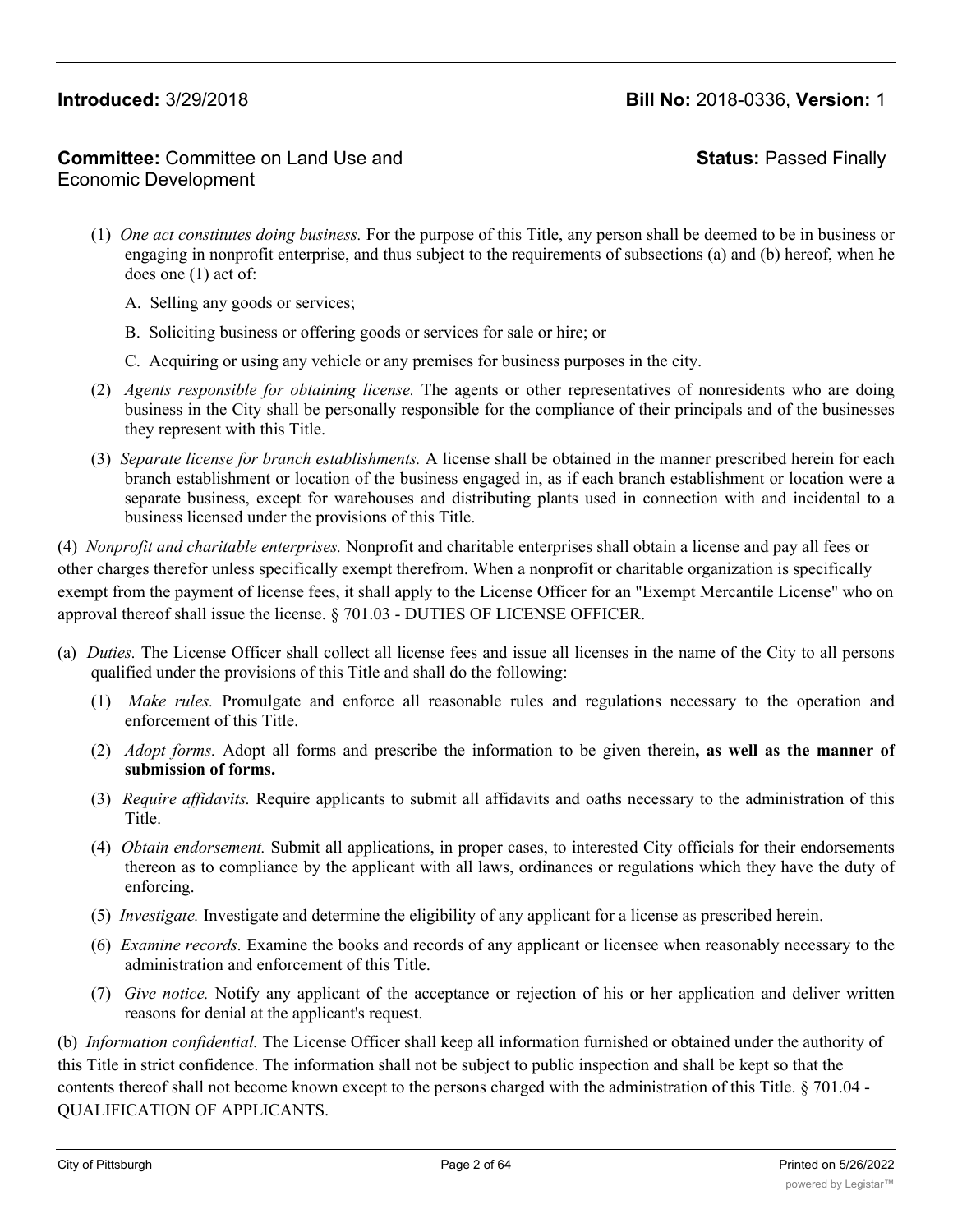# **Committee:** Committee on Land Use and Economic Development

**Status:** Passed Finally

- (a) *General standards to be applied.* The general standards herein set out relative to the qualifications of every applicant for a City license shall be considered and applied by the License Officer.
	- (1) *Good standing moral character.* Each shall be of good **standing** moral character. In making the determination, the License Officer shall consider only:
		- A. *Reserved.*
		- B. *License history.* The license history of the applicant; whether the person, in previously operating in this or another state under a license has had a license revoked or suspended and the reasons thereof. **, as well as adhering to Standards of Conduct as defined in 701.09.**
		- **C.** *Payment History.* **Whether the applicant accrued unpaid fee(s) or nonpayment of a returned check required for related or different license(s) issued by the Department of Permits, Licenses and Inspections.**
		- **D. Any other reason expressly provided for in this title.**
	- (2) *Mercantile license. Tax Compliance.* Applicants must be current or in a payment plan for all applicable tax **obligations for the City of Pittsburgh.** The License Officer shall ascertain from the City Treasurer's **Department of Finance** office whether a required mercantile license **compliance** has been obtained.
	- (3) *No City obligations.* Each applicant shall not be in default under the provisions of this Title nor indebted nor obligated in any manner to the City except for current taxes.
	- (4) *Compliance with building and zoning laws.* Each applicant shall certify to his or her knowledge that he or she is not in violation of any City building or zoning laws.
	- **(5)** *Maintain Proof of Insurance(s)***. Each licensee shall maintain general liability insurance, and workers compensation insurance (if applicable). Licensees shall maintain vehicle insurance(s), where vehicles are used to carry on licensed business. Insurances shall include a signed statement that the licensee shall hold harmless the City of Pittsburgh, its officers and employees and shall indemnify the City of Pittsburgh, its officers and employees for any claims or damage to property or injury to persons, which may be occasioned by any activity carried on under the terms of the license. Licensee shall furnish and maintain such public liability, food products liability, and property damage insurance as will protect the licensee and the City from all claims for damage to property or bodily injury, including death which may arise from operations under the permit or in connection therewith. Such insurance shall provide coverage for bodily injury for each person, for each occurrence and for property damage per occurrence, as prescribed by the License Officer. Such insurance shall be without prejudice to coverage otherwise existing therein, and shall name as additional insured the City of Pittsburgh, its officers and employees, and shall further provide that the policy shall not terminate or be cancelled prior to the expiration date of the permit without thirty (30) days' written notice to the Director of the Department of Permits, Licenses and Inspections.**

### (Ord. 3-2001, eff. 2-15-01) § 701.05 - LICENSE ISSUANCE PROCEDURE.

License issuance procedure shall be as is provided in Chapter 107 of Title One-Administrative. § 701.06 - LICENSED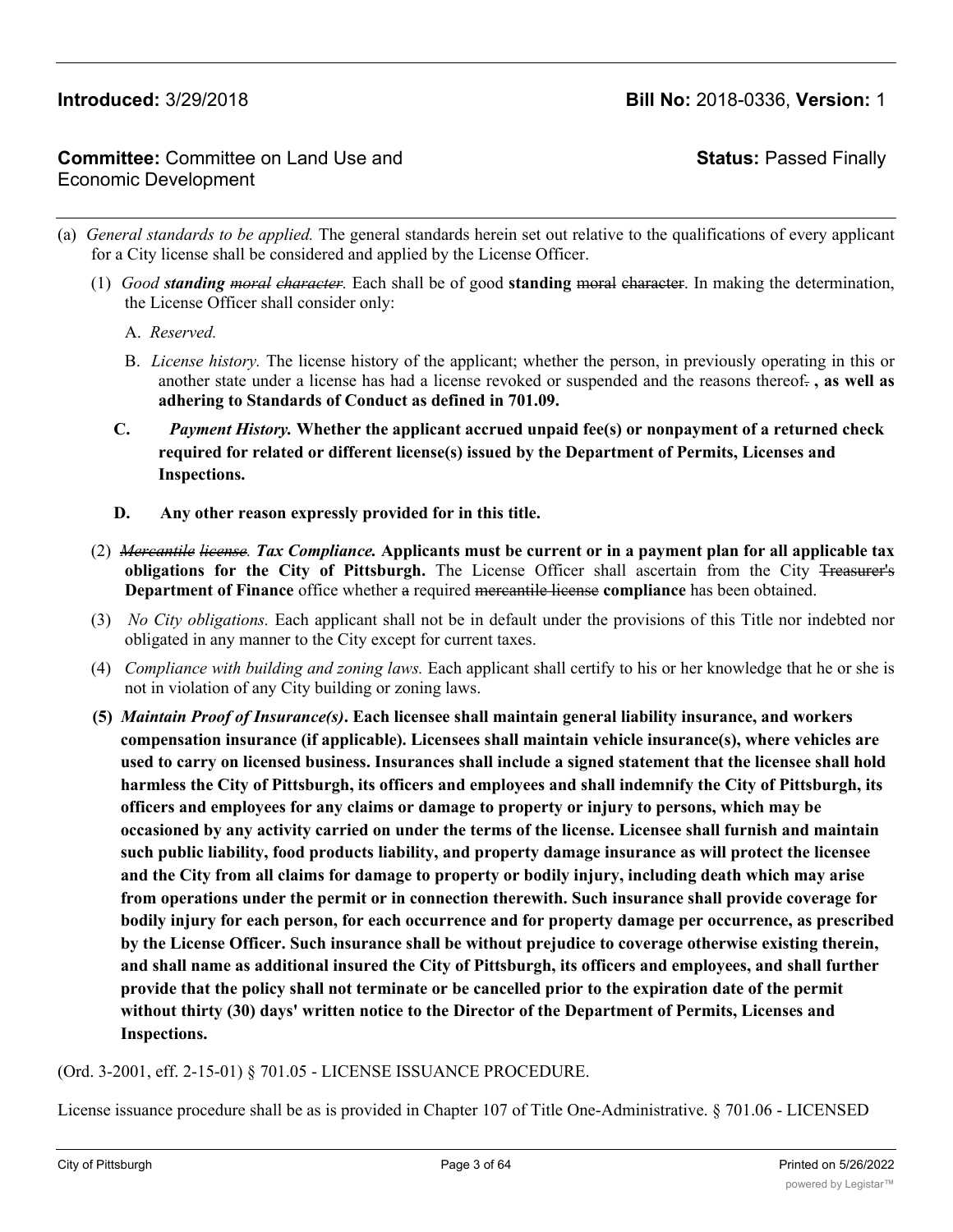**Status:** Passed Finally

### PREMISES.

The License Officer shall not issue a license if it is determined that the licensed activity at the proposed location:

- (a) Will be detrimental to or endanger the public health, safety, morals, comfort or general welfare.
- (b) If the proposed use will be injurious to the use and enjoyment of other property in the immediate vicinity of the proposed use.
- (c) If the premises are not of a nature and type that are suitable for the licensed activity.  $\S 701.07$  LICENSE FEE.

License fees shall be in the amounts established in the applicable **assessed by the Department of Permits, Licenses and Inspections and reflected in the** sections of this Title.

- (a) *Adjustment.* The License Officer shall require an increase in fee when the status of a licensee changes to place him or her in a classification imposing the increase in fee.
- (b) *Rebate.* No rebate or refund of any license fee or part thereof shall be made for any reason except if the fee or any part thereof was collected through an error. **The License Officer may adopt a refund policy upon the promulgation of rules and regulations where it is deemed applicable by the Department of Permits, Licenses and Inspections.**
- (c) *Employees.* Employees of the city, required to hold a license as provided for in this Title, shall have their license renewed annually without fee. Licenses issued without fee shall be valid only for the City employment and shall not be valid for any other purposes. The employee's supervisor shall provide a written statement to the License Officer stating the requirement for the employee to hold the license.
- (d) *Renewal penalty.* A renewal penalty of fifty dollars (\$50.00) shall be assessed for each license not renewed by the due date.
- (e) Failure to Apply Penalty. Any business or individual that fails to appropriately apply for a license herein Title VII and operates without a license for any period of time will be subject to a penalty fee of an amount **prescribed by the License Officer.**
- (f) Fees. License Fees shall be posted by the Department of Permits, Licenses and Inspections each year. At the discretion of the Director of the Department of Permits, Licenses, and Inspections, the Department of Permits, Licenses, and Inspections is authorized to increase fees not to exceed three (3) percent annually for Title 7 and Title 10 permits and fees associated with the operation of the Department of Permits, Licenses, and Inspections.

(Ord. 8-1983, eff. 3-7-83; Ord. 47-1985, eff. 11-25-85; Am. Ord. 45-1997, eff. 1-15-97; Ord. No. 29-2014, § 1, eff. 12-22- 14) § 701.08 - LICENSE INFORMATION.

Each license issued shall state upon its face:

- (a) The name of the licensee and any other name under which the business is to be conducted.
- (b) The kind and address of each business so licensed.
- (c) The amount of license fee.
- (d) The dates of issuance and expiration.
- (e) Other information as the License Officer determines is necessary. § 701.09 DUTIES OF LICENSEE.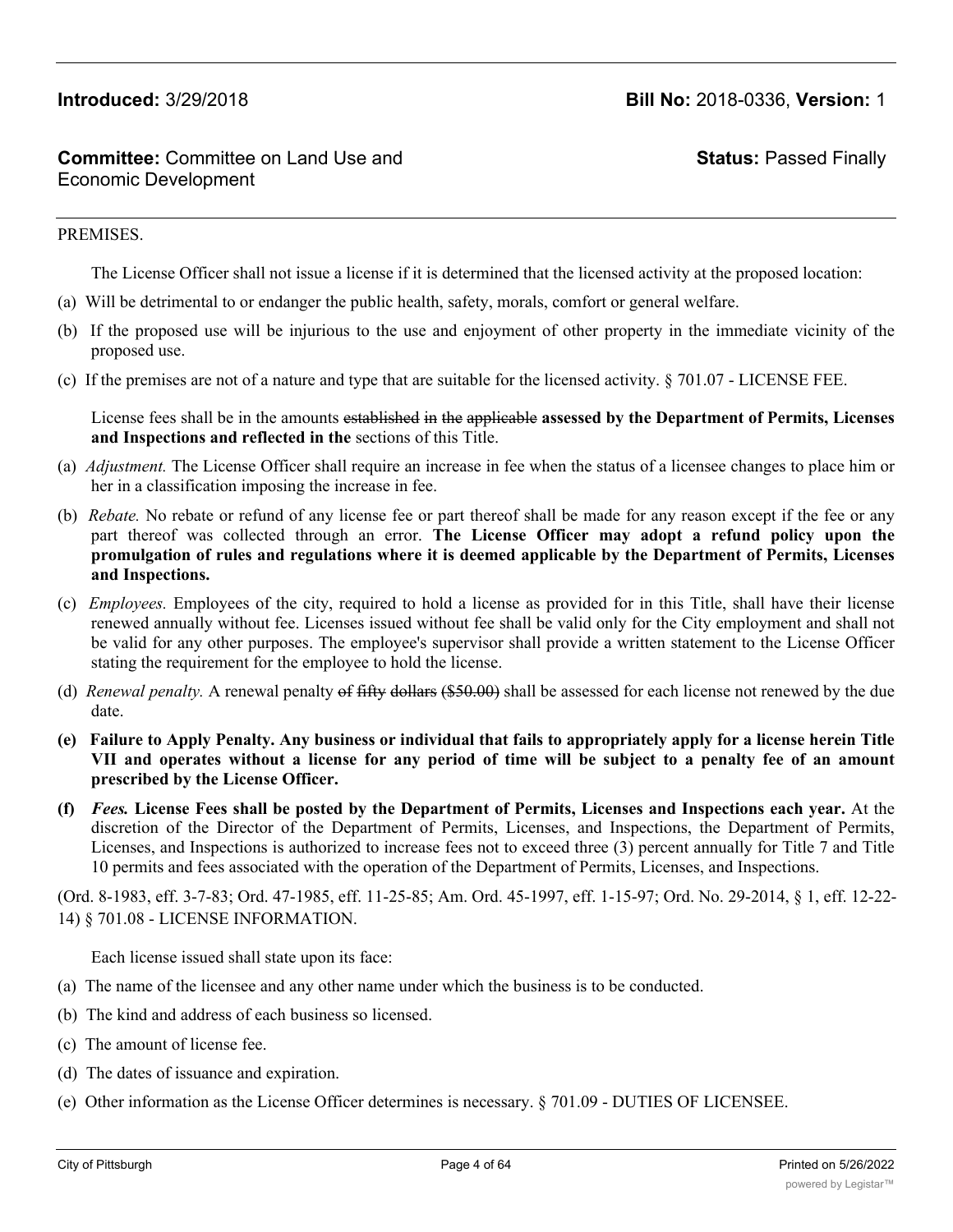# **Status:** Passed Finally

(a) *General standards of conduct.* Every licensee under this Title shall:

- (1) *Permit inspection.* Permit all reasonable inspections of his or her business and examinations of his or her books by public authorities authorized by law.
- (2) *Comply with governing law.* Ascertain and at all times comply with all laws, ordinances and regulations applicable to the licensed business.
- (3) *Operate properly.* Avoid all forbidden, improper or unnecessary practices or conditions which do or may affect the public health, morals or welfare.
- (4) *Cease business.* Refrain from operating the licensed businesses on premises after license expiration and during any period of revocation or suspension.
- **(5)** *City Tax Compliance.* **All applicants must be current in their tax obligations as per City Code §701.04 (a) (3).**
- (b) *Display of license and insignia.* Every licensee under this Title shall:
	- (1) *Premises.* Post and maintain the license or insignia upon the licensed premises in a place where it may easily be seen at all times by interested parties.
	- (2) *Vehicles.* Affix any insignia **or license** delivered for use in connection with a licensed activity involving a vehicle in a prominent place on the outside thereof.
	- (3) *Persons.* Carry the license on his or her person when he or she has no licensed business premises.
	- (4) *Machines.* Affix any insignia delivered for use in connection therewith upon the outside of any coin, vending or other business machine or device, so that it may be easily seen at all times by interested parties.**, as required by the License Officer.**
	- (5) *Inoperative licenses, special permits and insignia.* Not allow any license, permit or insignia to remain posted, displayed or used, after the period for which it was issued has expired; or when it has been suspended or revoked, or for any reason become ineffective. The licensee shall promptly return the inoperative license, special permit or insignia to the License Officer.
	- (6) *Unlawful possession.* Not loan, sell, give or assign, to any other person to use or display, or to destroy, damage or remove, or to have in his or her possession, except as authorized by the License Officer or by law, any license, or insignia which has been issued to the licensee.
- (c) *New location desired.* A licensee shall have the right to change the location of the licensed business provided he or she shall:
	- (1) *Approval of license officer.* Obtain written permission from the License Officer for change of location.
	- (2) *Payment of fee.* Pay a removal fee of five dollars (\$5.00) **in an amount prescribed in the current fee schedule posted** to the License Officer.

(d) *Keep records.* Keep all records and books necessary to the computation of his or her license fee and to the enforcement of this Title. The License Officer shall make his or her own determination as to the requirements of a financial statement for any business where the licensee has failed to keep books and records as required herein. § 701.10 - TRANSFER OF LICENSE.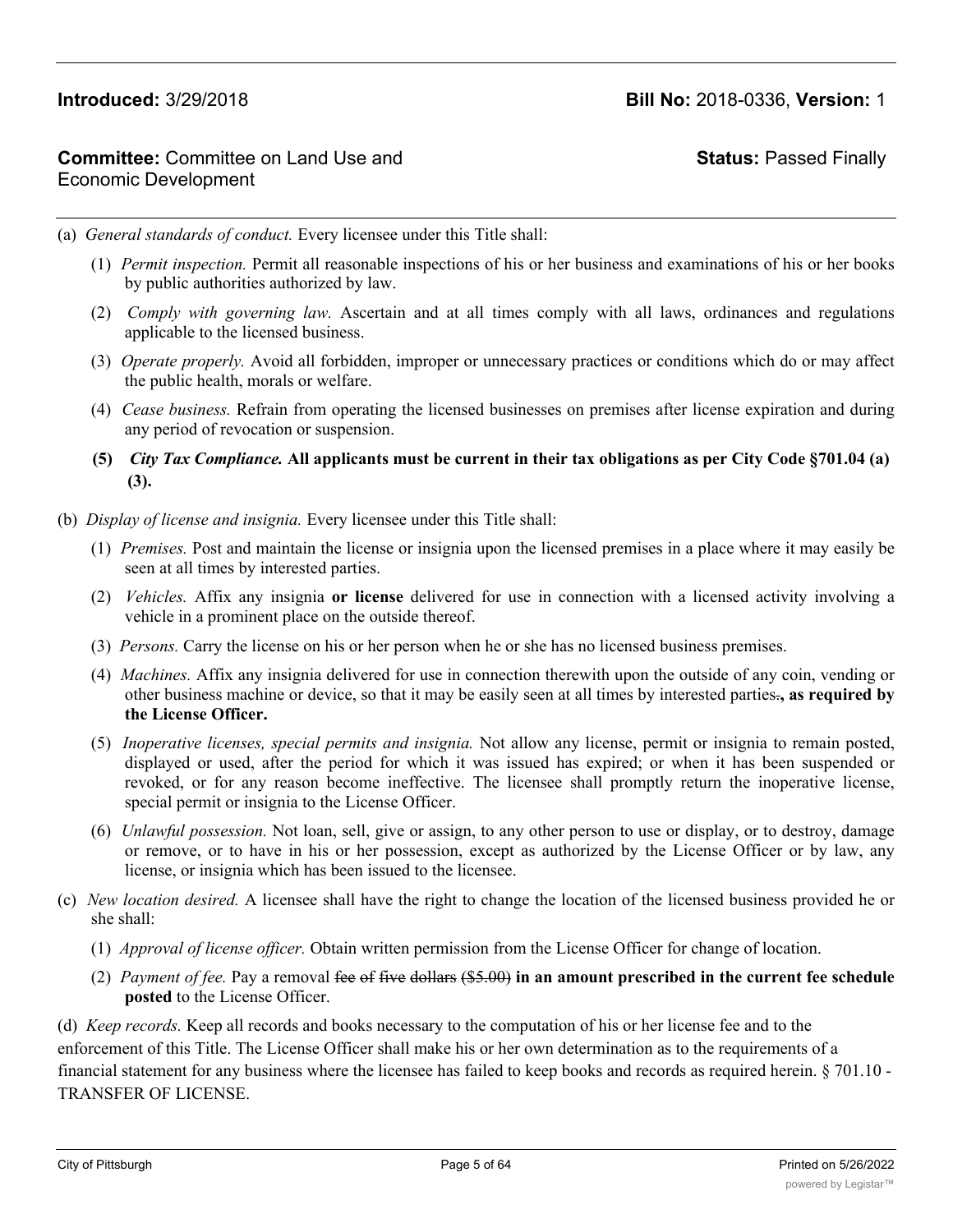# **Committee:** Committee on Land Use and Economic Development

**Status:** Passed Finally

A license is not transferable to another person, and is not otherwise transferable except as may be expressly provided elsewhere in this Title. § 701.11 - TERM OF LICENSE.

The License Officer shall have the authority to establish the license year or term for any non-yearly licenses or permits issued under this Title. All yearly licenses or permits issued by the Department of Permits, Licenses, and Inspections (PLI) shall expire three hundred sixty-five (365) days after issuance. This section shall supersede all references to the expiration date and/or time of renewal for yearly PLI-issued licenses elsewhere in this Title. This section shall take effect upon enactment and shall not alter the term of existing licenses.

(Ord. No. 14-2016, § 1, eff. 6-6-16) § 701.12 - ENFORCEMENT AND INSPECTIONS.

- (a) *Inspections.* The following persons hereinafter called "inspectors" are authorized to conduct inspections in the manner prescribed herein:
	- (1) *License Officer.* The License Officer shall make all investigations necessary to the enforcement of this Title.
	- (2) *Authorized officials.* The License Officer shall have the authority to order the inspection of licensees, their businesses and premises, by all City officials having duties to perform with reference to licensees or businesses.
	- (3) *Police Officers.* All police officers shall inspect and examine businesses located within their respective jurisdictions to enforce compliance with this Title.

(b) *Authority of inspectors.* All inspectors shall have the authority to enter premises to inspect for violation of any provision of this Title. Persons inspecting licensees, their businesses or premises as herein authorized shall report all violations of this Title or of other laws or ordinances to the License Officer and shall submit other reports as the License Officer may require. § 701.13 - LIABILITY FOR FEES.

When a person knowingly allows another person who has not obtained a license to use his or her premises for an activity requiring a license under this Title, the person who allowed his premises to be so used shall be liable for any applicable fees required herein. § 701.14 - LICENSE REVOCATION OR SUSPENSION.

- (a) Any license issued pursuant to the provisions of this Title may be revoked or suspended by **at** the **discretion of the** License Officer**, based on the severity and/or frequency including and not limited to** for any of the following reasons:
	- (1) Fraud, misrepresentation or false statement contained in the license application.
	- (2) Fraud, misrepresentation or false statement made in the course of carrying on the business.
	- (3) Violation of any provision of this Title or rules or regulations duly made in accordance therewith.
	- (4) Conviction of any crime or misdemeanor involving moral turpitude.
	- (5) Conducting the business or using any vehicle, premises, machine or other device in connection therewith in an unlawful manner or in such a manner as to constitute a breach of peace or a menace to the health, safety or general welfare of the public.
	- (6) Obstruction of or denial of entry for authorized inspections.
	- (7) Violation of any City building or zoning laws, or rules or regulations duly made in accordance therewith.
- (b) The License Officer shall revoke the license of any licensee whose license was suspended twice within any one (1)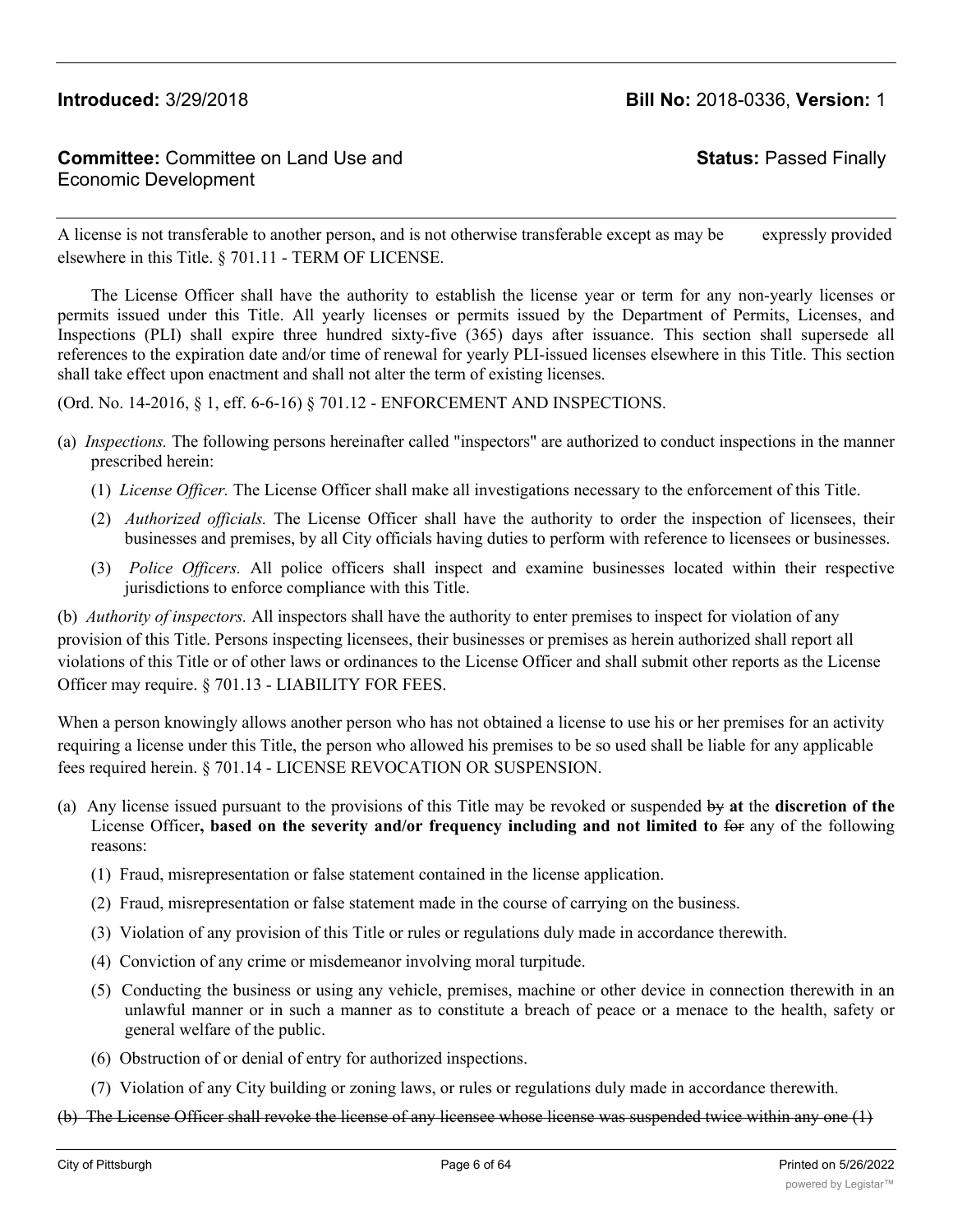# **Committee:** Committee on Land Use and Economic Development

**Status:** Passed Finally

year's period of time and no new license or reinstatement or renewal shall be approved or issued for one (1) year from the revocation date. § 701.15 - BOARD OF LICENSE AND INSPECTION REVIEW.

- (a) A Board of License and Inspection Review, consisting of five (5) members appointed by the Mayor and approved by City Council, shall be empaneled to hear and adjudicate appeals related to this Title or as otherwise set forward in this Code.
- (b) The members of the Board of License and Inspection Review shall serve three-year terms.
- (c) All appointees and sitting Board members shall be residents of the City of Pittsburgh, and at least two (2) members shall have experience working with community advocacy groups or community development corporations, and at least one (1) member shall have two (2) or more years' experience working in business licensing and building code inspections.
- (d) The Board of License and Inspection Review shall adopt and maintain rules of procedure not inconsistent with the provisions of this Code or applicable law and shall make such rules of procedure available to the public.
- (e) The Board of License and Inspection Review shall, by a majority vote, affirm, modify, reverse, vacate, or revoke the notice, order, or action from which an appeal is taken.
- (f) Each decision of the Board of License and Inspection Review shall be made in writing and shall be available for public review.

(Ord. No. 29-2015, § 1, eff. 8-11-15)

**Editor's note-** Ord. No. 29-2015, § 1, effective Aug. 11, 2015, renumbered previous §§ 701.15 and 701.16 as §§ 701.16 and 701.18. § 701.16 - RIGHT OF APPEAL.

- (a) Any person aggrieved by any action of the License Officer related to the issuance, transfer, renewal, refusal, suspension, revocation, or cancellation of any City license issued pursuant to this Title shall have the right to appeal to the Board of License and Inspection Review.
- (b) Appeals shall be filed in writing in a form and manner prescribed by the License Officer. Each appeal shall be accompanied by a copy of the notice, order, or other official document which is the subject of the appeal, as applicable. Each appeal shall be filed within thirty (30) days of the date of the action being appealed.
- (c) All appeals considered by the Board of License and Inspection Review shall be heard in a public forum at a publicly advertised time as determined by the Board of License and Inspection Review.
- (d) The Board of License and Inspection Review shall maintain an official record of all hearings and such hearings shall be conducted in compliance with all applicable laws.

(Ord. No. 29-2015, § 1, eff. 8-11-15)

**Editor's note-** See § 701.15 editor's note. § 701.17 - ACTION PENDING APPEAL.

Whenever an appeal is filed pursuant to this Chapter or Title X, Chapter 1004, Section 1004.02 is pending, compliance with the order, decision, notice of violation, or license suspension or revocation which is the subject of the appeal shall not be required except where there exists a condition of immediate danger or hazard to health, safety, or welfare which requires immediate compliance.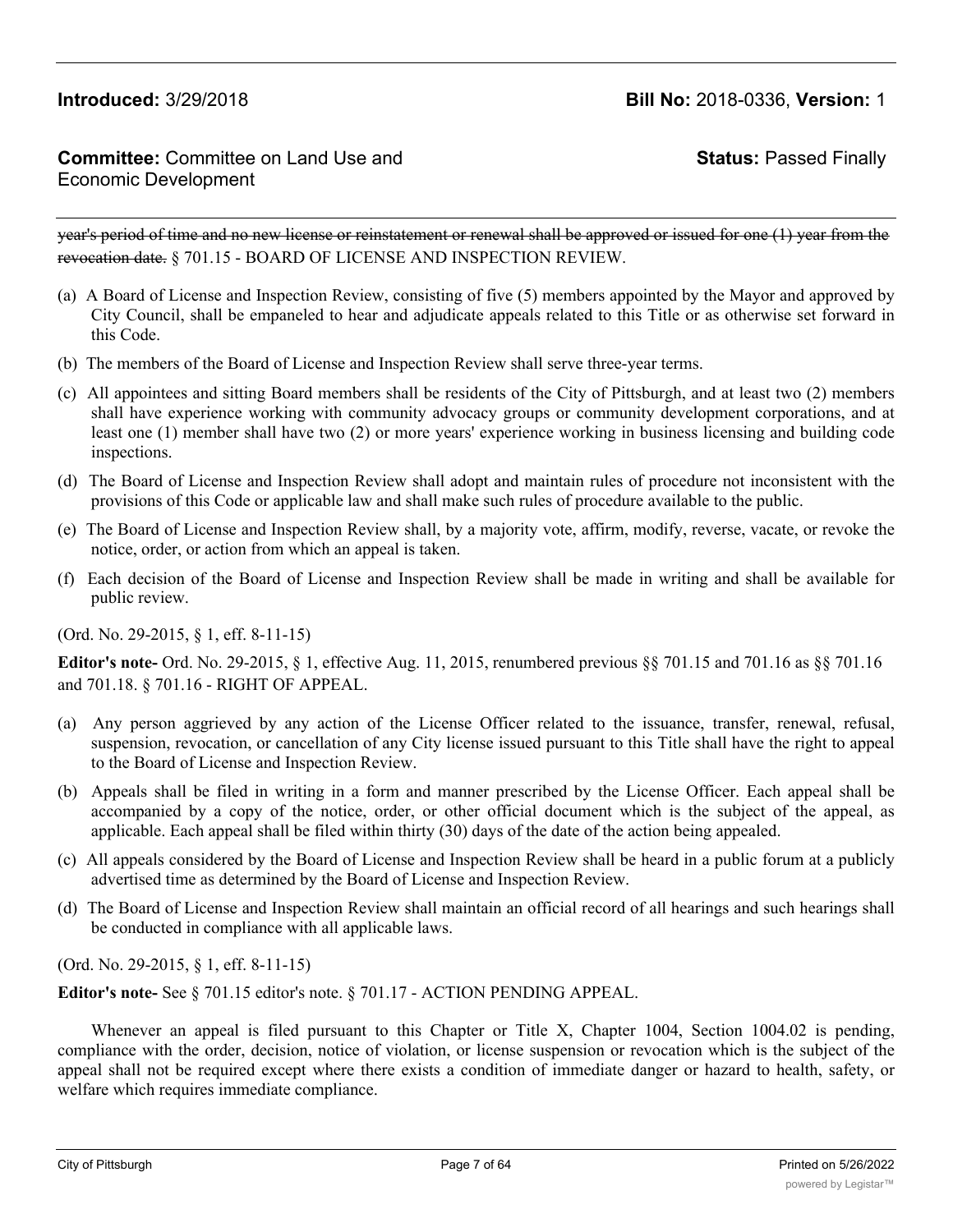**Status:** Passed Finally

(Ord. No. 29-2015, § 1, eff. 8-11-15) § 701.18 - PENALTY.

- (a) Whoever violates any provision of Title 7 Business Licensing shall be punished as provided in Section 101.09 of Title 1 Administrative.
- (b) Administrative penalty fee of sixty-one dollars (\$61.00) shall be charged on all late filings for license permits under this Title **as prescribed in the fee schedule posted**.

(Ord. 42-1990, eff. 1-1-91; Ord. No. 29-2015, § 1, eff. 8-11-15)

**Editor's note-** See § 701.15 editor's note. ARTICLE III: - SALES BUSINESSES CHAPTER 713: - PAWNBROKERS

§ 713.01 - LICENSE REQUIRED.

No person shall use, exercise or carry on the trade or business of pawnbroker within the City without first obtaining a license from the License Officer. § 713.02 - DEFINITIONS.

As used in this Chapter, certain terms are defined as follows:

### (a) *PAWNBROKER.* Any person who:

- (1) Engages in the business of lending money on the deposit or pledge of personal property, other than choses in action, securities or written evidence of indebtedness; or
- (2) Purchases personal property with an express or implied agreement or understanding to sell it back at a subsequent time at a stipulated price; or
- (3) Lends money upon goods, wares or merchandise pledged, stored or deposited as collateral security.
- (b) *PLEDGE.* Articles deposited with a pawnbroker as security for a loan in the course of his or her business.

(c) *PLEDGOR.* The person who obtains a loan from a pawnbroker and delivers a pledge into the possession of a pawnbroker, unless the person discloses that he or she is or was acting or another in which case a "pledgor" means the disclosed principal. § 713.03 - RECORDS TO BE KEPT.

Each pawnbroker shall keep a book legibly written in the English language in which shall be recorded:

- (a) A full and accurate description of all articles purchased or pledged.
- (b) The time of purchase or pledge.
- (c) The time within which the purchased or pledged article is to be redeemed.
- (d) The amount of money lent or paid thereof. § 713.04 DAILY REPORT TO POLICE.

All pawnbrokers before 12:00 noon of every business day shall report to the Superintendent of Police a description of all articles received in the course of pawnbroking during the previous business day, together with the number of tickets and a description of the persons making the transactions. § 713.05 - MEMORANDUM OF INFORMATION TO PLEDGER.

Every pawnbroker shall at the time of making or receiving any article in pawn, deliver to the pledgor a memorandum signed by him or her containing: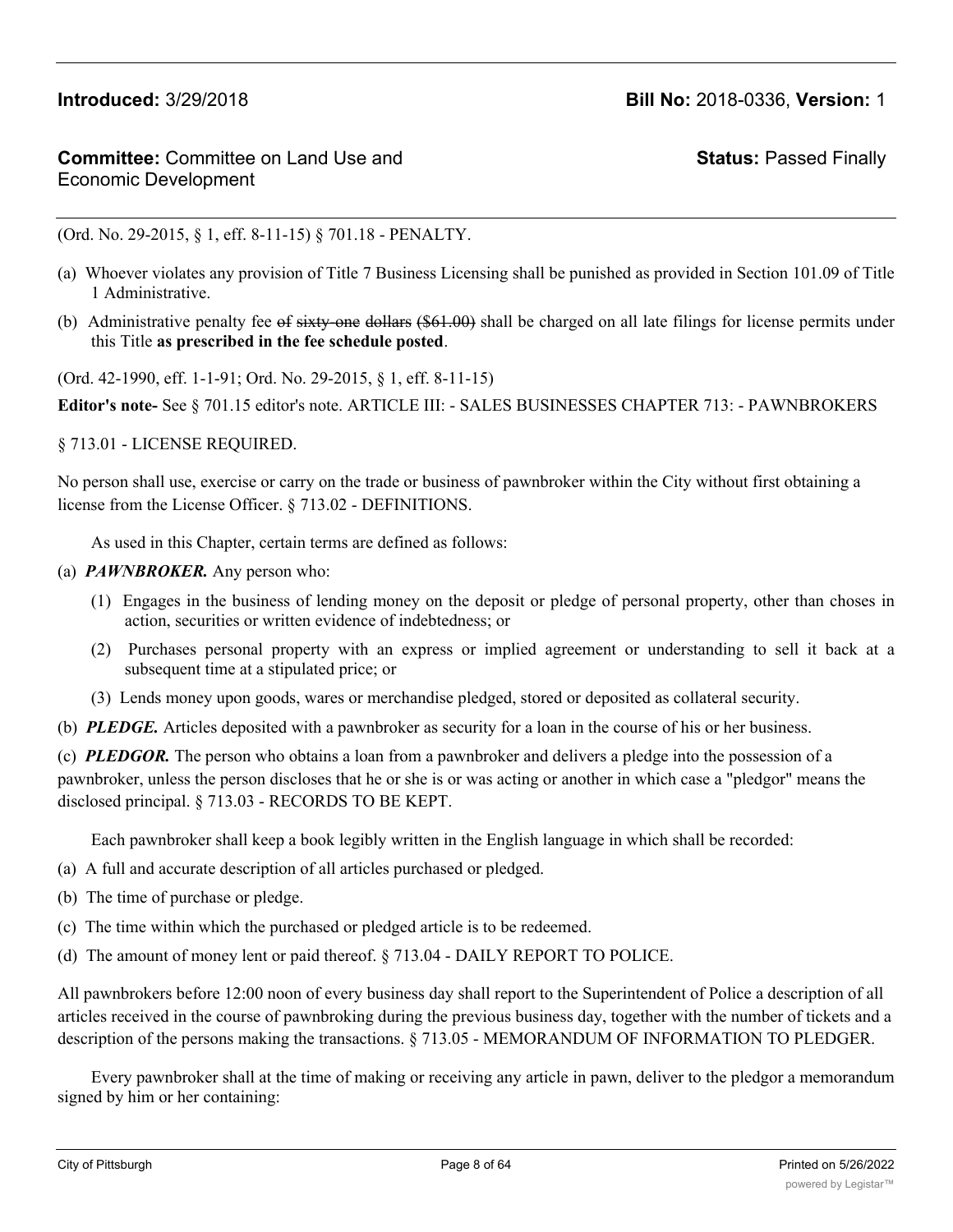**Status:** Passed Finally

(a) The date.

### (b) The amount of the loan.

- (c) The rate of interest and storage charges.
- (d) The time within which the article is to be redeemed.
- (e) A description of the article pledged. § 713.06 PROHIBITED BUSINESS HOURS.

A pawnbroker shall not transact business on Sunday nor on any other day between 9:00 p.m. and 7:00 a.m. § 713.07 - PROHIBITED TRANSACTIONS.

A pawnbroker shall not accept a pledge from a person under eighteen (18) years of age nor from any intoxicated person or known thief. § 713.08 - REVOCATION FOR CONVICTION OF CERTAIN CRIMES.

In addition to reasons specified in § 701.14, if any pawnbroker is convicted of robbery, burglary, larceny, receiving stolen goods or any other crime involving the unlawful obtaining of personal property, the License Officer shall immediately revoke his or her license. § 713.09 - LICENSE FEE.

The fee for the issuance of a pawnbroker's license shall be four hundred seventy-eight dollars (\$478.00) per year due annually as prescribed by the fee schedule posted by the Department of Permits, Licenses and Inspections and is **valid for a period of 365 days from the date of issuance.** on or before January 31 of the current year.

(Ord. 42-1990, eff. 1-1-91) CHAPTER 715: - JUNK DEALERS

§ 715.01 - LICENSE REQUIRED.

No person shall carry on the business of buying or selling and dealing in junk, rope, scrap, iron, copper, brass or other materials commonly referred to as junk without first obtaining a license from the License Officer. § 715.02 - RECORDS TO BE KEPT.

Every junk dealer shall keep a book legibly written in English at the time of acquiring articles in the course of business which book shall contain:

- (a) A full and accurate description of the article purchased.
- (b) The name and address of the person selling an article.
- (c) The name and address of any person buying an article. § 715.03 DAILY REPORT TO POLICE.

Every junk dealer, before 12:00 noon of every business day shall report to the Superintendent of Police the information required by § 715.02 for all articles received during the previous business day. § 715.04 - PERIOD OF RETENTION OF ARTICLES RECEIVED.

All licensees shall keep and retain on their premises all articles or junk in the original form, shape or condition in which they were received for a minimum period of forty-eight (48) hours after receipt. § 715.05 - PROHIBITED TRANSACTIONS.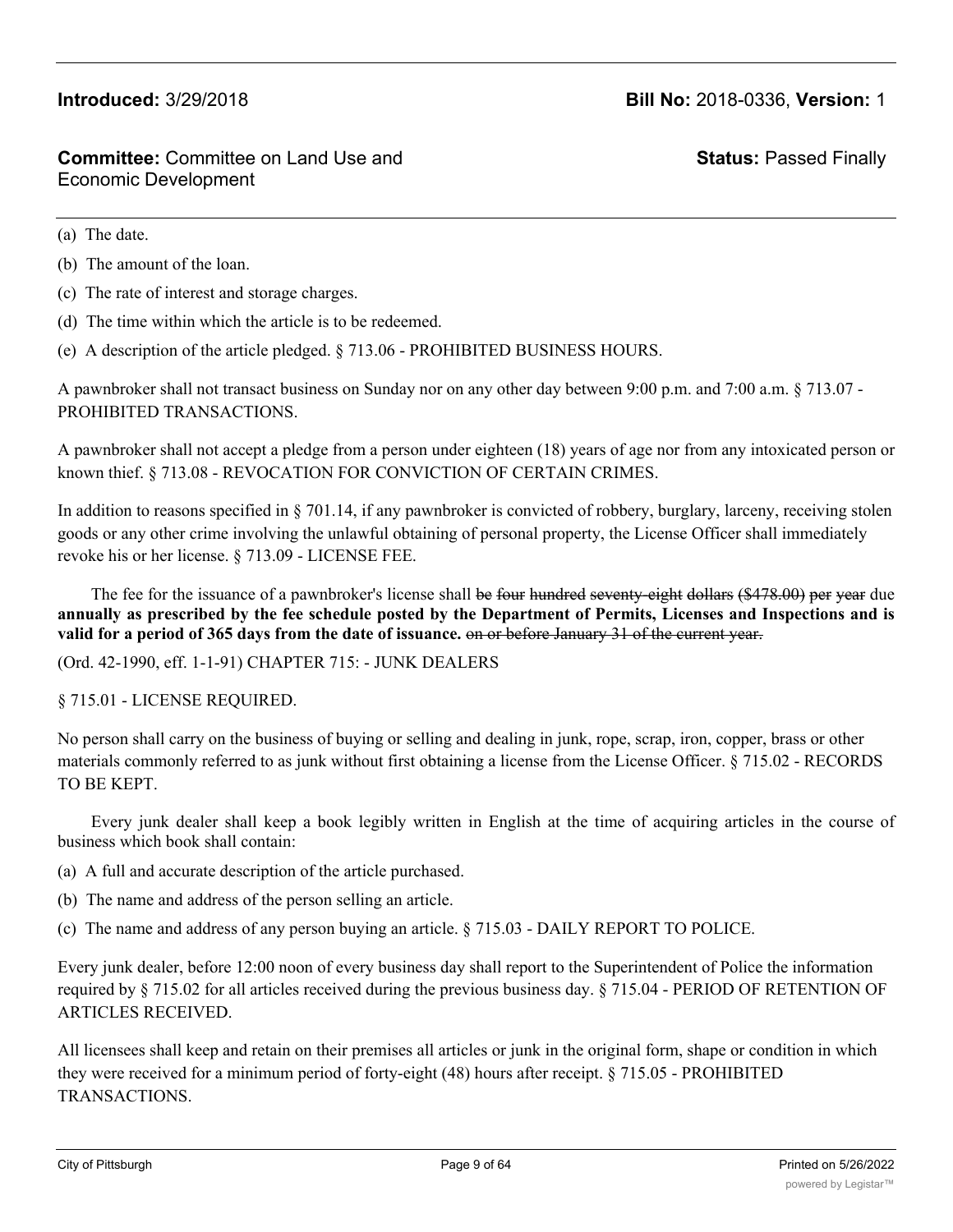**Status:** Passed Finally

No licensee shall receive or purchase articles from a person under eighteen (18) years of age nor from an intoxicated person or known thief. § 715.06 - PROHIBITED BUSINESS HOURS.

A junk dealer shall not transact any business on any day between 9:00 p.m. and 7:00 a.m. § 715.07 - REVOCATION FOR CONVICTION OF CERTAIN CRIMES.

In addition to reasons specified in § 701.14, if any junk dealer is convicted of robbery, burglary, larceny, receiving stolen goods or any other crime involving the taking of personal property, the License Officer shall immediately revoke his or her license. § 715.08 - LICENSE FEE.

The fee for the issuance of a junk dealer's license shall be two hundred fifty dollars (\$250.00) per year due **annually** as prescribed by the fee schedule posted by the Department of Permits, Licenses and Inspections and is valid for a **period of 365 days from the date of issuance.** on or before March 31 of the current year.

(Ord. 42-1990, eff. 1-1-91) CHAPTER 717: - ANTIQUE OR SECOND HAND DEALERS

### § 717.01 - LICENSE REQUIRED.

No person shall engage in the business of being an antique or second hand dealer without first obtaining a license from the License Officer. § 717.02 - DEFINITIONS.

As used in this Chapter, certain terms are defined as follows:

(a) *SECOND HAND DEALER* or *ANTIQUE DEALER.* Any person who either wholly or partly engages or operates the trade or business of buying and selling used goods such as antiques, precious stones, metals and jewelry, tools, electrical devices, fixtures, appliances, second hand cars, automobile accessories or tires, household goods, firearms and bric-a-brac.

(b) The foregoing enumeration of articles, goods and property shall not be deemed to be exclusive or all inclusive.

*SECOND HAND ARTICLES* or *GOODS* for the purpose of this Chapter are any articles or goods that are purchased, salvaged or received from any person. § 717.03 - RECORDS TO BE KEPT.

Every second hand and antique dealer shall keep a book legibly written in the English language at the time of acquiring articles in the course of business which book shall contain:

- (a) An accurate description of the article purchased.
- (b) The name and address of the person selling an article
- (c) The name and address of person buying an article. § 717.04 WEEKLY REPORTS TO POLICE.

Every second hand and antique dealer shall furnish by 12:00 noon Monday to the Superintendent of Police the information specified in § 717.03 for the previous business week. § 717.05 - PERIOD OF RETENTION OF PURCHASED ARTICLES.

No second hand or antique dealer shall sell or dispose of in any way until thirty (30) days after purchase any of the following second hand articles or goods: antiques, precious stones, jewelry, watches, old gold, platinum, silver or other precious metals, or any similar articles or things. No second hand or antique dealer shall sell or dispose of in any way any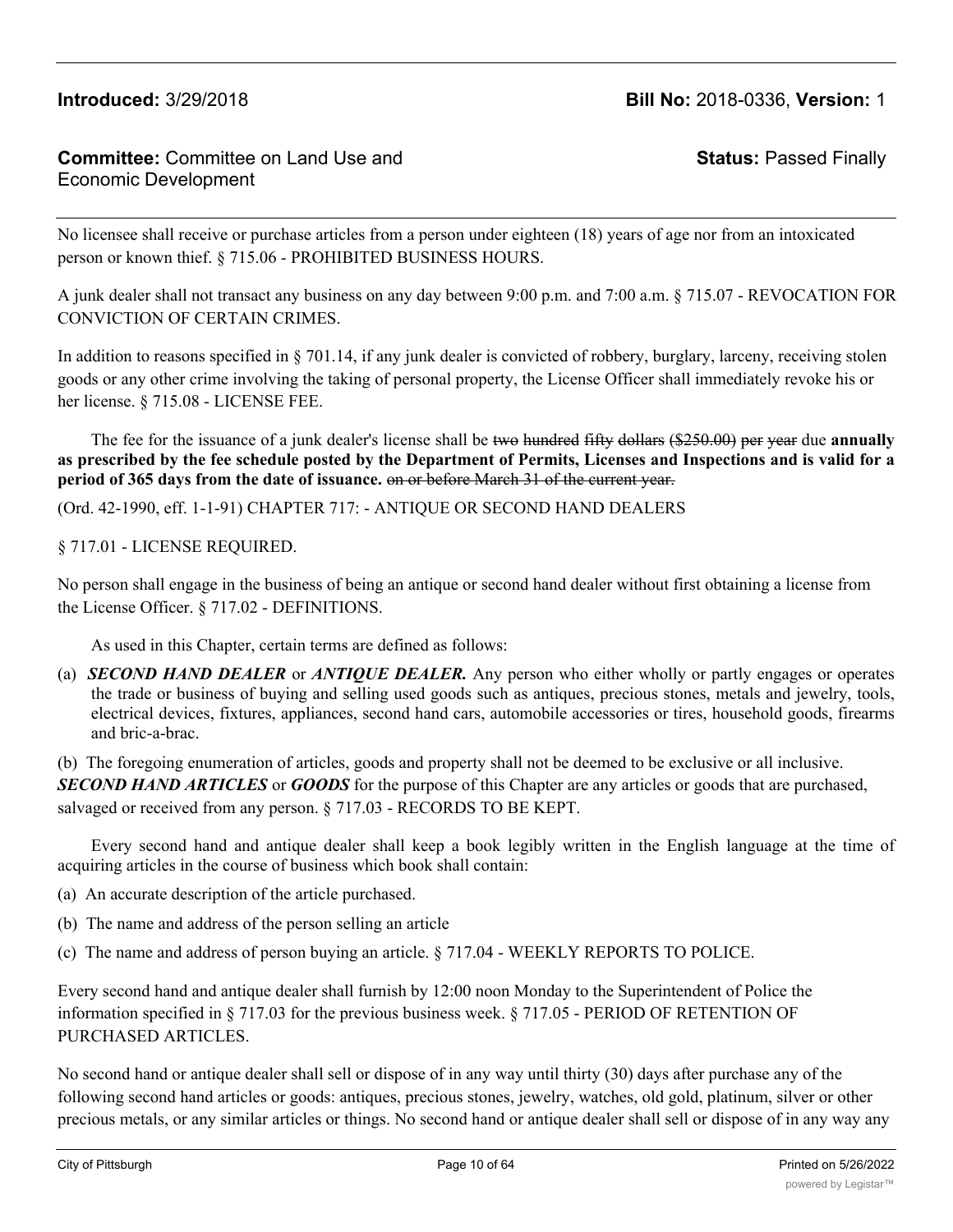# **Committee:** Committee on Land Use and Economic Development

**Status:** Passed Finally

other second hand article or goods until seven (7) days after purchase of the same. § 717.06 - PROHIBITED TRANSACTIONS.

No second hand or antique dealer shall purchase any article from any person under eighteen (18) years of age nor from any intoxicated person or known thief. § 717.07 - REVOCATION FOR CONVICTION OF CERTAIN CRIMES.

In addition to reasons specified in § 701.14, if any second hand or antique dealer is convicted of robbery, burglary, larceny, receiving stolen goods or any other crime involving the unlawful obtaining of personal property the License Officer shall immediately revoke his or her license. § 717.08 - LICENSE FEE.

The fee for the issuance of a second hand or antique dealer's license shall be two hundred fifty dollars (\$250.00) per year due annually as prescribed by the fee schedule posted by the Department of Permits, Licenses and Inspections **and is valid for a period of 365 days from the date of issuance**. on or before February 28 of the current year.

(Ord. 42-1990, eff. 1-1-91) CHAPTER 719: - VENDORS AND PEDDLERS[1]

### Footnotes:

### --- (**1**) ---

**Editor's note-** Ordinance 26-2000, effective November 3, 2000, repealed Ch. 719 in its entirety and replaced it with a new Ch. 719 as set out below. Subsequently, Am. Ord. 31-2002, § 1, effective Nov. 4, 2002, amended Ch. 719, in its entirety, to read as herein set out. See also the Code Comparative Table.

## § 719.01 - LICENSE REQUIRED.

No person shall engage in the business of being a vendor or peddler without first obtaining a license from the License Officer.

(Ord. 31-2002, § 1, eff. 11-4-02) § 719.02 - DEFINITIONS AND EXCEPTIONS.

- (a) *PEDDLER* as used herein includes any person, whether a resident of the City of Pittsburgh or not, traveling by foot from place to place, from house to house, or from street to street, carrying on their person goods, wares, merchandise, meats, fish, vegetables, fruits, garden truck, farm products, or provisions offering and exposing the same for sale, or making sales and delivering articles to purchasers. It is further provided that one who solicits orders for delivery at a later date is deemed a peddler and subject to the provisions of this chapter.
- (b) *VENDOR* as used herein includes any person, whether a resident of the City of Pittsburgh or not who, without traveling from place to place, sells or offers for sale goods, wares, merchandise, meats, fish, vegetables, fruits, farm products, or provisions from an approved vending unit at an approved vendor location.
- **(c) VENDOR EMPLOYEE - an employee without partial ownership of the business working at a licensed establishment. Workers compensation insurance is required to cover any vendor employee during the license period.**
- **(d)** *VENDOR/SPORTS AND ENTERTAINMENT FACILITIES (S&E)* as used herein includes any person, whether a resident of the City of Pittsburgh or not who, without traveling from place to place, sells or offers for sale goods, wares, merchandise, meats, fish, vegetables, fruits, farm products, or provisions from an approved vending unit at an approved vendor location located within the boundaries set forth in Section 719.05 $C(c)(2)$  of property owned by the Stadium Authority of the City of Pittsburgh for the operation and management of Heinz Field and PNC Park or of the property owned by the Sports and Exhibition Authority of Pittsburgh and Allegheny County for the operation and

management of the Consol Energy Center and the David L. Lawrence Convention Center or of any other property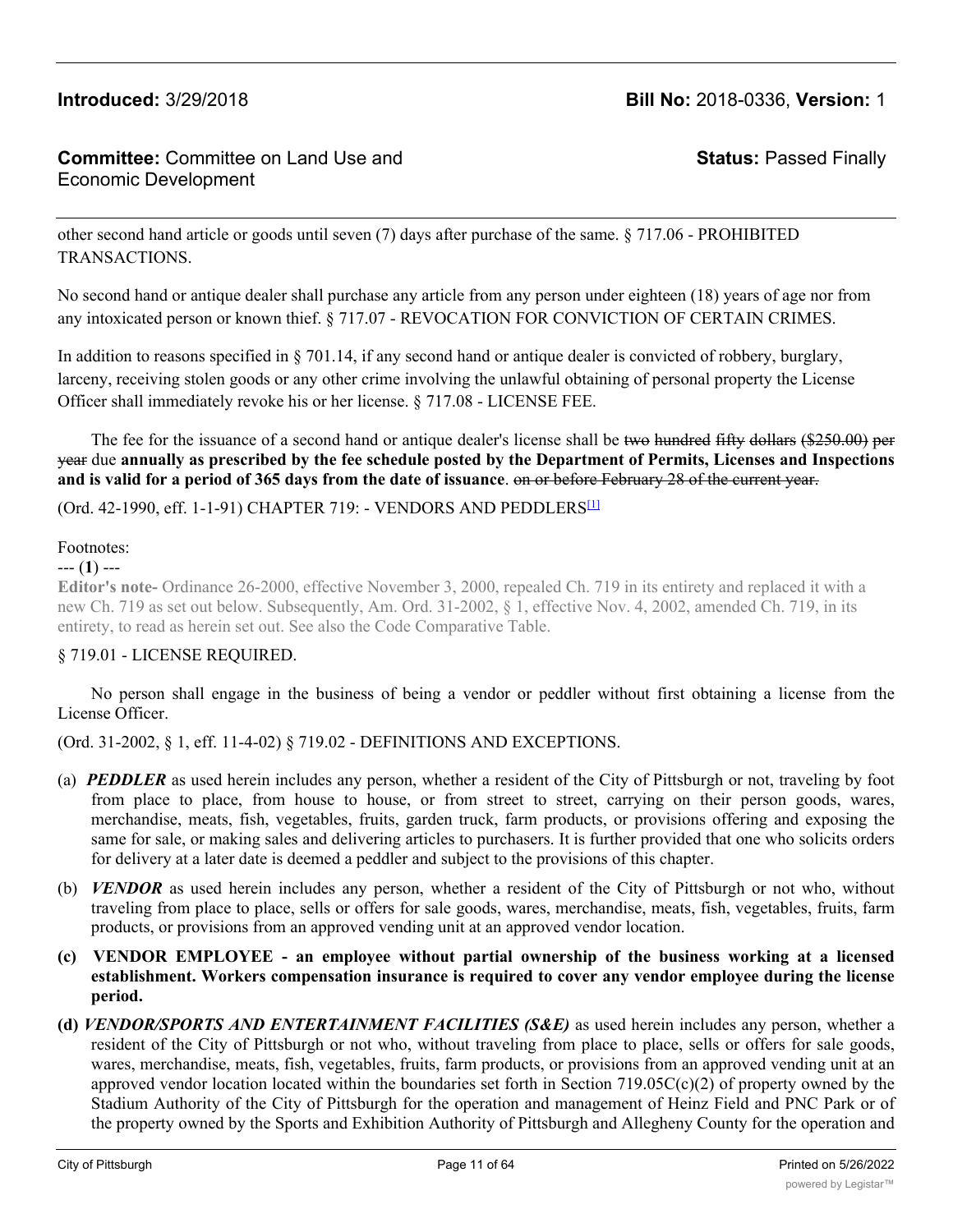# **Committee:** Committee on Land Use and Economic Development

**Status:** Passed Finally

management of the Consol Energy Center and the David L. Lawrence Convention Center or of any other property used by professional sports franchises in which the Sports and Exhibition Authority of the City of Pittsburgh, or Allegheny County has a financial or proprietary interest; and property owned and operated by the University of Pittsburgh known as the John M. and Gertrude E. Peterson Event Center; and property owned and operated by Duquesne University known as A.J. Palumbo Center.

- (d) *STATIONARY VEHICULAR VENDOR* as used herein includes any person, whether a resident of the City of Pittsburgh or not, who sells or offers for sale goods, wares, merchandise, meats, fish, vegetables, fruits, garden truck, farm products, or provisions from an approved vending vehicle at a specific and permitted vehicular vendor location.
- **(e) STATIONARY VENDOR** as used herein includes any person, whether a resident of the City of Pittsburgh or not, who sells or offers for sale goods, wares, merchandise, meats, fish, vegetables, fruits, garden truck, farm products, or provisions from an approved vending station.
- **(f)** *MOBILE VEHICULAR VENDOR* as used herein includes any person, whether a resident of the City of Pittsburgh or not who, sells or offers for sale goods, wares, merchandise, meats, fish, vegetables, fruits, garden truck, farm products, or provisions from an approved vending vehicle that shall not remain at any one (1) location for a period greater than four (4) hours.
- **g)** *BLOCKFACE.* As defined by the Bureau of Building Inspection**Department of Permits, Licenses and Inspection**, means that portion of the sidewalk which directly fronts any street or thoroughfare and shall be understood to apply to both sides so that each street or thoroughfare shall contain two (2) blockfaces.
- (Ord. 31-2002, § 1, eff. 11-4-02; Ord. No. 61-2015, § 1, eff. 12-18-15) § 719.03 INFORMATION REQUIRED.

In addition to information required under Section 701.08, the following information is required:

- (a) A description of the nature of the business and goods to be bought, sold or rented and the name, address and phone number of the applicant.
- (b) If employed, the name, address and phone number of the employer, together with the credentials establishing the exact relationship. **The name and contact information for all employees employed by vendor for the licensing period. The vendor must pay a fee for each vendor employee listed.**
- (c) The duration and hours of operation for which the right to do business is requested.
- (d) A description of any vehicle used and its license number.
- (e) Proof of registration for city business taxes and clearance that all taxes are paid.
- (f) Evidence that all required health licenses have been obtained.
- (g) The location or alternate locations for which application for permit has been made. **Selection of an approved vending location.**
- (h) A signed statement that the permittee shall hold harmless the City of Pittsburgh, its officers and employees and shall indemnify the City of Pittsburgh, its officers and employees for any claims or damage to property or injury to persons which may be occasioned by any activity carried on under the terms of the permit**license**. Permitee **Licensee** shall furnish and maintain such public liability, food products liability, and property damage insurance as will protect permittee and the City from all claims for damage to property or bodily injury, including death which may arise from operations under the permit or in connection therewith. Such insurance shall provide coverage of not less than fifty thousand dollars (\$50,000.00) for bodily injury for each person, one hundred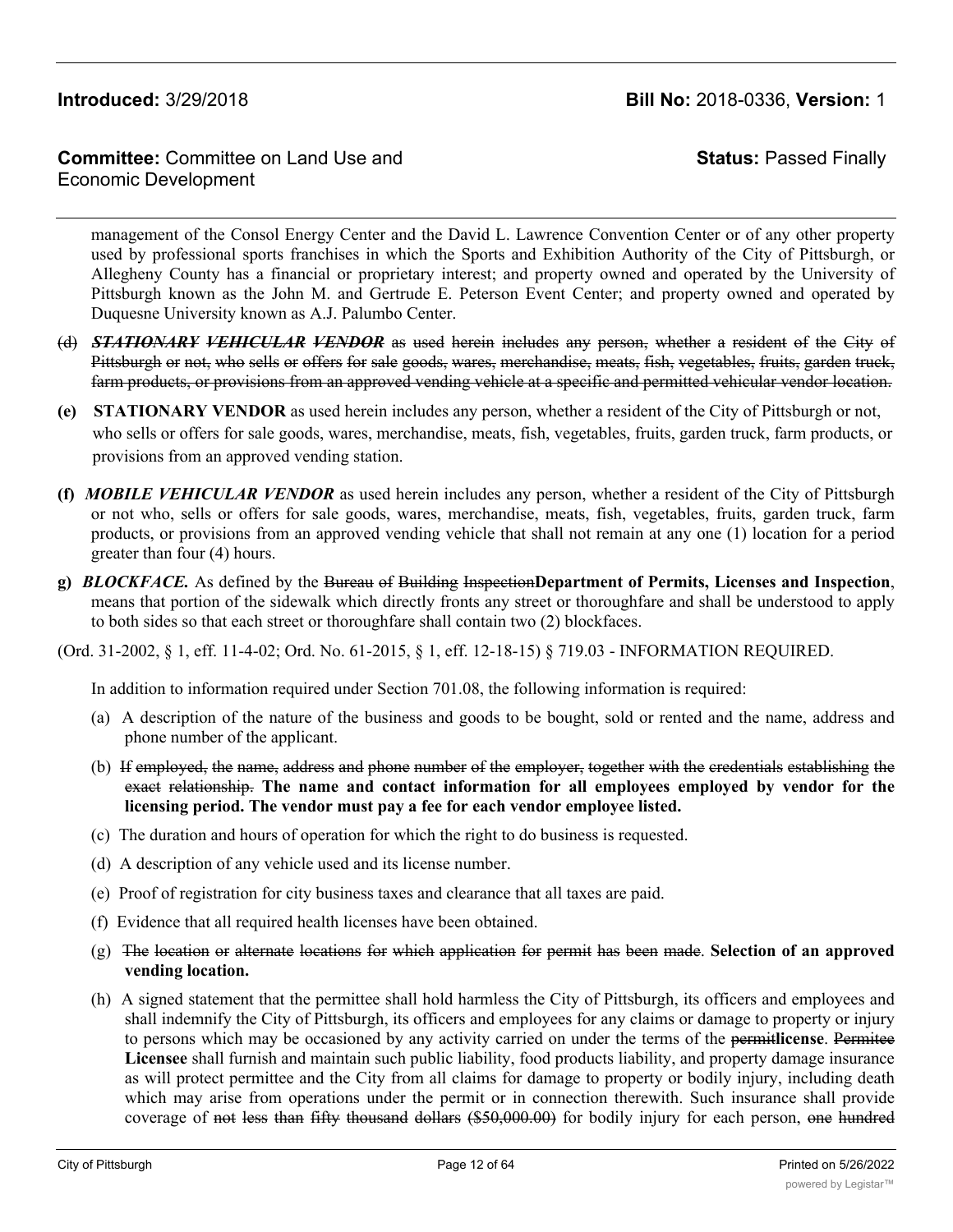**Committee:** Committee on Land Use and Economic Development

**Status:** Passed Finally

thousand dollars (\$100,000.00) for each occurrence and not less than one hundred thousand dollars (\$100,000.00) for property damage per occurrence.**, as prescribed by the License Officer. Vendors with employees are required to obtain workers compensation insurance. Vendors that use vehicles are required to obtain vehicle insurance.** Such insurance shall be without prejudice to coverage otherwise existing therein, and shall name as additional insured the City of Pittsburgh, its officers and employees, and shall further provide that the policy shall not terminate or be cancelled prior to the expiration date of the permit without thirty (30) days' written notice to the Chief of the Bureau of Building Inspection. **Director of the Department of Permits, Licenses and Inspections.** Before conducting business at the location permitted by the Director, permittee shall name as an additional insured on the policies of insurance hereinabove required the owner of the property abutting the space between the prolongations of the boundary lines of the location which run perpendicular to the curbline to the property line of the same side of the street.

(Ord. 31-2002, § 1, eff. 11-4-02) § 719.04 - LOUD NOISES, SPEAKING DEVICES, SIGNS, GOODS, SMOKE, STRONG ODORS AND DISPOSAL OF TRASH.

- (a) No vendor, peddler, vehicular vendor, nor any person on his or her behalf, shall blow a horn, or use any device, except a ring of a bell, including any loud speaking radio or sound amplifying system upon any of the streets, alleys, parks or other public places of the City or upon any private premises in the City where sound of sufficient volume is emitted or produced therefrom to be capable of being plainly heard upon the streets, avenues, alleys, parks or other public places, for the purpose of attracting attention to any goods, wares or merchandise which the licensee proposes to sell.
- (b) Vendors and vehicular vendors shall be permitted signs attached to their vehicle or vending unit in compliance with the then existing zoning ordinance regulating same. At present, signs measuring up to two (2) feet by two (2) feet are permitted within the zoning ordinance. Signs may not be placed on walls or on the public right-of-way.
- (c) Vendors and vehicular vendors shall only be permitted to sell goods that can be contained on, in or under their vehicle or vending unit. The vehicle or vending unit shall be capable of mobility at all times. The size of the vending unit shall not be larger than eleven (11) feet high, twenty-four (24) feet long and eight (8) feet wide except as provided for in subsection (f).
- (d) All vendors, peddlers, and vehicular vendors shall comply with all applicable Allegheny County Health Department regulations regarding smoke and odor control, **and all food safety rules and regulations**.
- (e) The Director of the Department of Public Works or his/her assign, upon approval from the Council of the City of Pittsburgh, shall review and approve each vehicle or vending unit to be used by each permitted vendor and vehicular vendor prior to the authorization and issuance of each vending permit by the Chief of the Bureau of Building Inspection or his/her assign. A picture and the size of each vehicle or vending unit must be provided to the Director of the Department of Public Works or his/her assign during the application process.
- (f) Vendors and vehicular vendors may apply to the Department of Public Works for an exception to the vending unit size constraints enumerated in subsection (c).
- (g) All vendors and vehicular vendors shall be accompanied by a metal or rigid plastic trash container(s) with a thirtygallon combined minimum capacity if the vendor is selling a product that generates trash. In addition, vendors shall also be responsible for maintaining and cleaning a twenty-five (25) foot perimeter surrounding the designated location of the vending unit or vehicle.

(Ord. 31-2002, § 1, eff. 11-4-02; Ord. No. 61-2015, § 1, eff. 12-18-15; Ord. No. 30-2016, § 1, eff. 11-1-16) § 719.05A -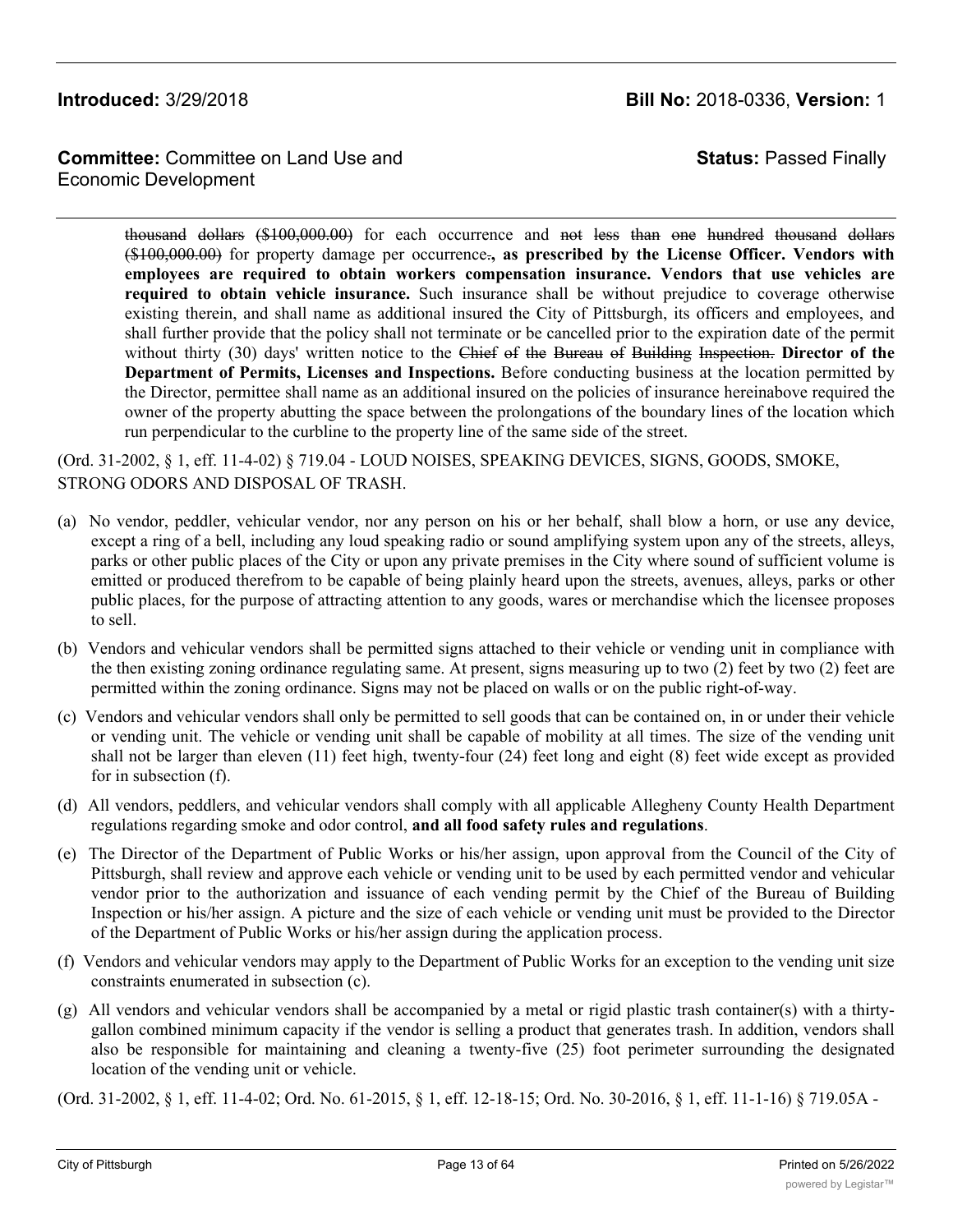**Status:** Passed Finally

### PERMITTED LOCATIONS.

- (a) Based upon sites reviewed and approved by the Council of the City of Pittsburgh, the Director of the Department of Public Works or his/her assign shall compile a list of permitted locations where the presence of vending units on the sidewalk, park or trail would be compatible with the public interest in use of parks, waterway shores, trails and street and sidewalk areas as public right-of-way. The Director may consider the width of the sidewalk; the proximity and location of existing street furniture, including but not limited to signposts, lamp posts, parking meters, bus shelters, benches, phone booths, and newspaper vending devices; the presence of bus stops, truck loading zones, and taxi stands; pedestrian and vehicular traffic patterns; and other factors he/she deems relevant. The Director may modify the list as he/she deems necessary. The list shall also include a description of goods and merchandise that may and may not be sold or rented at a particular vending location. If a Council Ordinance adopting a vending site or sites pursuant to Section 719.09 specifies a description of the goods and merchandise to be sold or rented at a particular site, the Director is bound to follow the Ordinance relative to the goods and merchandise at the particular site.
- (b) No permitted location shall be used by a vendor selling an item like or similar to the primary items sold by another non-vendor business within one hundred (100) feet of the permitted location, unless otherwise permitted by the nonvendor business.
- (c) At the promulgation of City Council, the Bureau of Building Inspection **Department of Permits, Licenses and Inspections**, or at the urging of community or business organizations, vendor districts, areas within a particular and contiguous geographic area, may be established in which the particulars of this ordinance may be lifted or amended by Council resolution. At the time vendor districts are established representatives of merchants, community groups, and vendors will be called upon in order to give input regarding appropriate vending activities.
- (d) Vendors shall not park any vehicles for the purpose of vending, or place any materials in on-street metered parking spaces.
- (e) Mobile vehicular vendors may park their vehicles in on-street metered parking spaces for the purpose of vending, or place any materials in on-street metered parking spaces if they pay the meters. Additionally, if the mobile vehicular vendor takes up more than one (1) metered spot at a time (in areas without multi-space meters), they must pay all meters occupied by their mobile vending vehicle. The vendor must follow all laws regarding metered parking and parking area time limits.
- (f) Mobile vehicular vendors locating on private property, such as privately owned parking lots, do not need to obtain a mobile vending permit under this Section. However, these vehicular vendors must follow all other applicable laws to operate a business, including, but not limited to, securing an occupancy permit.
- (g) Mobile vehicular vendors may not locate in Market Square, on Grandview Avenue, Shiloh Street and Virginia Avenue from Wyoming to Maple Terrace, or directly adjacent to Schenley Plaza, unless otherwise allowed through a permitted event.

(Ord. 31-2002, § 1, eff. 11-4-02; Ord. 24-2003, eff. 8-4-03; Ord. No. 61-2015, § 1, eff. 12-18-15; Ord. No. 13-2016, § 1, eff. 6-6-16) § 719.05B - PERMIT**LICENSE** APPLICATION AND DURATION.

- (a) Permits **Licenses** shall be available year-round and valid for a period of one (1) year from the date of purchase and/or execution and may be renewed prior to expiration upon the payment of the permit **license** fee, provided all the requirements of this Chapter are met.
- (b) The Chief of the Bureau of Building Inspection **Director of the Department of Permits, Licenses and Inspections** or his/her assign will issue permits**licenses** to the applicant pending the appropriate approvals from the Council of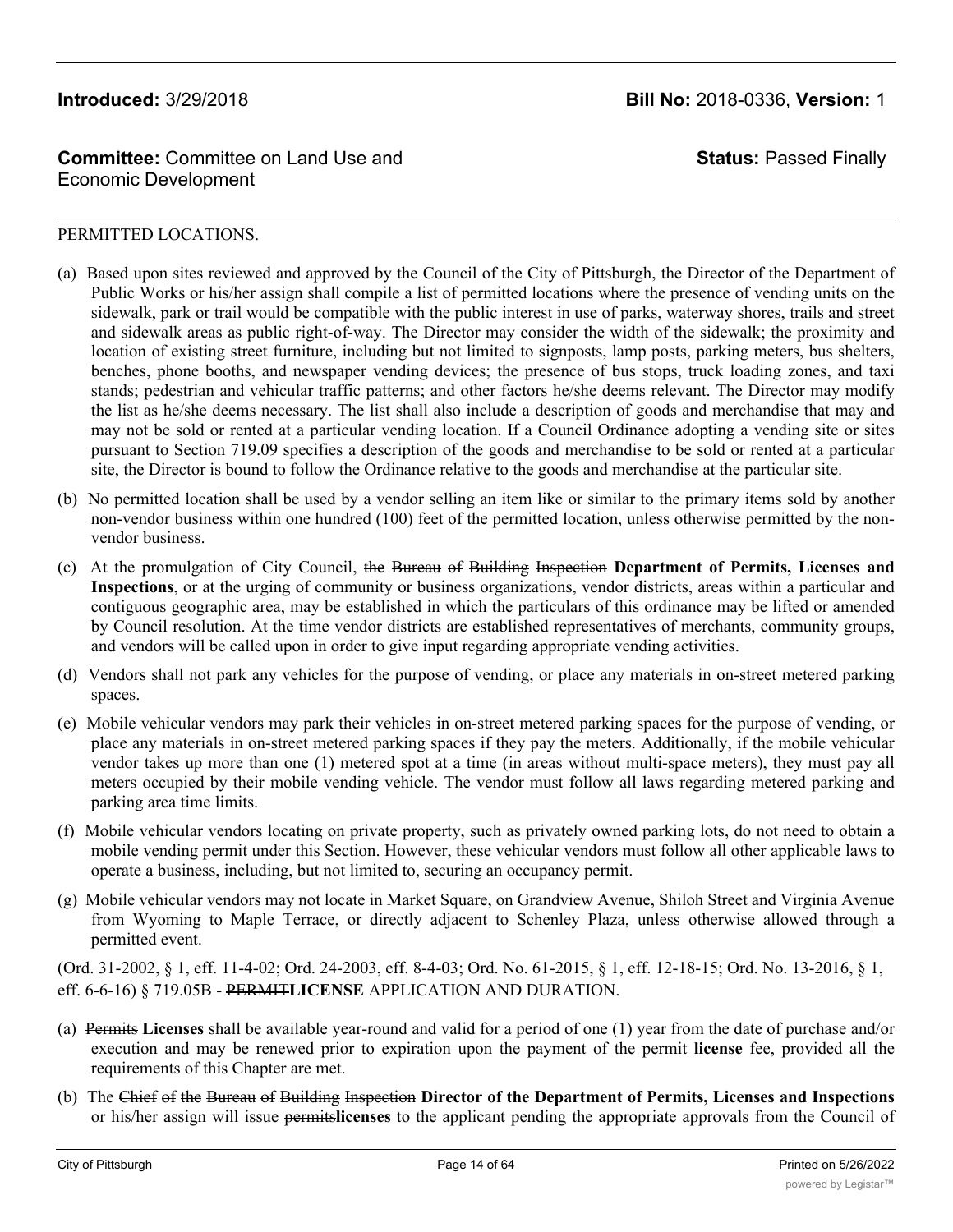# **Committee:** Committee on Land Use and Economic Development

**Status:** Passed Finally

the City of Pittsburgh and the Department of Public Works. Following adoption of an ordinance by Council that adds a site or sites, the Director of the Department of Public Works **or the Director of the Department of Permits, Licenses and Inspections or** his/her assign, shall announce the availability of the site or sites by public advertisement and communication to those involved in the business of street and sidewalk vending. In cases where there is more than one (1) prospective **licensee** permittee seeking to vend exclusively at a particular location, the Director of the Department of Public Works**Permits, Licenses and Inspections,** or his/her assign, will hold a lottery to determine who will be allowed to hold the exclusive right to be the permittee at the particular location. The applicant or his/her assigns shall have the right to be present at the holding of the lottery and shall be appropriately informed of the site, time and date of the lottery.

- (c) Permittees **Licensees** located at a specific location may renew permits**licenses** for that specific location unless determined by the Chief of the Bureau of Building Inspection **Director of Permits, Licenses and Inspections**, or his/her assign to be violators of a section of this ordinance, in which case the right to renew this Vending Permit **License** will be suspended.
- (d) Vendors who have been operating at a particular location prior to the adoption of this ordinance shall be provided an opportunity for first preference to continue their operation provided that they have been in compliance with all previous regulations and obligations and City Council designates the location as a permitted site.
- (e) The Director of the Department of Public Works **Permits, Licenses, and Inspections** is authorized to promulgate at his/her discretion additional regulatory guidelines in order to effectuate this ordinance.
- (f) The permit**license** should include information encouraging the use of:
	- i. Sustainable and environmentally friendly practices, including the use of energy-efficient vehicles;
	- ii. Charitable components to the business or operation;
	- iii. School nutrition programs or healthy food choices;
	- iv. Programs for children or the homeless;
	- v. Other socially responsible practices and programs;
	- vi. Routes that provide access to underserved neighborhoods of the City;
	- vii. Vendors should aim to make trucks as handicap accessible as possible.

(Ord. 31-2002, § 1, eff. 11-4-02; Ord. 24-2003, eff. 8-4-03; Ord. No. 61-2015, § 1, eff. 12-18-15) § 719.05C - USE OF STREETS, PARKS AND TRAILS.

- (a) No peddler shall remain more than fifteen (15) minutes in one (1) location. Upon the expiration of the fifteen (15) minutes, the peddler must begin moving to a location at least two hundred fifty (250) feet from the first location. No peddler shall be permitted to operate between the hours of 8:00 p.m. and 8:00 a.m. in residential districts. No vendor or vehicular vendor shall be permitted in residential districts, unless otherwise allowed through a permitted event. In commercial districts, no vendor, peddler or vehicular vendor shall be permitted to operate between the hours of 12:00 a.m. and 7:00 a.m.
- (b) Community groups, business associations and similar organizations may vend on the public right-of-way during the hours and within the perimeters of a permitted special event with the approval of the appropriate City of Pittsburgh departments and personnel including the Bureau of Building Inspection **Department of Permits Licenses and Inspections** and the special events coordinator of the City of Pittsburgh.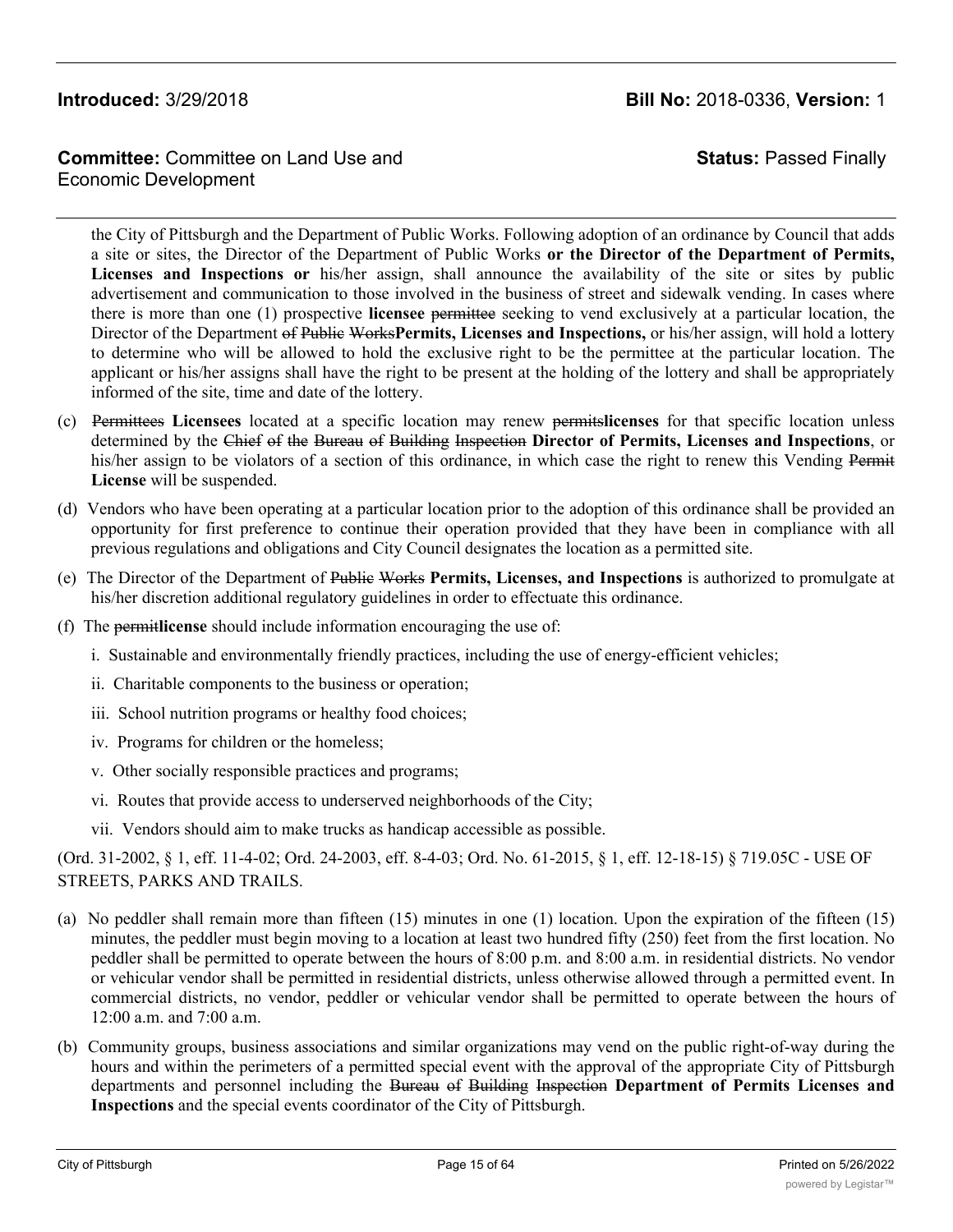# **Committee:** Committee on Land Use and Economic Development

**Status:** Passed Finally

- (c) No peddler, whether licensed or not, shall use any public place to sell wares or in any other way obstruct, interfere with or prevent the free flow of pedestrian or vehicular traffic in the Central Business District, except during the hours of a City of Pittsburgh permitted special event; and no peddler shall operate on any public right-of-way within the boundaries set forth in subsection (2) below or within any property owned by the Sports and Exhibition Authority of Pittsburgh and Allegheny County for the operation and management of Heinz Field, PNC Park, **PPG Paints Arena** the Mellon Arena and the David L. Lawrence Convention Center and of any other property used by professional sports franchises in which the Sports and Exhibition Authority of the City of Pittsburgh, or Allegheny County has a financial or proprietary interest. No peddler shall operate within the boundaries set forth in subsection (2) below of the property owned and operated by the University of Pittsburgh known as the John M. & Gertrude E. Peterson Event Center and property owned and operated by Duquesne University known as the A.J. Palumbo Center.
	- (1) Vendors and vending activity on any public right-of-way within the boundaries set forth in subsection (2) below or within any property owned by the Sports and Exhibition Authority of Pittsburgh and Allegheny County for the operation and management of Heinz Field, PNC Park, **PPG Paints Arena** the Mellon Arena, and the David L. Lawrence Convention Center or on any other property used by professional sports franchises in which the Sports and Exhibition Authority of the City of Pittsburgh, or Allegheny County has a financial or proprietary interest; and on property owned and operated by the University of Pittsburgh known as the John M. & Gertrude E. Peterson Event Center; and property owned and operated by Duquesne University known as A.J. Palumbo Center must be approved through agreement with the appropriate Authority or its designated management company.
	- (2) Maps, depicting the boundaries, set forth below, relative to the facilities in subsection (c) above, shall, upon request, be provided to any individual who applies for a vendor's or peddler's license.

MAP 1-HEINZ FIELD:

Northern boundary - Reedsdale Street

Southern boundary - North Shore Drive

Eastern boundary - Art Rooney Avenue

Western boundary - Allegheny Avenue

### MAP 2-PNC PARK:

Northern boundary - General Robinson Boulevard

Southern boundary - Allegheny River

Eastern boundary - 6<sup>th</sup> Street/Federal Street

Western boundary - Mazeroski Way

### MAP 3-MELLON ARENA**PPG PAINTS ARENA**:

Northern boundary - Bedford Avenue

Southern boundary - Fifth Avenue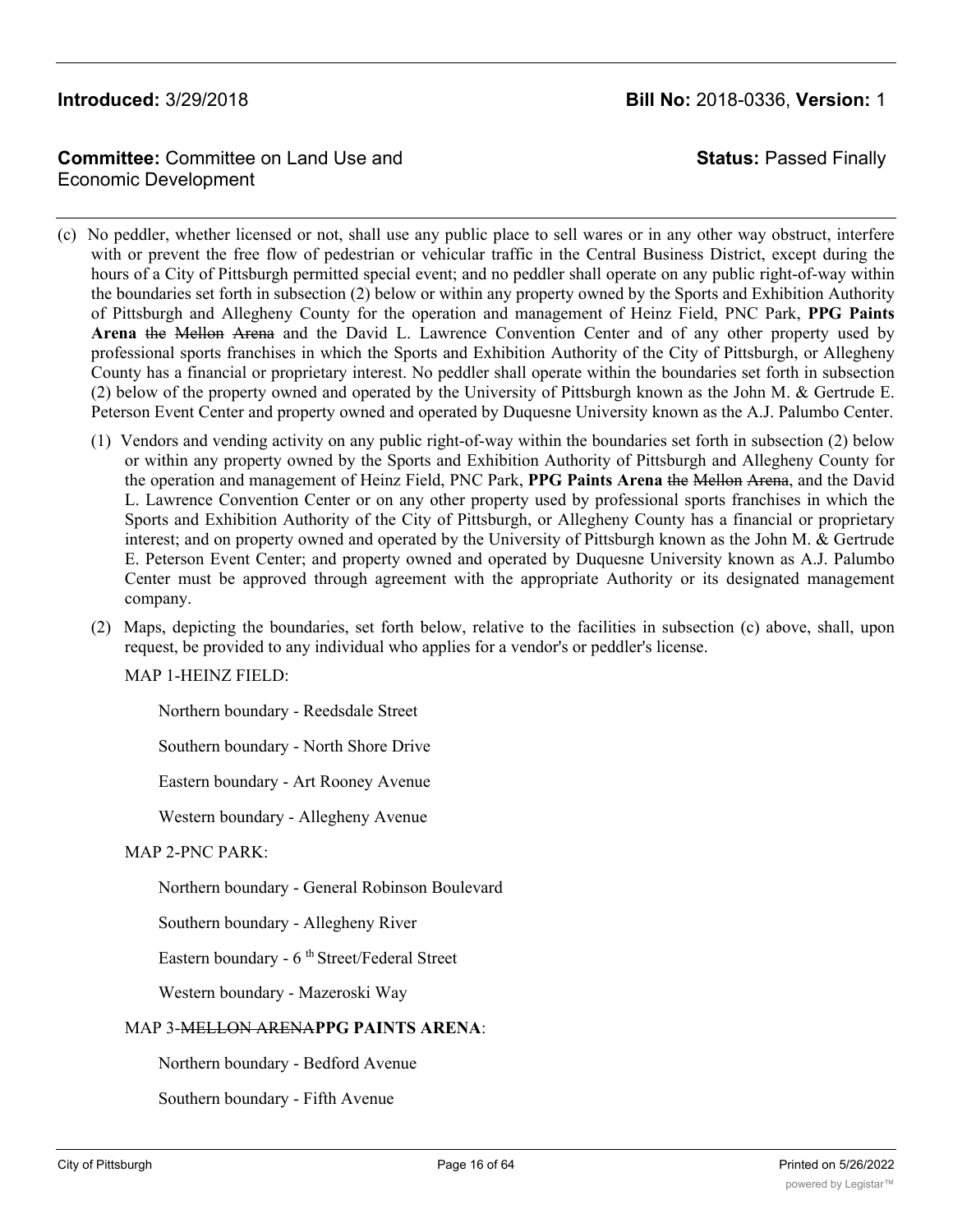Eastern boundary - Pride Street and Crawford Street

Western boundary - Washington Place

### MAP 4-DAVID L. LAWRENCE CONVENTION CENTER:

Northern boundary - Allegheny River

Southern boundary - Penn Avenue

Eastern boundary - 11<sup>th</sup> Street

Western boundary - 9<sup>th</sup> Street

### MAP 5-PETERSON EVENT CENTER:

Northern boundary - Univ. of Pittsburgh Property Line

Southern boundary - Terrace Street

Eastern boundary - Univ. of Pittsburgh Property Line

Western boundary - Sutherland Street

### MAP 6-A.J. PALUMBO CENTER:

Northern boundary - Forbes Avenue

Southern boundary - Duquesne Univ. Property Line

Eastern boundary - Stevenson Street

Western boundary - Duquesne Univ. Property Line

(Due to developmental changes, the maps and boundary descriptions set forth above may be substituted to more accurately reflect the areas in question.)

- (d) Reserved.
- (e) Vendors, peddlers, and vehicular vendors shall obtain a license that shall be valid for one  $(1)$  year from the Bureau of Building Inspection **Department of Permits Licenses and Inspections**. The badge**, license,** or sticker shall be attached in a conspicuous location to the vendor's apparel or vehicle and visible to police officers, building inspectors and the public as required by Section 701.09(b)(2) and (3).
- (f) No vendor shall be permitted to dispose of any debris or waste products generated from the operation of their business into City owned and maintained trash receptacles.
- (g) A mobile vehicular vendor may not operate within a City park except at the following approved locations during normal park operating hours:

(1) Schenley Park: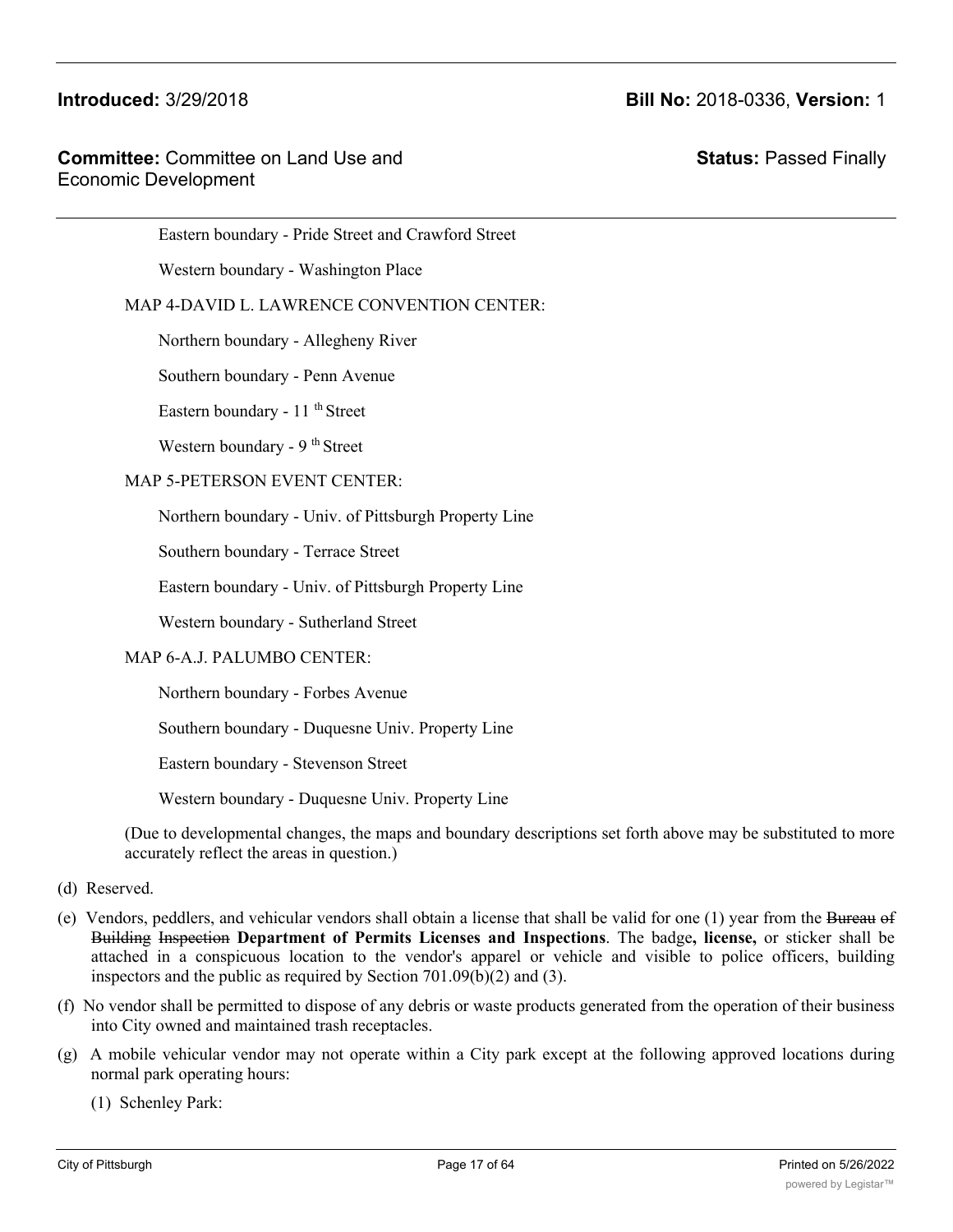**Status:** Passed Finally

- (a) The Bob O'Connor Golf Course.
- (b) Flagstaff Hill.
- (c) The Schenley Oval.
- (2) Frick Park:
	- (a) Tennis court parking lot.
	- (b) Frick Environmental Center.

(Ord. 31-2002, § 1, eff. 11-4-02; Ord. No. 5-2012, §§ 1, 2, eff. 3-15-12; Ord. No. 61-2015, § 1, eff. 12-18-15; Ord. No. 4- 2016, § 1, eff. 2-11-16; Memo of 3-23-17) § 719.06 - LICENSING ADDITIONAL EMPLOYEES.

Vendors **shall reflect additional employees on their license. Vendors** with additional employees shall be responsible for employees' violations of this Chapter and the rules and regulations.

(Ord. 31-2002, § 1, eff. 11-4-02; Ord. No. 61-2015, § 1, eff. 12-18-15) § 719.07 - SEVERABILITY.

The provisions of this Chapter shall be severable and, if any of the provisions hereof shall be held to be invalid or unenforceable, the remaining provisions of this Chapter shall remain in effect.

(Ord. 31-2002, § 1, eff. 11-4-02) § 719.08 - FEES FOR VENDOR'S, VEHICULAR VENDOR'S OR PEDDLER'S LICENSE.

The fees for a vendor's, vehicular vendor's or peddler's license**, or licenses for additional employees shall be due** annually as prescribed by the fee schedule posted by the Department of Permits, Licenses and Inspections. shall be as follows:

\*Vendor ..... \$500.00

\*Vendor/S&E ..... 1,000.00

\*Stationary vehicular vendor ..... 1,000.00

\*- approved vendors located within an authorized Business Improvement District (BID) shall pay an additional \$100.00 annual fee to the appropriate local BID oversight committee.

Mobile vehicular vendor ..... 1,200.00

Peddlers ..... 250.00

License for additional employee

(Ord. 31-2002, § 1, eff. 11-4-02; Ord. No. 61-2015, § 1, eff. 12-18-15) § 719.09 - STREET AND SIDEWALK VENDING SITE DESIGNATION COMMITTEE.

(a) The Council of the City of Pittsburgh hereby establishes a seven (7) member committee to be titled the "Street and Sidewalk Vending Site Designation Committee" to be composed of the following members or their designees:

• An appointee of the Mayor.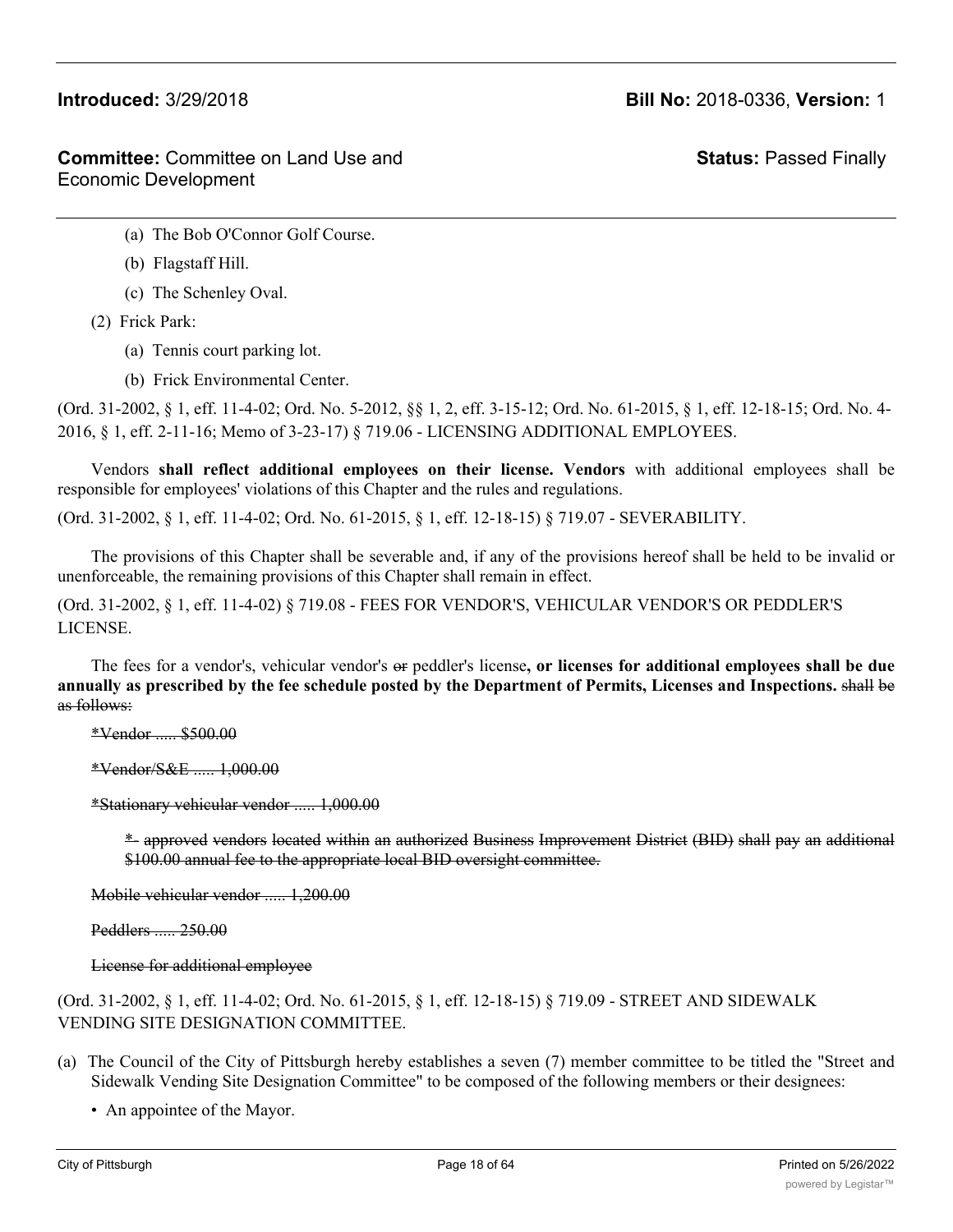**Status:** Passed Finally

- The Director of the Department of Public Works.
- The Director of the Department of City Planning.
- The Director of the Public Parking Authority.
- The Director of the Department of Parks, Recreation and Youth Policy.

• Two (2) individuals selected by the President of City Council who are licensed vendors under Section 719.01 above.

- (b) The Chief of the Bureau of Building Inspection **Director of the Department of Permits, Licenses and Inspections** shall act as scheduler of Committee meetings. The Director of the Department of Public Works or a designee shall maintain the official record and record and verify all communications to the Committee from the general public.
- (c) The activities of the Committee shall include, but not be limited to, the following:
	- (i) Prepare for public advertising and general notification to the community a formal announcement that City Council is requesting recommendations for specific vending and vehicular vending locations within the boundaries of the City of Pittsburgh from the general public and those directly involved in the business of street and sidewalk vending. The public notice shall reference where members of the public can obtain a copy of Council's Ordinance on street and sidewalk vending.
	- (ii) The Committee shall compile a list of all recommendations for vending and vehicular vending sites and submit to City Council, a report including exact locations and the Committee's evaluation of site appropriateness. When any vending district is proposed the Committee shall organize a meeting with representatives of local merchants, community organizations and vendors to seek advisory input regarding vendor activities.
	- (iii) City Council shall conduct a formal cablecast Public Hearing to inform the general public and the vending community of this report and to solicit testimony regarding the appropriateness of each location.
- (d) City Council shall adopt an ordinance specifically listing each site where street and sidewalk vending shall be permitted by licensed vendors pursuant to the guidelines and requirements of the new Ordinance establishing sidewalk and street vending opportunities in the City of Pittsburgh.
- (e) The Committee shall conduct biannual meetings, as scheduled by the Chief of the Bureau of Building Inspection **Director of the Department of Permits, Licenses and Inspections** or a designee, to evaluate additional recommendations for specific vending and vehicular vending locations within the boundaries of the City of Pittsburgh. The Bureau of Building Inspection **Department of Permits, Licenses and Inspections** shall advertise the dates of the biannual meetings requesting applications for site nominations be submitted no later than thirty (30) days prior to the scheduled meetings of the Committee. These additional recommendations shall be addressed in accordance with the procedures set forth in this Resolution.
- (f) City Council may accept, reject or modify any sites recommended by the Committee. City Council may, without any review, recommendation or report on a site or sites from the Committee, add a site or sites, at any time by adoption of an ordinance specifying the additional site or sites, subject however to the ability of the Director of the Department of Public Works to modify or reject such site or sites if not compatible with the public interest considering the factors specified in Section 719.05A(a) above.

(Ord. 31-2002, § 1, eff. 11-4-02; Ord. 24-2003, eff. 8-4-03) § 719.10 - LISTS OF SITES APPROVED BY COUNCIL.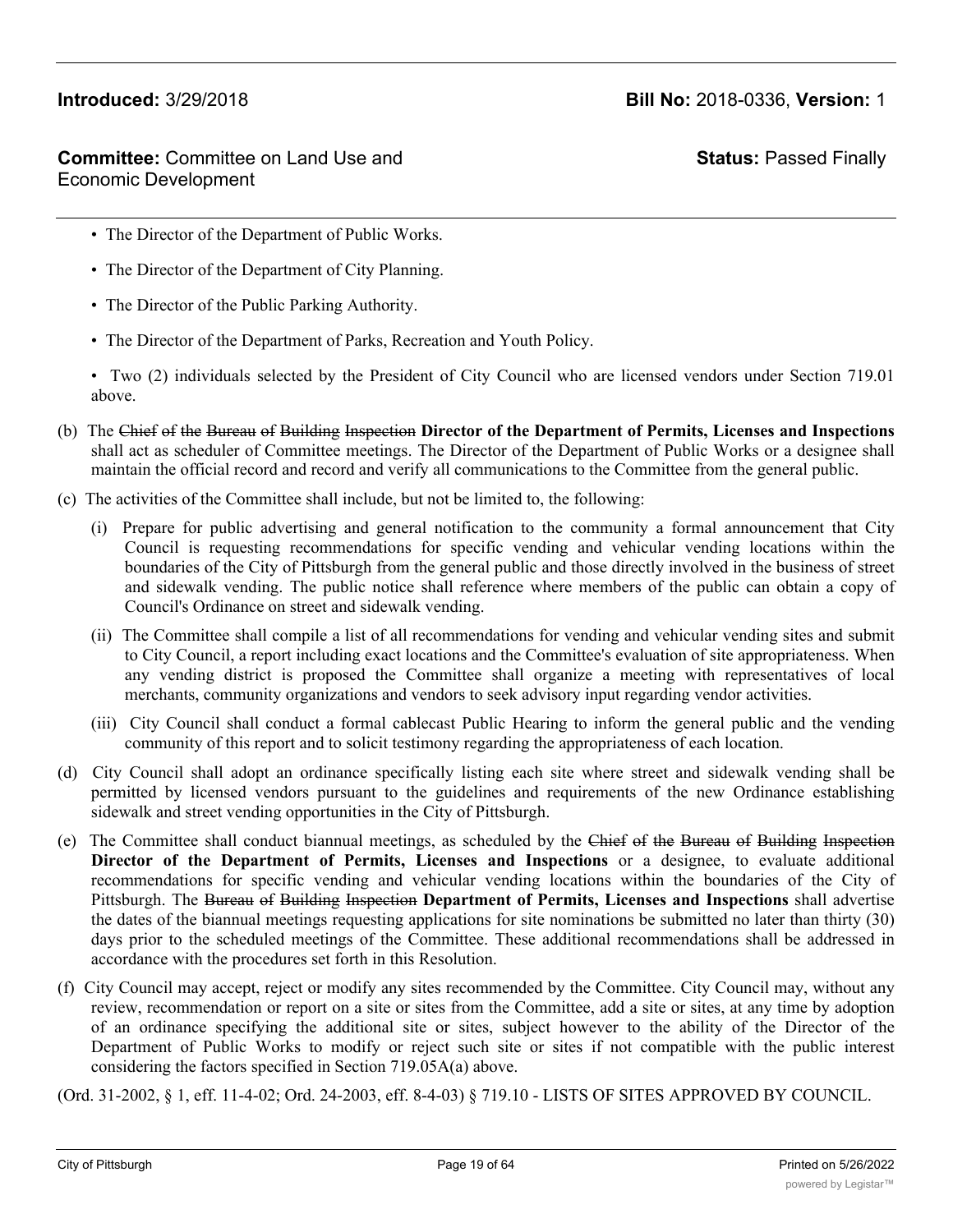# **Committee:** Committee on Land Use and Economic Development

**Status:** Passed Finally

| City Council has approved the following sites as locations for street and sidewalk vending: |
|---------------------------------------------------------------------------------------------|
| Corner of Forbes Ave. and Bigelow Blvd.                                                     |
| Corner of Forbes Ave. and Bigelow Blvd.                                                     |
| Fifth and Desota (side of graduate school of public health).                                |
| Fifth and Desota (side of graduate school of public health).                                |
| Corner of Ohara and Desota (north and south).                                               |
| Corner of Ohara and Desota (north and south).                                               |
| Corner of Fifth and Craig (PNC side).                                                       |
| Corner of Fifth and Craig (PNC side).                                                       |
| University of Pittsburgh Mobile District at Bigelow Blvd.                                   |
| University of Pittsburgh Mobile District at Bigelow Blvd.                                   |
| University of Pittsburgh Mobile District at Bigelow Blvd.                                   |
| University of Pittsburgh Mobile District at Bigelow Blvd.                                   |
| Bigelow Blvd NR Forbes Ave. $(\frac{1}{2}$ block up).                                       |
| Bigelow Blvd NR Forbes Ave. $(\frac{1}{2}$ block up).                                       |
| Margaret Morrison/Carnegie Mellon University Mobile District.                               |
| Margaret Morrison/Carnegie Mellon University Mobile District.                               |
| Margaret Morrison/Carnegie Mellon University Mobile District.                               |
| Margaret Morrison/Carnegie Mellon University Mobile District.                               |
| Margaret Morrison/Carnegie Mellon University Mobile District.                               |
| Margaret Morrison/Carnegie Mellon University Mobile District.                               |
| Tech St. and Margaret Morrison St.                                                          |
| 5513 Walnut St.                                                                             |
| CCB - Grant and Fourth.                                                                     |
| CCB - Grant and Forbes.                                                                     |
| Market Square (clock/stage).                                                                |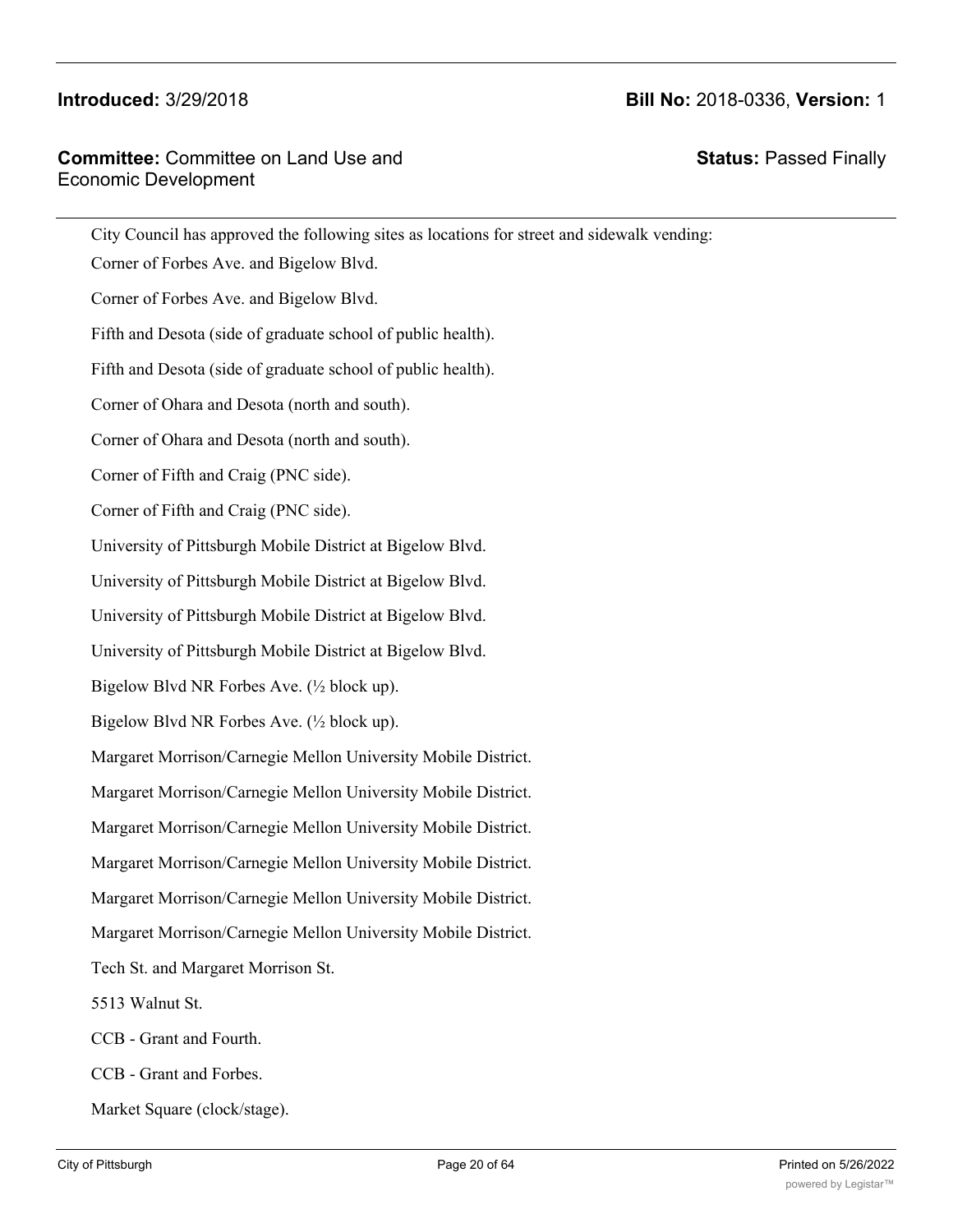# **Committee:** Committee on Land Use and Economic Development

**Status:** Passed Finally

Market Square (1st base).

Market Square (2nd base) This site is designated as a produce stand.

Market Square (3rd base).

Mellon Square Park - WM. Penn Pl.

Mellon Square Park - WM. Penn Pl.

Corner of Wood St. and Fifth Ave.

### "T" Station - Wood St.

"T" Station - Stanwix St.

"T" Station - Fifth and Grant.

Ft. Duquesne Blvd. - Corners of 6th (bridge side).

Ft. Duquesne Blvd. - Corners of 6th (bridge side).

Ft. Duquesne Blvd. - Corners of 6th (DT side).

Ft. Duquesne Blvd. - Corners of 6th (DT side).

Ft. Duquesne Blvd. - Corners of 7th (bridge side).

Ft. Duquesne Blvd. - Corners of 7th (bridge side).

Ft. Duquesne Blvd. - Corners of 7th (DT side).

Ft. Duquesne Blvd. - Corners of 7th (DT side).

Gateway Center (Old Navy - Penn and Stanwix).

7th and Penn - Opposite Katz Plaza.

4503 Penn Ave. (in front of St. Mary's Cemetery).

North St. Clair @ Bunker Hill (next to City tennis courts).

West Park, West Ohio (tennis courts).

East Park - Circle Flowerbed (Cedar and E North).

Brookline Blvd. and West Liberty.

Brookline Memorial Park.

Tony Dorsett and Reedsdale (formerly Martindale and Merchant).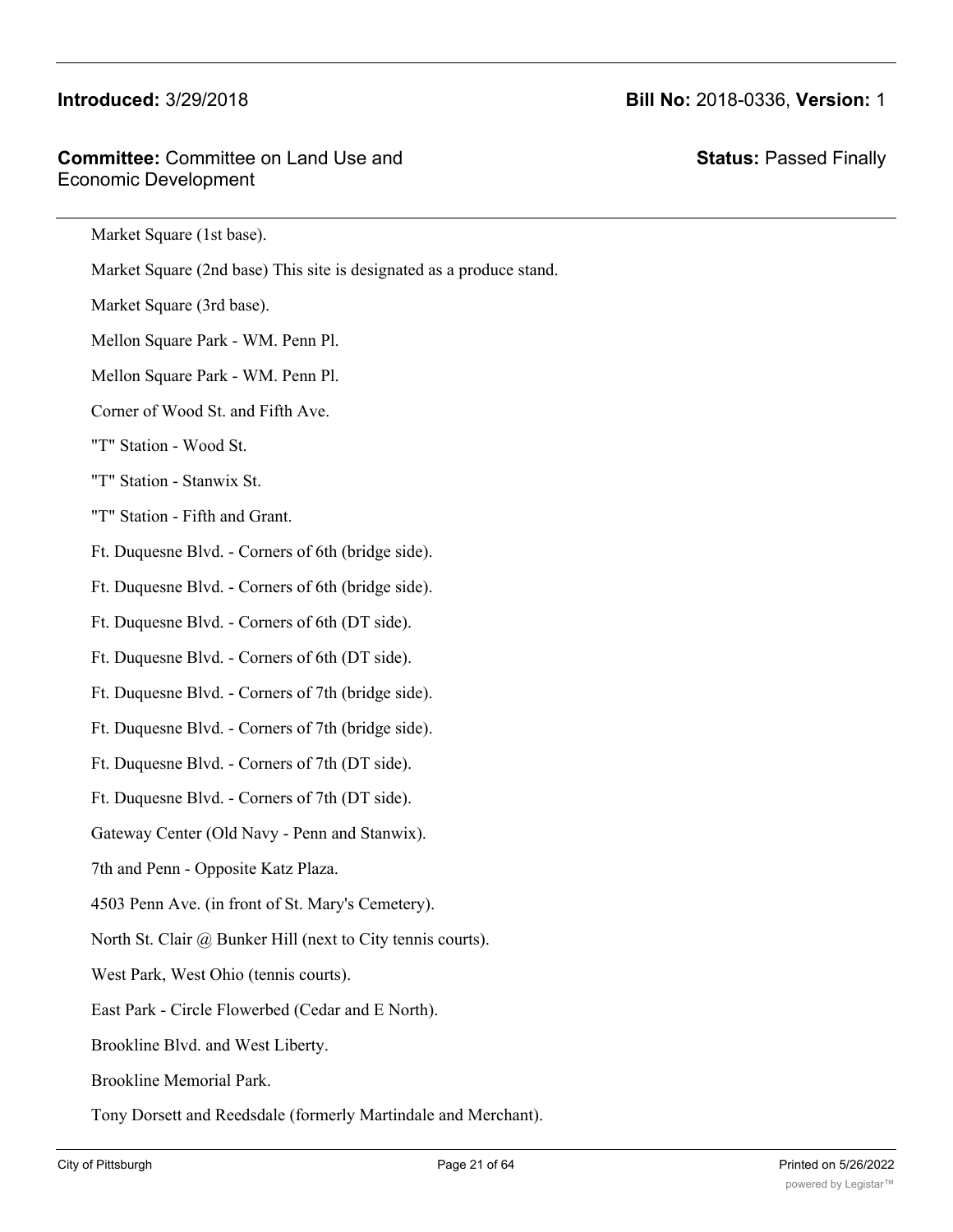|                      | <b>Committee: Committee on Land Use and</b> |
|----------------------|---------------------------------------------|
| Economic Development |                                             |

**Status:** Passed Finally

| Tony Dorsett and Reedsdale (formerly Martindale and Merchant).          |
|-------------------------------------------------------------------------|
| Tony Dorsett and Reedsdale (formerly Martindale and Merchant).          |
| Tony Dorsett and Gen Robinson (formerly Martindale and Gen Robinson).   |
| Tony Dorsett and Gen Robinson (formerly Martindale and Gen Robinson).   |
| Tony Dorsett and Gen Robinson (formerly Martindale and Gen Robinson).   |
| Tony Dorsett and Gen Robinson (formerly Martindale and Gen Robinson).   |
| East side of Sandusky and West General Robinson Street.                 |
| Bunker Hill at Highland Park entrance.                                  |
| Tony Dorsett Drive between Reedsdale and West General Robinson.         |
| Tony Dorsett Drive between North Shore Drive and West General Robinson. |
| Southwest corner of Allegheny Avenue and Ridge in north side.           |
| Northwest corner of Tenth Street at Penn Avenue.                        |
| Corner of Allegheny Avenue at Western Avenue.                           |
| Mellon Park at Parking Lot near entrance.                               |
| At or near 1860 Centre Avenue, across from the Hill House.              |
| Mellon Park Playground/parking lot.                                     |
| North Shore: NE corner of North Shore Drive & Scotland Avenue.          |
| Fineview Baseball Field Parking Area at Jay Street.                     |
| North Shore: SE corner of Casino Drive & Sprout Way.                    |
| SW corner of Morrow Park & Baum Blvd @ S. Aiken.                        |
| SE corner of Grant & Forbes.                                            |
| SW corner of Grant & Fifth.                                             |
| Penn Avenue and Sheridan Square, NW and SW corners.                     |
| N. Highland Avenue and Broad Street, NW and NE corners.                 |
| N. Highland Avenue and Penn Avenue, NW and NE corners.                  |
| 2161 Centre Avenue.                                                     |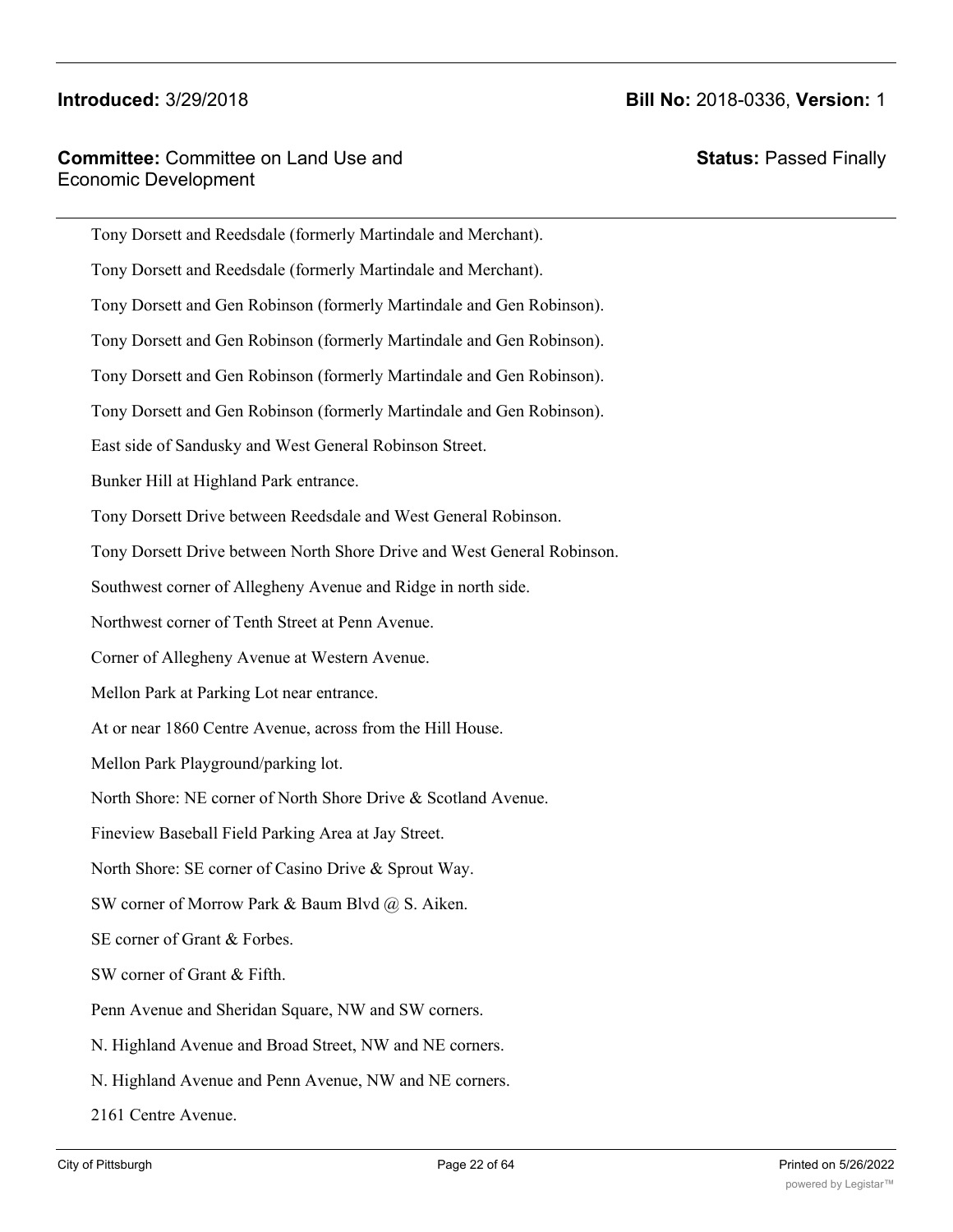# **Committee:** Committee on Land Use and Economic Development

**Status:** Passed Finally

Herron Street and Centre Avenue, NE corner.

(Ord. 24-2003, eff. 8-4-03; Ord. No. 13-2005, § 1, eff. 5-3-05; Ord. No. 23-2008, § 1, eff. 12-1-08; Ord. No. 24-2008, § 1, eff. 12-1-08; Ord. No. 25-2008, § 1, eff. 12-1-08; Ord. No. 6-2010, § 1, eff. 4-1-10; Ord. No. 34-2010, § 1, eff. 10-22-10; Ord. No. 35-2010, § 1, eff. 10-22-10; Ord. No. 48-2010, § 1, eff. 1-6-11; Ord. No. 15-2011, § 1, eff. 8-11-11; Ord. No. 28- 2011, § 1, eff. 12-22-11; Ord. No. 10-2013, § 1, eff. 3-21-13; Ord. No. 25-2013, § 1, eff. 10-3-13; Ord. No. 29-2017, § 1, eff. 6-23-17) § 719.11 - PENALTIES.

Any person violating any provision of this Chapter shall, upon conviction thereof, be subject to a penalty up to the maximum amount provided by Section 101.09 of the Pittsburgh Code of Ordinances.

(Ord. No. 61-2015, § 1, eff. 12-18-15) CHAPTER 721: - TRANSIENT MERCHANTS

§ 721.01 - LICENSE REQUIRED.

No person shall engage in any business within the City on a transient basis without first obtaining a license from the License Officer. § 721.02 - DEFINITION AND EXCEPTION.

- (a) *TRANSIENT MERCHANT.* Any person who occupies a room, apartment, store, shop or building for the exhibition or sale of goods, wares or merchandise with the intention of remaining less than one hundred (100) days.
- (b) This definition does not apply to farmers selling their own produce. § 721.03 ADDITIONAL INFORMATION.

In addition to the information required under  $\S$  701.08, the following information is required:

- (a) A brief description of the nature of the business and goods to be bought or sold.
- (b) If employed, the name and address of the employer, together with the credentials establishing the exact relationship.
- (c) The length of time the right to do business is requested.

(d) A description of any vehicle used and its license number. § 721.04 - BOND REQUIRED FOR FUTURE DELIVERY; FORFEITURE.

Where a transient merchant contracts to deliver at a future date and the purchaser pays for goods before delivery, before an applicant is issued a license, he or she shall post with the License Officer for four (4) months from the date of the last sale an approved surety bond of one thousand dollars (\$1,000.00) conditioned on compliance and delivery. Bond forfeiture shall not occur where the licensee proves nondelivery was the result of a strike, calamity or other extraordinary condition beyond his or her control. § 721.05 - LICENSE FEE.

The fee for a transient merchant license shall be **due annually as prescribed by the fee schedule posted by the Department of Permits, Licenses and Inspections.** five hundred thirty-eight dollars (\$538.00) per month or fraction thereof.

(Ord. 42-1990, eff. 1-1-91) CHAPTER 723: - TRADE FAIRS

§ 723.01 - LICENSE REQUIRED.

No person shall conduct a trade fair within the City without first obtaining a license from the License Officer. § 723.02 -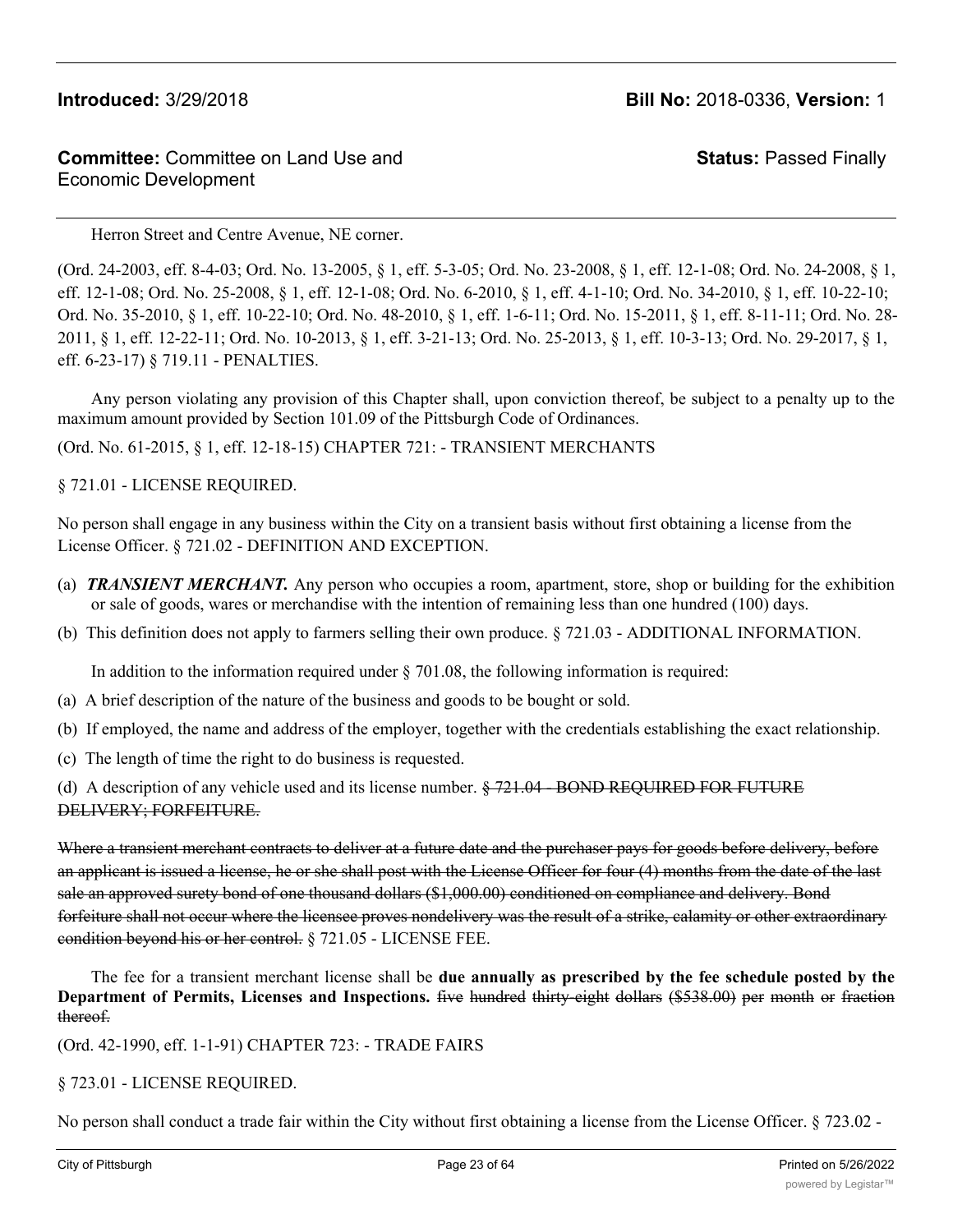**Status:** Passed Finally

# DEFINITION.

*TRADE FAIR.* Any exhibition at which goods, merchandise or services are sold and in which at least ten persons participate who deal in the type of goods, merchandise or service exhibited. The term does not include any exhibition at which there is extended an offer to buy goods, merchandise or services from the public at large, nor any exhibition where there are no direct sales and where orders are taken for future delivery of goods and merchandise to wholesale or retail dealers. § 723.03 - QUALIFICATIONS AND APPLICATION.

(a) The applicant shall either be a City resident **person** or business who deals in the goods, merchandise or services to be exhibited, or the owner of the premises upon which the trade fair is to be held.

(b) Application shall be filed at least two (2) weeks prior to the opening of the trade fair. The application shall state the names, addresses and businesses of all persons who are to participate in the trade fair, the site and any other pertinent information requested by the License Officer. § 723.04 - OTHER LICENSES NOT REQUIRED.

With respect to the activities licensed under this Chapter, any person listed in the application as a participant shall not be required to comply with Chapters 717 and 721. § 723.05 - LICENSE FEE.

The fee for a trade fair license shall be **due for each respective fair as prescribed by the fee schedule posted by the Department of Permits, Licenses and Inspections.** five hundred thirty-eight dollars (\$538.00) per fair.

(Ord. 42-1990, eff. 1-1-91) CHAPTER 725: - CLOSING-OUT, DAMAGED GOODS AND DEFUNCT BUSINESS SALES

Act 217 of July 31, 1963, P.L. 410 as amended (53 P.S. § 4471-1 *et seq.* ) sets forth the Commonwealth law regulating and requiring the licensing of fire, bankruptcy and closing-out sales CHAPTER 726: - RESELLING OF TICKETS AT HEINZ FIELD AND PNC PARK

## § 726.01 - RESALE OF TICKETS WITHOUT LICENSE UNLAWFUL.

- (a) A person may not sell or offer for sale any ticket for admission to any event at Heinz Field or PNC Park on a public street, sidewalk, public right-of-way, or any other City or publicly owned property, except in the Reselling Zone created in [section] 726.06 of this chapter, without first obtaining a license from the Bureau of Building Inspection ("Bureau"). **Department of Permits, Licenses and Inspections ("PLI").** The licensee shall carry the license at all times while engaging in the business of ticket sales, and shall if requested to do so by a law enforcement officer, permit the officer to examine and review the license. Each day's operation of such business without a license shall constitute a separate offense. Each refusal to permit a law enforcement officer to examine and review the license shall constitute a separate offense.
- (b) By accepting a license, a licensee shall be deemed to have consented to the scanning of any tickets in the licensee's possession by a representative of the sponsor of a subject event to ensure the validity and integrity of any such tickets.

(Ord. No. 14-2005, § 1, eff. 5-3-05) § 726.02 - RESELLING LICENSE.

(a) An applicant for a license shall file an application with the Bureau **Department of Permits, Licenses and Inspections** for a quarterly or **an** annual license in such form as may be prescribed by the Bureau **Department**. The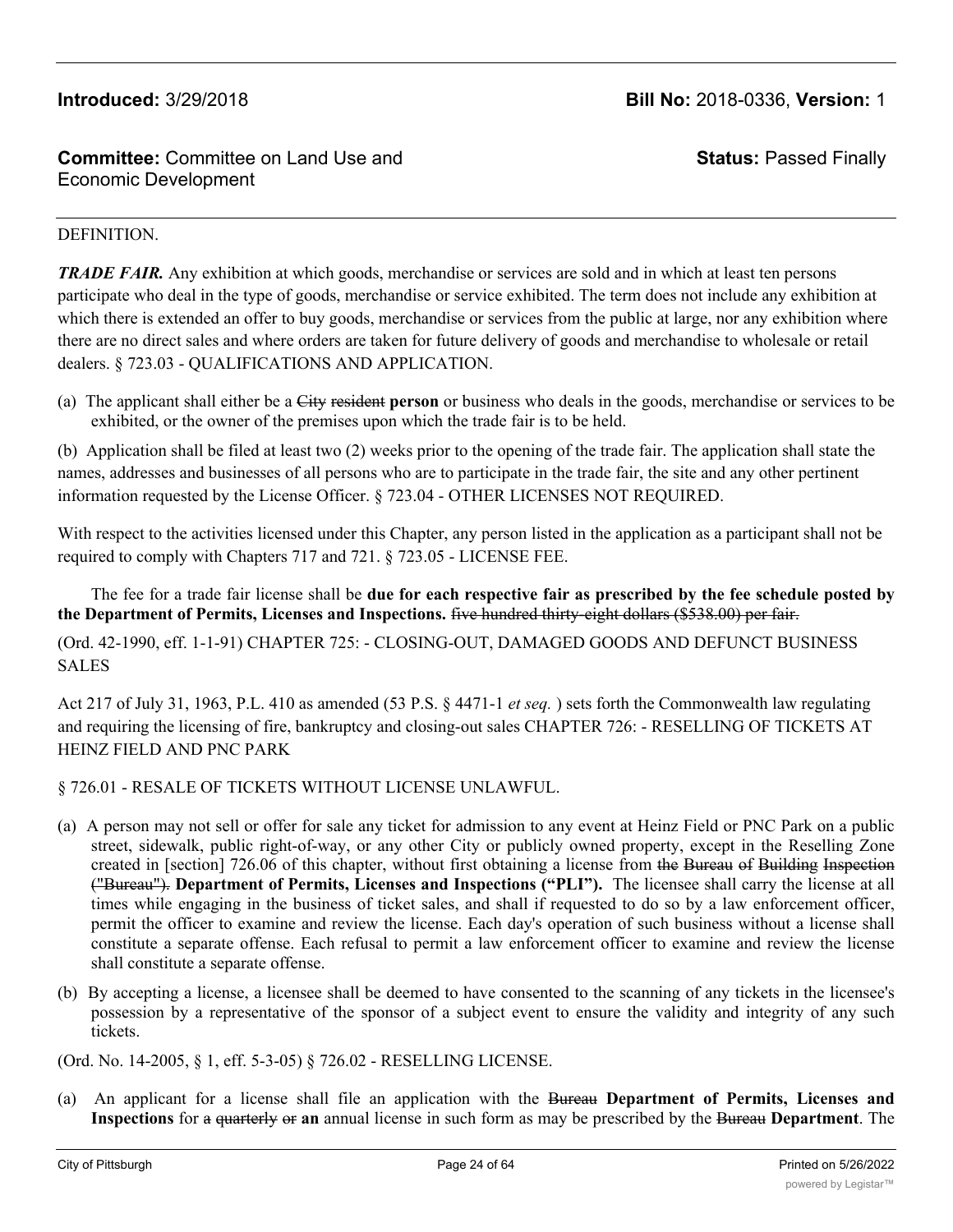# **Committee:** Committee on Land Use and Economic Development

**Status:** Passed Finally

applicant shall furnish two (2) photographs **provide a valid government photo identification upon application** of the proposed licensee, taken within thirty (30) days preceding the date of application, of a size and make designated by **to** the Bureau **Department.**, and a copy of such photograph shall be made part of the license. **Licensees must** carry a valid government identification while operating this business license and make same present to a City **official upon request.**

- (b) In the event of loss of a license, the licensee shall file with the Bureau a signed and sworn affidavit that the license was lost, or in the case of theft, a copy of the theft report submitted to an appropriate law enforcement agency, and upon payment of fifty dollars (\$50.00) shall receive a replacement license which shall expire on the same date as the original license. All terms and conditions relating to application for an original license, as set forth in sub-paragraph (a) above shall apply to a replacement license. During the period from the time of loss or theft of a license until issuance of a replacement license, the licensee shall not engage in the business of ticket reselling. Each and every violation of this prohibition shall constitute a separate offense.
- (c) A license or replacement license shall be non-transferable, and any violation of this prohibition shall constitute a separate offense, and a basis for revocation of the license.
- (d) A licensee shall operate and conduct business in full compliance with all statutes, ordinances and regulations governing the resale of tickets, and any violation thereof shall constitute a separate violation of this ordinance.

(Ord. No. 14-2005, § 1, eff. 5-3-05) § 726.03 - TICKET SALES ON PUBLIC PROPERTY.

A person may not sell or offer for sale a ticket for admission to any event at Heinz Field or PNC Park on a public street, sidewalk, public right-of-way, or any other City or publicly owned property within the City of Pittsburgh, except in accordance with the following provisions:

- (a) Tickets may not be offered for sale or sold within the area described in the map referred to in Section 726.06 of this chapter, except in the Reselling Zone created in Section 726.06 of this chapter.
- (b) Tickets may not be offered for sale or sold on sidewalks where passage is restricted by construction.
- (c) Tickets may not be offered for sale or sold within fifteen (15) feet of a bus stop marked by an appropriate sign or signs.
- (d) Tickets may be offered for sale or sold only from a public sidewalk, except sales to or from a passenger vehicle provided that neither buyer nor seller is in violation of any statute, ordinance or regulation relating to traffic and operation of a motor vehicle in any public right-of-way.
- (e) Tickets may not be offered for sale or sold to occupants of vehicles in traffic.
- (f) Tickets may not be offered for sale or sold in any manner that blocks, obstructs or restricts the passage of pedestrians or vehicles in the lawful use of the sidewalks, streets, highways or other public rights-of-way, ingress or egress to or from an abutting property, or interferes with the operation of any display stand of a person licensed as a vendor pursuant to Chapter 719 of this title.
- (g) Ticket sellers shall not use a display stand, table, booth, chair or sign other than a hand-held sign for the sale or offering for sale of tickets.

(Ord. No. 14-2005, § 1, eff. 5-3-05) § 726.04 - TICKET RESELLING LICENSE FEES.

(a) The initial license fees for engaging in the trade or business of reselling tickets shall **be due as prescribed by the fee schedule posted by the Department of Permits, Licenses and Inspections.** be two hundred dollars (\$200.00) for a quarterly license and five hundred dollars (\$500.00) for an annual license. A quarterly license shall be valid for three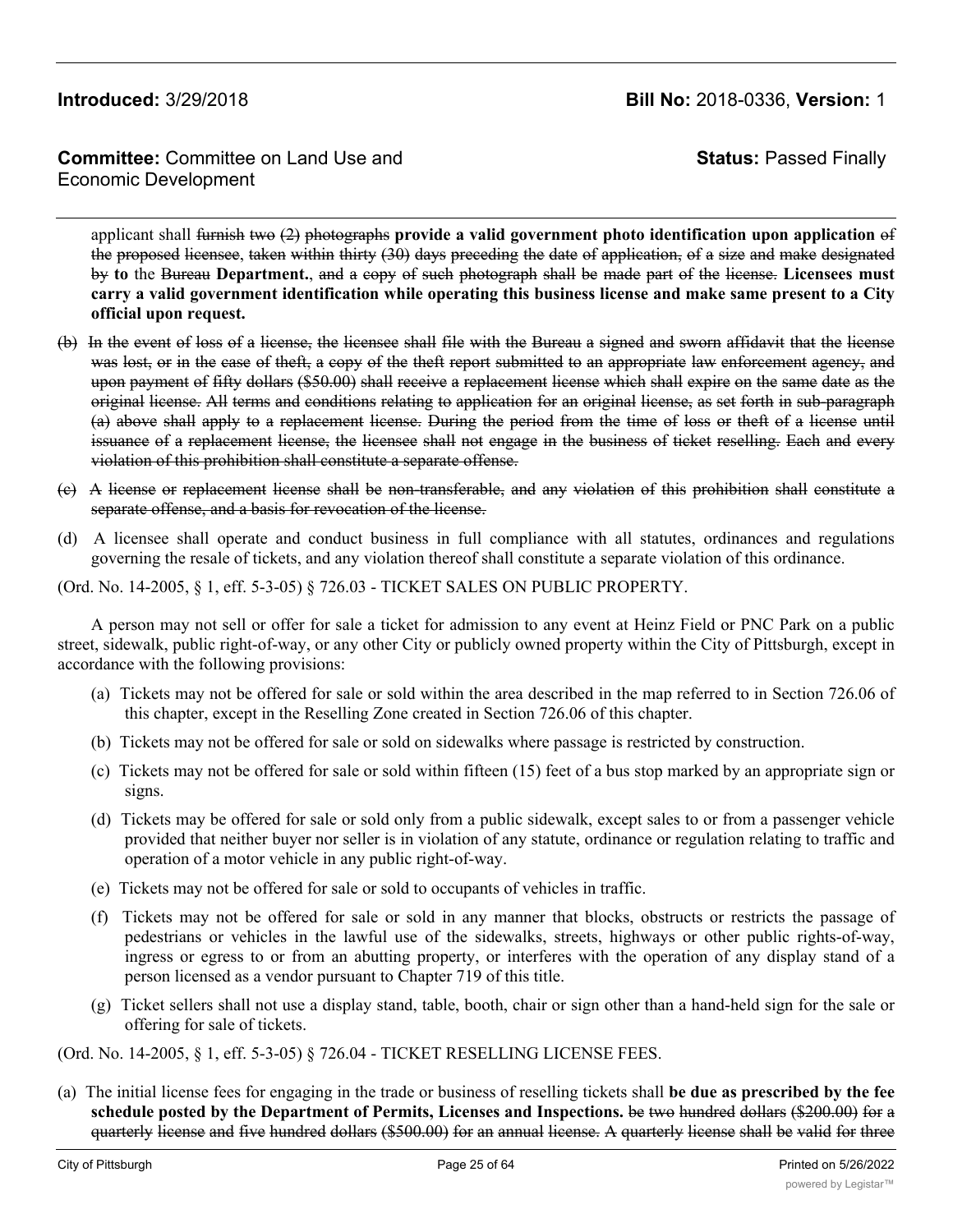# **Committee:** Committee on Land Use and Economic Development

**Status:** Passed Finally

(3) months from the date of issuance, and an **An** annual license shall be valid for a period of one (1) year from the date of issuance. All license fees are payable to the Bureau **the Department of Permits, Licenses and Inspections** at the time of application.

- (b) In the first calendar year succeeding the effective date of this chapter and in subsequent calendar years thereafter, the Chief of the Bureau ("Chief") **Director of the Department of Permits, Licenses and Inspections,** is authorized to alter such fees and the replacement license fee provided for in Section 726.02(b) of this chapter as circumstances may warrant.
- (Ord. No. 14-2005, § 1, eff. 5-3-05) § 726.05 REVOCATION OF LICENSE.
- (a) The Chief **License Director** may revoke a license for any violation of this chapter, but shall revoke the license of any licensee who has committed three (3) violations within the term of the license or if the licensee has failed to pay any civil fine imposed for violations of this chapter within fifteen (15) days of imposition of the fine.
- (b) A person whose license has been revoked may request a hearing to contest the revocation. The hearing shall be held before the Chief or his/her designee. **Licenses and Inspection Review Board as per Pittsburgh City Code §701.15.** The request shall be filed in writing **to the Licenses and Inspection Review Board** with the Chief within ten (10) **thirty (30)** days of the date of notice of revocation. The hearing shall be held within ten (10) days of the request for a hearing, unless the persons whose license has been revoked requests a delay, which the Chief or his/her designee may refuse to grant, or a delay is otherwise warranted in the interests of justice. At the hearing, all testimony shall be under oath, and a decision shall be rendered within fifteen (15) business days following the end of the hearing.
- (c) If the revocation is affirmed, the revocation shall be effective immediately, subject to any rights of appeal available to the licensee. If the person whose license has been revoked fails to request a hearing within ten(10) **thirty (30)** days of notice of revocation, the revocation shall be effective at the end of the ten-day period.

(Ord. No. 14-2005, § 1, eff. 5-3-05) § 726.06 - RESELLING ZONE.

Tickets shall not be offered for sale or sold within the area described in that certain Map ("Map") incorporated herein by reference and made a part hereof, which Map shall be available for public inspection in the office of the City Clerk, 5th Floor, City-County Building, 414 Grant Street, Pittsburgh, PA 15219, except in the Reselling Zone hereby created. The Reselling Zone shall be located at the northeastern corner of Dorsett Way and North Shore Drive, and consist of an area approximately twenty-three (23) feet by thirty (30) feet. The Reselling Zone shall be identified by appropriate signage, and signage which may include for the protection of the public, information such as, but not limited to, the validity of tickets and the maximum price at which tickets may be sold. Placement and size of signage shall be subject to the approval of the Zoning Administrator in accordance with the applicable provisions of Title IX of this Code.

(Ord. No. 14-2005, § 1, eff. 5-3-05) § 726.07 - PENALTIES.

- (a) Any person attempting to resell a ticket outside the Reselling Zone shall first be warned and instructed to move back into the Zone. If the person again attempts to resell outside the Zone, the person shall be punished as provided in Section 101.09(a), Title I-Administrative of this Code, except that the fine shall be five hundred dollars (\$500.00). A citation in such amount shall be issued to the person at the time of the prohibited conduct.
- (b) If after issuance of the citation provided for in sub-paragraph (a) above, the person again attempts to resell tickets outside the Zone, such conduct is hereby deemed a public nuisance, punishable as a misdemeanor of the second degree pursuant to applicable provisions of the Pennsylvania Crimes Code.
- (c) Any person charged pursuant to the provisions of sub-paragraphs (a) or (b) above who is thereafter charged within the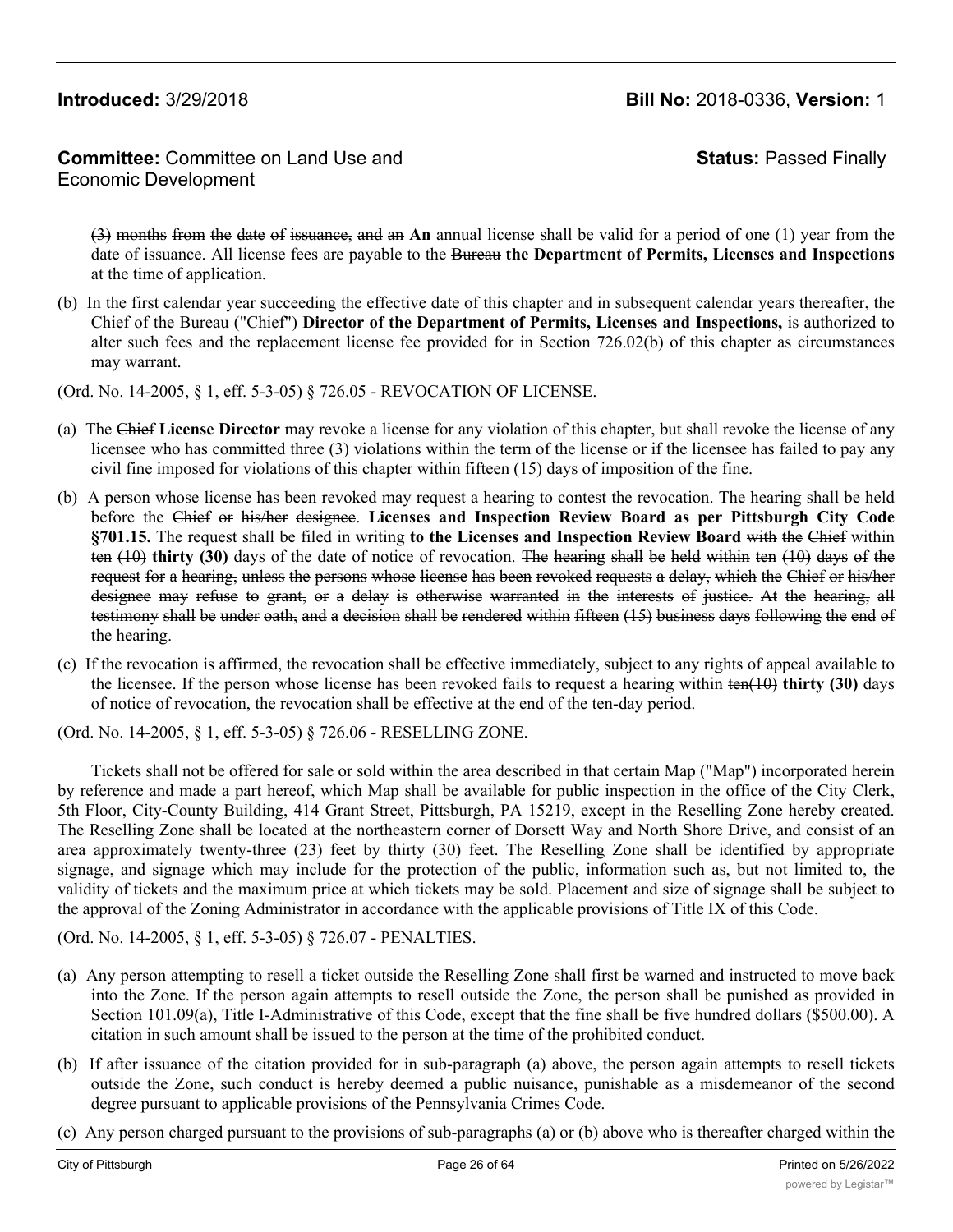**Committee:** Committee on Land Use and Economic Development

**Status:** Passed Finally

term of his/her license or thereafter at any time, whether licensed or not, is hereby deemed a public nuisance, punishable as a misdemeanor of the second degree pursuant to the applicable provisions of the Pennsylvania Crimes Code.

(Ord. No. 14-2005, § 1, eff. 5-3-05) ARTICLE V: - TRADE OCCUPATIONS CHAPTER 741: - WARM AIR HEATING **MECHANICAL TRADE LICENSE** CONTRACTORS

§ 741.01 - LICENSE REQUIRED.

No person shall act, engage, advertise or otherwise represent to be a warm air heating **mechanical trade license** contractor without first obtaining a license from the License Officer. § 741.02 - WRITTEN EXAMINATION.

**(a) The License Officer shall accept approved competent certification testing programs, pursuant to Section 701.03 (a)(1). New applicants shall provide proof that they passed a standardized certification test administered. Based on test results, the License Officer shall issue a license indicating the classification and certification obtained by the applicant. Equivalent certification from states other than Pennsylvania shall be accepted as proof of compliance upon review and determination of equivalence by the License Officer.**

(a) A written examination shall be given by the License Officer to insure an applicant comprehends the City mechanical regulations.

(b) The fee for the examination shall be sixty dollars (\$60.00), which, if passed, shall be credited to the license fee.

(Ord. 8-1983, eff. 3-7-83) § 741.03 - QUALIFICATIONS OF APPLICANT.

In addition to qualifications enumerated in  $\S$  701.04 for all applicants for licenses, an applicant for a warm air heating mechanical trade contractor license shall:

(a) Be eighteen (18) years of age or over and able to read and speak the English language;

(b) Possess a minimum four (4) years **of a combination of education and** experience **as evaluated by the License Officer.** In warm air heating or be a graduate mechanical engineer; and

**1. Education must include a degree or certification of attainment in mechanical systems.**

**2. Experience must be accompanied with a statement from an employer or licensed Mechanical contractor regarding experience.**

(c) Pass an examination in accordance with § 741.02.

(Ord. 8-1983, eff. 3-7-83)

**§ 741.04 - RENEWAL**

**(a) Renewal applicants shall annually provide proof of valid certification, proof of continuing education requirements in accordance with Section 741.05 and the applicable fee specified in the fee schedule prior to issuance of license.**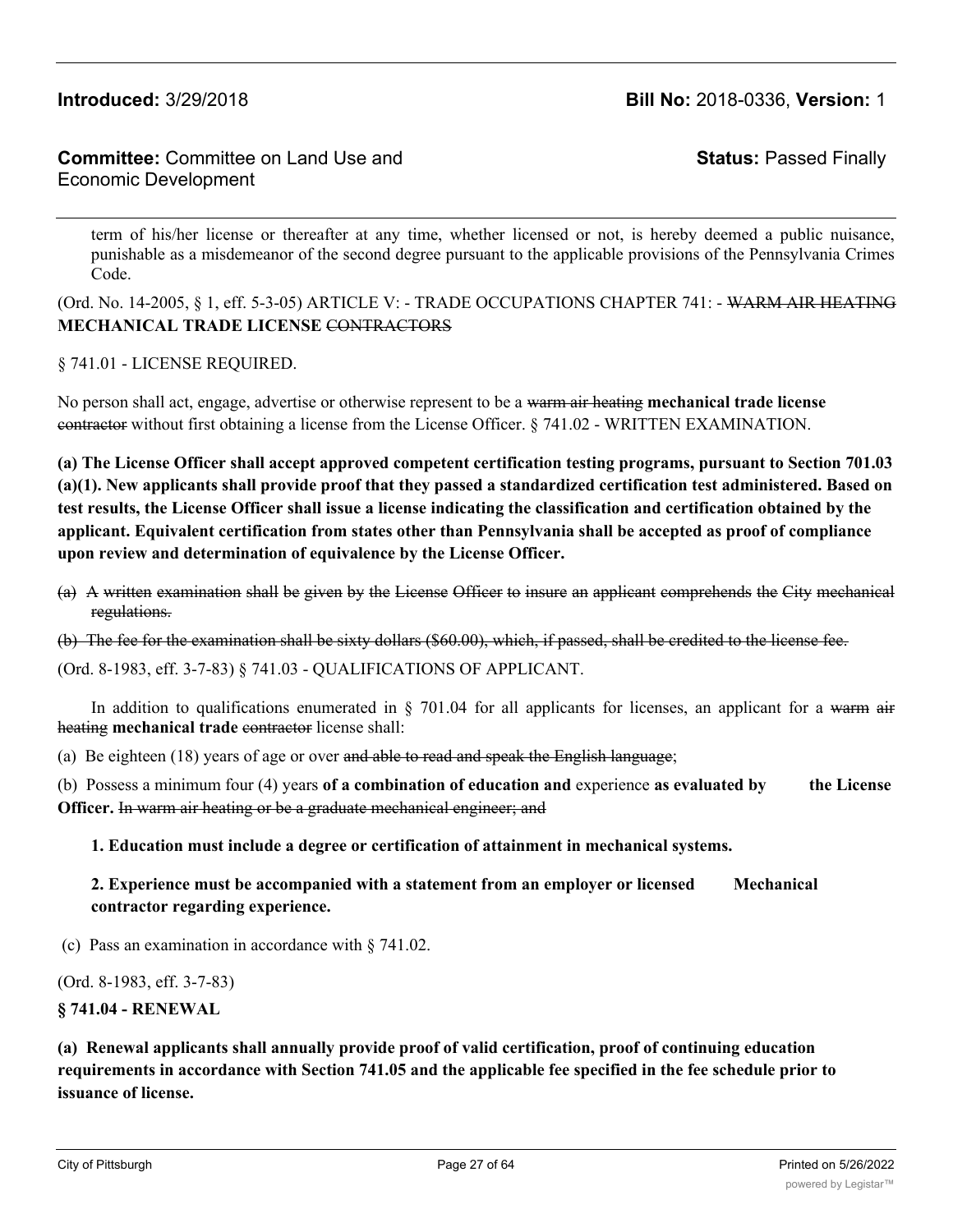**Status:** Passed Finally

# **§ 741.05 - CONTINUING EDUCATION REQUIREMENTS.**

**License holders shall be required to complete eight (8) hours, annually, of continuing education credits to be eligible for license renewal. License holders, who allow their license to lapse and subsequently renew, shall be required to provide at least eight (8) contact hours of continuing education units within the past twelve (12) months to be eligible for license renewal. License holders shall be required to report the names of the training activities, the date(s) of the training, who provided the training and the number of contact hours for each training activity.**

### § 741.04 - LICENSE IS PROPERTY OF BUSINESS EMPLOYER.

A license issued to an authorized representative of a business organization shall be considered the property of the organization, and if employment of the individual licensee is terminated, the employer shall so advise the License Officer and shall have another employee examined for the license at the next examination period without additional cost.

### (Ord. 12-1991, eff. 4-29-91) § 741.05 - WORK PERMITS LIMITED.

Any licensee shall not apply for work permits for more than one (1) person or business organization.

(Ord. 12-1991, eff. 4-29-91) § 741.06 - SUSPENSION AND REVOCATION.

**The License holder shall be subject to provisions of 701.14(a).** The license may be suspended for thirty (30) days if a notice of violation of the Building Code has not been abated in the time specified. Revocation shall be as required in § 701.14(b).

### (Ord. 12-1991, eff. 4-29-91) § 741.07 - LICENSE FEE.

The fee for an initial **or renewal** warm air heating **of a Mechanical** contractor license shall be **of an amount as prescribed by the fee schedule posted by the Department of Permits, Licenses and Inspections.** two hundred thirtynine dollars (\$239.00) and the fee for an annual renewal thereof shall be one hundred seventy-nine dollars (\$179.00), if renewed within thirty (30) days of expiration, otherwise the initial fee is to be paid without re-examination. It is the responsibility of the licensee to make payment without notice from the License Officer.

(Ord. 46-1991, eff. 12-20-91)

### **741.08 - INSURANCE EXCEPTION**

## **Mechanical Trade Licensees shall be exempt from §701.04 (a) (5) at the time of application, but are required to provide proof of insurance(s) that complies with §701.04 (a) for any permitted work under Title X.**

## (Ord. 46-1991, eff. 12-20-91) CHAPTER 745: - POWER ENGINEERS **TRADE LICENSES**

### § 745.01 - LICENSE REQUIRED; EXCEP- TIONS.

No person shall control or operate pipes, boilers, stationary or locomotive engines, or any other containers, tanks or vessels under pressure of water, liquid, gas or steam without first obtaining a license from the License Officer. However, the following are excepted from licensing requirements: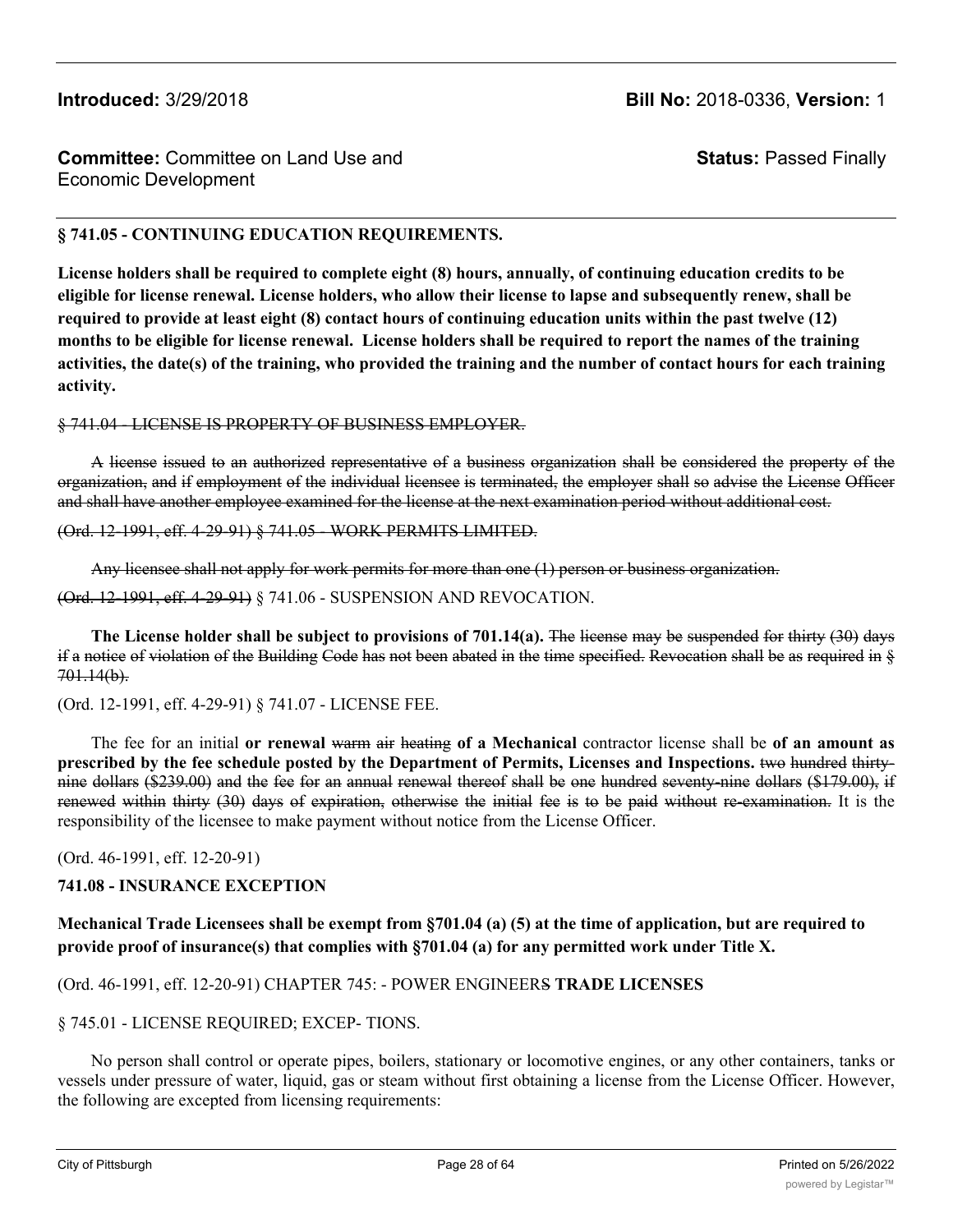# **Committee:** Committee on Land Use and Economic Development

# **Status:** Passed Finally

- (a) Pipes, containers, tanks or vessels used in the transportation of water, liquid, gas or steam;
- (b) Hot water tanks used for domestic service as defined in the Mechanical Code;
- (c) Portable compressor operators; and
- (d) All vessels defined as low pressure in the Mechanical Code or any vessel of fifteen (15) pounds per square inch or less of pressure.
- (Ord. 8-1983, eff. 3-7-83) § 745.02 TESTING OF APPLICANTS.
- (a) The License Officer shall approve competent certification testing programs, pursuant to Section 701.03(a)(1), to conduct qualification examinations for power engineers.
- (b) New applicants shall provide proof that they passed a standardized certification test administered by an approved testing program, pursuant to this section. Based on test results, the License Officer shall issue a license indicating the classification and certification obtained by the applicant. Equivalent certification from states other than Pennsylvania shall be accepted as proof of compliance.

(Ord. 8-1983, eff. 3-7-83; Ord. 42-1990, eff. 1-1-91; Am. Ord. 5-2000, eff. 3-29-00) § 745.03 - QUALIFICATIONS OF APPLICANT.

In addition to the qualifications enumerated in § 701.04 for all applicants for licenses, an applicant for a power engineer license, or any classification thereof shall:

- (a) Be eighteen  $(18)$  years of age or over and able to read and speak the English language;
- (b) Pass a test in accordance with § 745.02 or qualify under § 745.06.

(Ord. 8-1983, eff. 3-7-83; Am. Ord. 5-2000, eff. 3-29-00) § 745.04 - RENEWAL AND RECLASSIFICA- TION.

- (a) Renewal applicants shall annually provide proof of valid certification, proof of continuing education requirements in accordance with Section 745.05 and the applicable fee specified in Section 745.09 prior to issuance of license.
- (b) Applicants applying for a higher classification shall provide proof that they passed a test in accordance with the standards set forth in Section 745.02.

### (Am. Ord. 5-2000, eff. 3-29-00) § 745.05 - CONTINUING EDUCATION REQUIREMENTS

License holders shall be required to complete eight (8) hours, annually, of continuing education units to be eligible for license renewal. License holders, who allow their license to lapse and subsequently renew, shall be required to provide at least eight (8) contact hours of continuing education units within the past twelve (12) months to be eligible for license renewal. License holders shall be required to report the names of the training activities, the **date(s) of the training, who provided the training and the number of contact hours for each training activity.**

License holders shall be required to accumulate 0.8 continuing education units (C.E.U.'s) or eight (8) contact hours, annually, to be eligible for license renewal. License holders, who allow their license to lapse and subsequently renew, shall not be exempt from the continuing education requirements during the lapse. License holders shall be required to report the names of the training activities, the date(s) of the training, who provided the training and the number of contact hours for each training activity.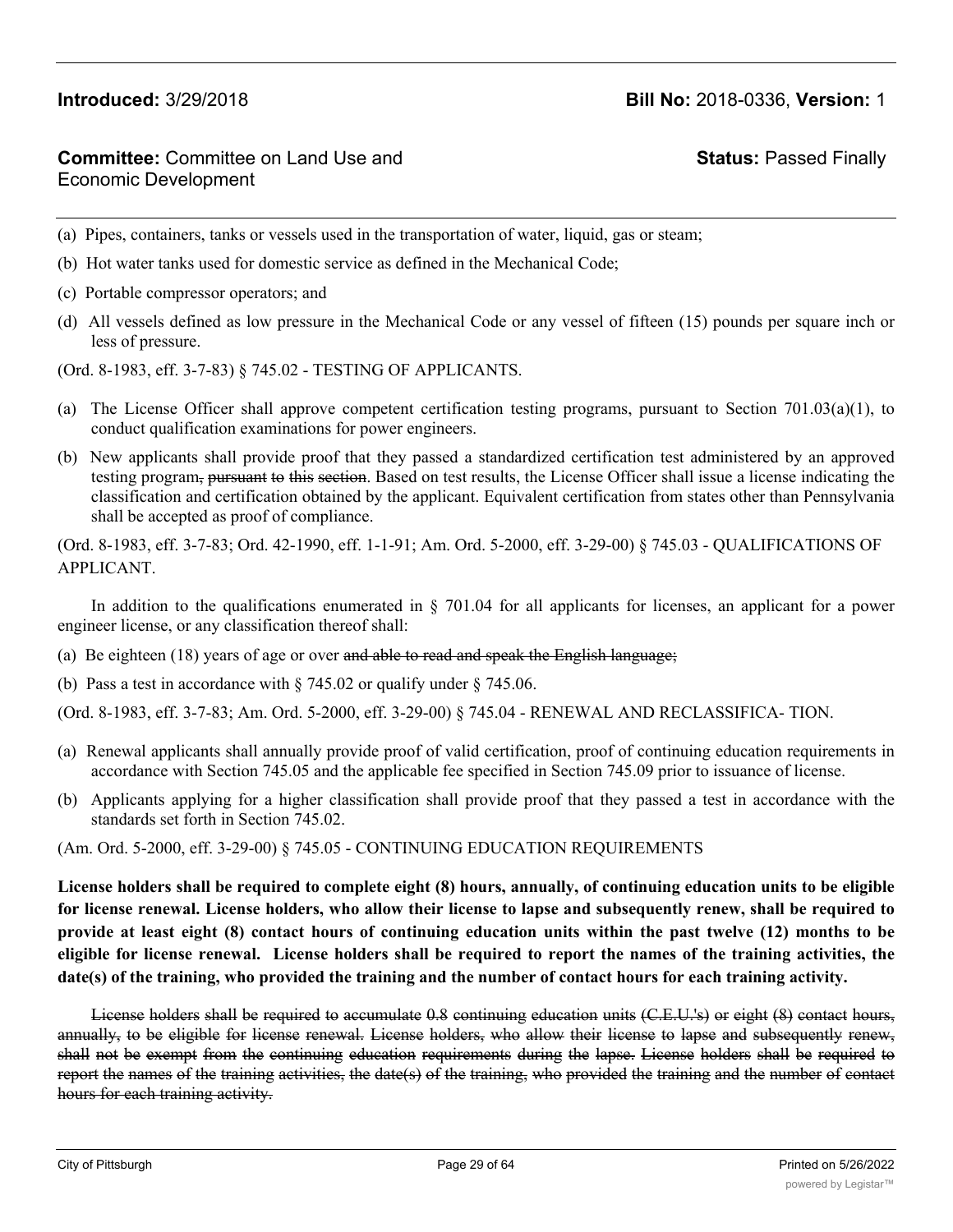**Status:** Passed Finally

(Am. Ord. 5-2000, eff. 3-29-00) § 745.06 - CURRENT LICENSE HOLDER.

Applicants, who attained a valid license prior to the effective date of this Chapter, shall:

- (a) Be eligible to renew licenses, annually, without reexamination pursuant to Section 745.02;
- (b) Renew license within twelve (12) months of the effective date of this Chapter or license shall lapse and all sections of this Chapter shall be applicable; and
- (c) Comply with Section 745.05 to be eligible for subsequent renewals.

(Am. Ord. 5-2000, eff. 3-29-00) § 745.07 - ONLY LICENSEES TO OPERATE EQUIPMENT.

No owner, lessee or agent thereof, of any pipes, containers, boilers, stationary or locomotive engines, tanks or other vessels within the scope of this Chapter, or any person acting for the owner, lessee or agent shall permit any unlicensed person to operate or control the equipment. No unlicensed person shall operate or control the equipment. The licensed person in charge of or operating the aforesaid equipment shall be located on the same premises where the equipment is located during the operation or control.

(Ord. 8-1983, eff. 3-7-83; Am. Ord. 5-2000, eff. 3-29-00) § 745.08 - SUSPENSION OR REVOCATION.

**The licensee is subject to the provisions of 701.14 (a).** The License Officer upon investigation shall suspend the license of any licensee who is incompetent, has been guilty of negligence, has endangered life or property or willfully violated any provision of this Chapter. Revocation shall be as required in § 701.14(b).

(Ord. 8-1983, eff. 3-7-83; Am. Ord. 5-2000, eff. 3-29-00) § 745.09 - LICENSE FEE.

The annual fee for a Power Engineer **Trade** License shall be **an amount as prescribed by the License Officer** sixty-two dollars (\$62.00) payable on or before March  $31$  <sup>st</sup> for the current year. The licensee shall be subject to the renewal penalty set forth in Section 701.07(d). It is the responsibility of the licensee to make payment without notice from the License Officer.

# **§ 745.10 - INSURANCE EXCEPTION**

**Power Engineers shall be exempt from Pittsburgh City Code §§701.04 (a) (5) and 701.04 (2).** (Ord. 46-1991, eff. 12-20-91; Am. Ord. 5-2000, eff. 3-29-00) CHAPTER 747: - ELECTRICAL CONTRACTORS **TRADE LICENSE**

# § 747.01 - LICENSE REQUIRED.

No person shall act, engage, advertise or otherwise represent to be an electrical contractor **licensee** (registered electrician) without first obtaining a license from the License Officer.

(Ord. 8-1983, eff. 3-7-83) § 747.02 - WRITTEN EXAMINATION.

(a) A written examination shall be given by the License Officer to insure an applicant comprehends the City wiring regulations. **The License Officer shall accept approved competent certification testing programs, pursuant to Section 701.03(a)(1), to conduct qualification examinations. New applicants shall provide proof that they passed a standardized certification test administered. Based on test results, the License Officer shall issue a license indicating the classification and certification obtained by the applicant. Equivalent certification from states other than Pennsylvania shall be accepted as proof of compliance upon review and determination of** <u> 1989 - Andrea Santa Andrea Santa Andrea Santa Andrea Santa Andrea Santa Andrea Santa Andrea Santa Andrea San</u>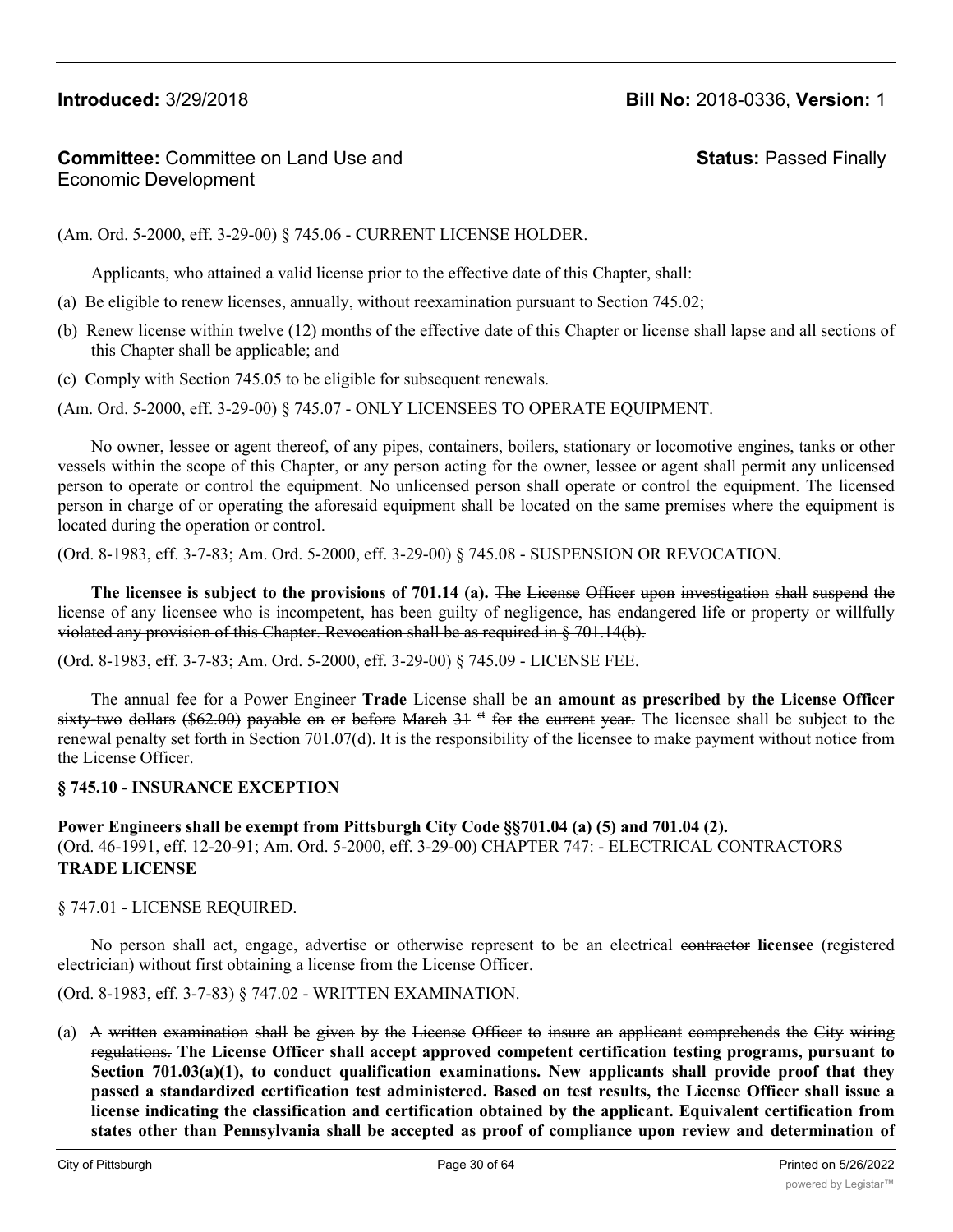**Status:** Passed Finally

equivalence by the License Officer. Applicants must apply for a license within twelve (12) months of passing **the exam defined in this section or be subject to the rules of §747.05.**

(b) The fee for the examination shall be sixty dollars (\$60.00), which, if passed, shall be credited to the license fee. § 747.03 - QUALIFICATIONS OF APPLICANT.

In addition to qualifications enumerated in  $\S$  701.04 for all applicants for licenses, an applicant for an electrical contractor's license shall:

(a) Be eighteen  $(18)$  years of age or older and able to read and speak the English language;

(b) Pass a test in accordance with § 747.02 above;

**(c) Possess a minimum six (6) years of a combination of experience and education as evaluated by the License Officer, conforming to the following:**

**1. Education includes a degree or certification of attainment in Electrical Wiring or related field from an accredited school or apprenticeship program.**

**2. Any experience must be accompanied with a statement from an employer or licensed electrician regarding experience.**

(e) Meet the additional qualifications of either subsection  $(e)(1), (2), (3)$  or (4) below:

- (1) *"E" License-Registered Electrician.*
	- A. Possess two (2) years experience working full time with an electrician licensed by the city. A notarized statement of experience from the licensed person shall accompany application.
	- B. Be a graduate with a certificate of attainment in electrical wiring from an accredited school.
- (2) *"E" License-Registered Electrician.*
	- A. Possess ten years experience working full time as a registered electrician in any other state or municipality, or possess ten years experience working full time with an electrician registered in the city.
	- B. Certification of the licensing by the state or municipality shall accompany the application, or a notarized statement from the Pittsburgh licensed electrician shall accompany application.
- (3) *"F" License-Furnace Installer.*

A. Possess a warm air heating license as provided for in Chapter 741 of this Title.

- (4) *"S" License-Signal System Installer.*
	- A. Possess two (2) years experience working full time installing the systems. A notarized statement of experience shall accompany the application.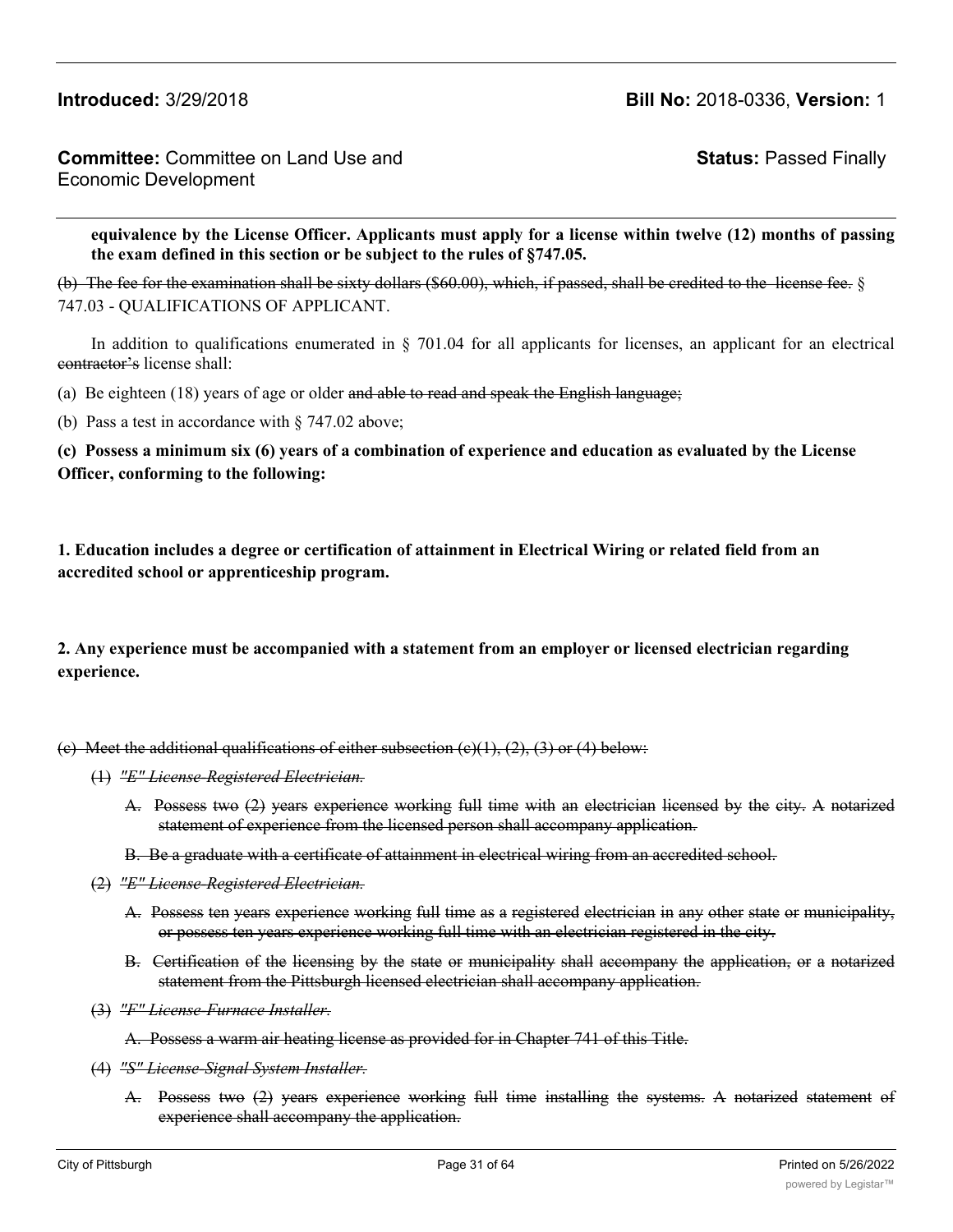**Status:** Passed Finally

B. Be a graduate with a certificate of attainment from an accredited school.

(Ord. 8-1983, eff. 3-7-83) § 747.04 - WORK PERMITS LIMITED. **RENEWAL**

Any licensee shall not apply for work permits for more than one (1) person or business organization.

**(a) Renewal applicants shall annually provide proof of valid certification, proof of continuing education requirements in accordance with §747.05 and the applicable fee specified in the fee schedule prior to issuance of license.**

**§ 747.05 - CONTINUING EDUCATION REQUIREMENTS.**

License holders shall be required to complete eight (8) hours, annually, of continuing education credits to be eligible for license renewal. License holders, who allow their license to lapse and subsequently renew, shall be required to provide at least eight (8) contact hours of continuing education units within the past twelve (12) months to be eligible for license renewal. License holders shall be required to report the names of the training activities, the date(s) of the training, who provided the training and the number of contact hours for each training **activity.**

(Ord. 8-1983, eff. 3-7-83) § 747.**065** - SUSPENSION OR REVOCATION.

**The License holder shall be subject to provisions of 701.14(a).** The license may be suspended for thirty (30) days if a notice of violation of the Building Code has not been abated in the time specified. Revocation shall be as required in § 701.14(b) of this Title.

(Ord. 8-1983, eff. 3-7-83) § 747.**076** - LICENSE FEE.

The fee for the initial electrical contractor license shall be two hundred thirty-nine dollars (\$239.00) and the fee for the annual renewal thereof shall be one hundred seventy-nine dollars (\$179.00), if renewed within thirty (30) days of expiration, otherwise the initial fee is to be paid without re-examination. **prescribed in the fee schedule.** It is the responsibility of the licensee to make payment without notice from the License Officer.

(Ord. 46-1991, eff. 12-20-91)

**747.08 - INSURANCE EXCEPTION.**

**Licensees shall be exempt from §701.04 (a) (5) at the time of application, but are required to provide proof of insurance(s) that complies with §701.04 (a) for any permitted work under Title X.**CHAPTER 749: - SIGN **CONTRACTORS** 

### § 749.01 - LICENSE REQUIRED.

No person, firm or corporation shall engage in the business of erecting, altering, repairing and/or maintaining ground signs, wall signs, projecting signs, roof signs, post signs or any signs requiring a permit as provided for in Title 10, The Building Code, without first obtaining a license from the License Officer.

(Ord. 8-1983, eff. 3-7-83) § 749.02 - QUALIFICATIONS.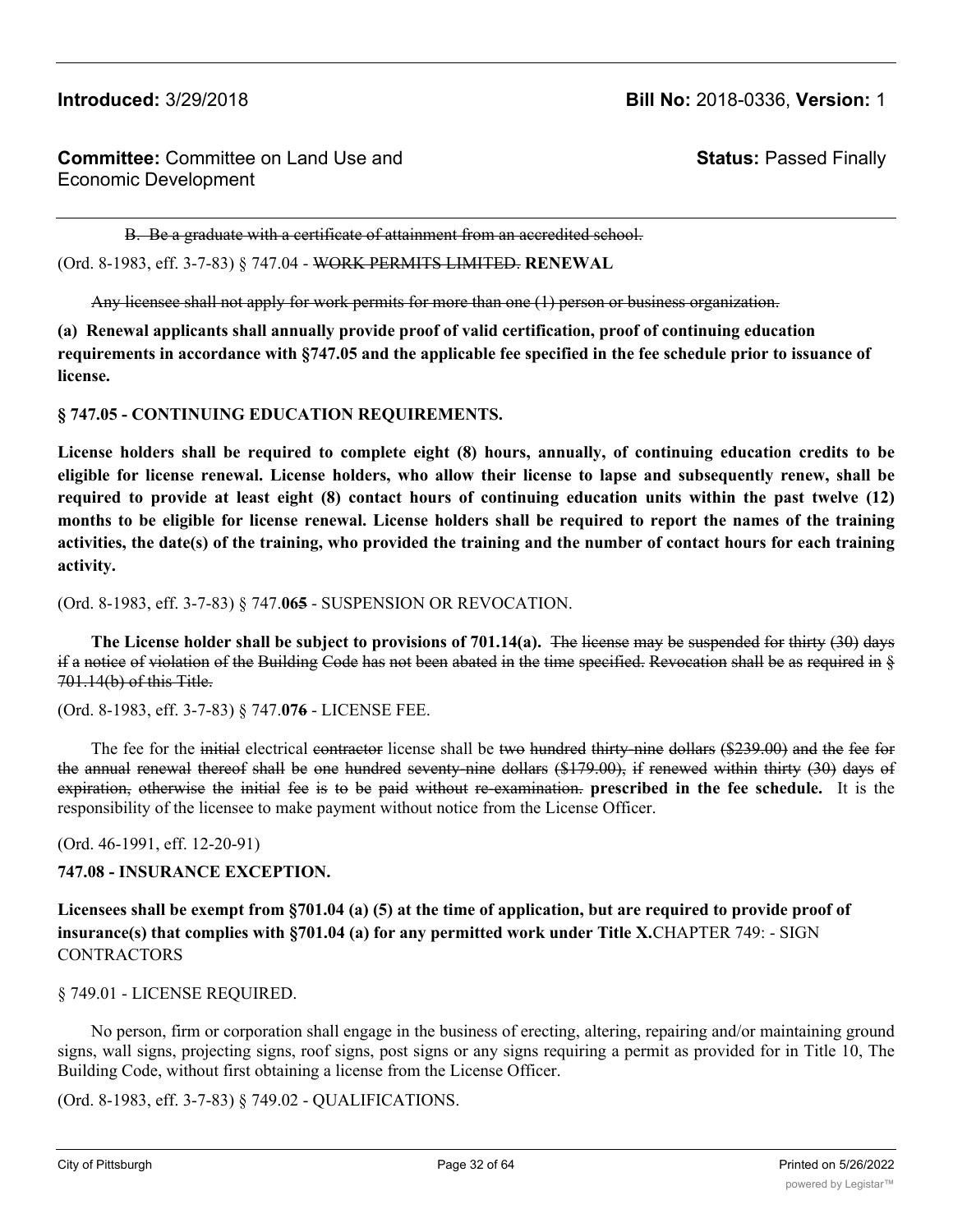**Status:** Passed Finally

The applicant shall meet all the qualifications enumerated in §701.04 for all license applicants.

(Ord. 8-1983, eff. 3-7-83) § 749.03 - LIABILITY INSURANCE.

The applicant for registration shall file with the License Officer a certificate of standard from Contractors Public Liability Insurance covering personal injury with limits not less than two hundred fifty thousand dollars (\$250,000.00).

(Ord. 8-1983, eff. 3-7-83) § 749.**03**4 - ISSUANCE OF LICENSE.

Upon compliance with provisions of §§ 701.04 and 749.03, and payment of the fee stipulated in 749.08, the License Officer shall issue a license to conduct the business of outdoor advertising. **erecting signs.**

(Ord. 8-1983, eff. 3-7-83) § 749.**04**5 - RENEWAL.

Registration may be renewed for a period of one (1) year upon application and payment of fee specified in **the fee schedule** § 749.08, provided the liability insurance is kept in force for the ensuing year.

(Ord. 8-1983, eff. 3-7-83) § 749.06 - WORK PERMITS LIMITED.

Any licensee shall not apply for work permits for more than one (1) person or business organization.

(Ord. 8-1983, eff. 3-7-83) § 749.0**5**7 - SUSPENSION AND REVOCATION.

The license may be suspended for thirty (30) days if a notice of violation of the Building Code has not been abated in the time specified. Revocation shall be as required in § 701.14(b). **The License holder shall be subject to provisions of §701.14(a).**

(Ord. 8-1983, eff. 3-7-83) § 749.**06**8 - LICENSE FEE.

The fee for initial registration for the outdoor advertising license shall be **of an amount posted by the Department of Permits, Licenses and Inspections** two hundred thirty-nine dollars (\$239.00), and the fee for the annual renewal thereof shall be one hundred seventy-nine dollars (\$179.00), if renewed within thirty (30) days of expiration, otherwise the initial fee is to be paid without re-examination. It is the responsibility of the licensee to make payments without notice from the License Officer.

(Ord. 46-1991, eff. 12-20-91) CHAPTER 751: - GENERAL CONTRACTOR REGISTRATION

# § 751.01 - REGISTRATION REQUIRED.

No person shall engage in, advertise or otherwise represent to engage in any activity regulated by Title 10, Building, of the Pittsburgh Code, including those activities requiring a permit and those activities such as roofing, window replacement and concrete work on grade, without first obtaining a general contractor registration from the License Officer. The persons shall include individuals, proprietorships, partnerships and corporations. The provisions of Chapter 701 are also incorporated herein.

(Ord. 43-1992, eff. 12-4-92) § 751.02 - EXCEPTIONS.

A general contractor registration shall not be required for the following:

(a) Persons who have obtained licenses under Chapters 741 (Warm Air Heating **Mechanical**), 743 (Welders), 745 (Stationary Engineers), 747 (Electrical Contractors) **754 (Fire Suppression)** and 740 (Sign Contractors) for work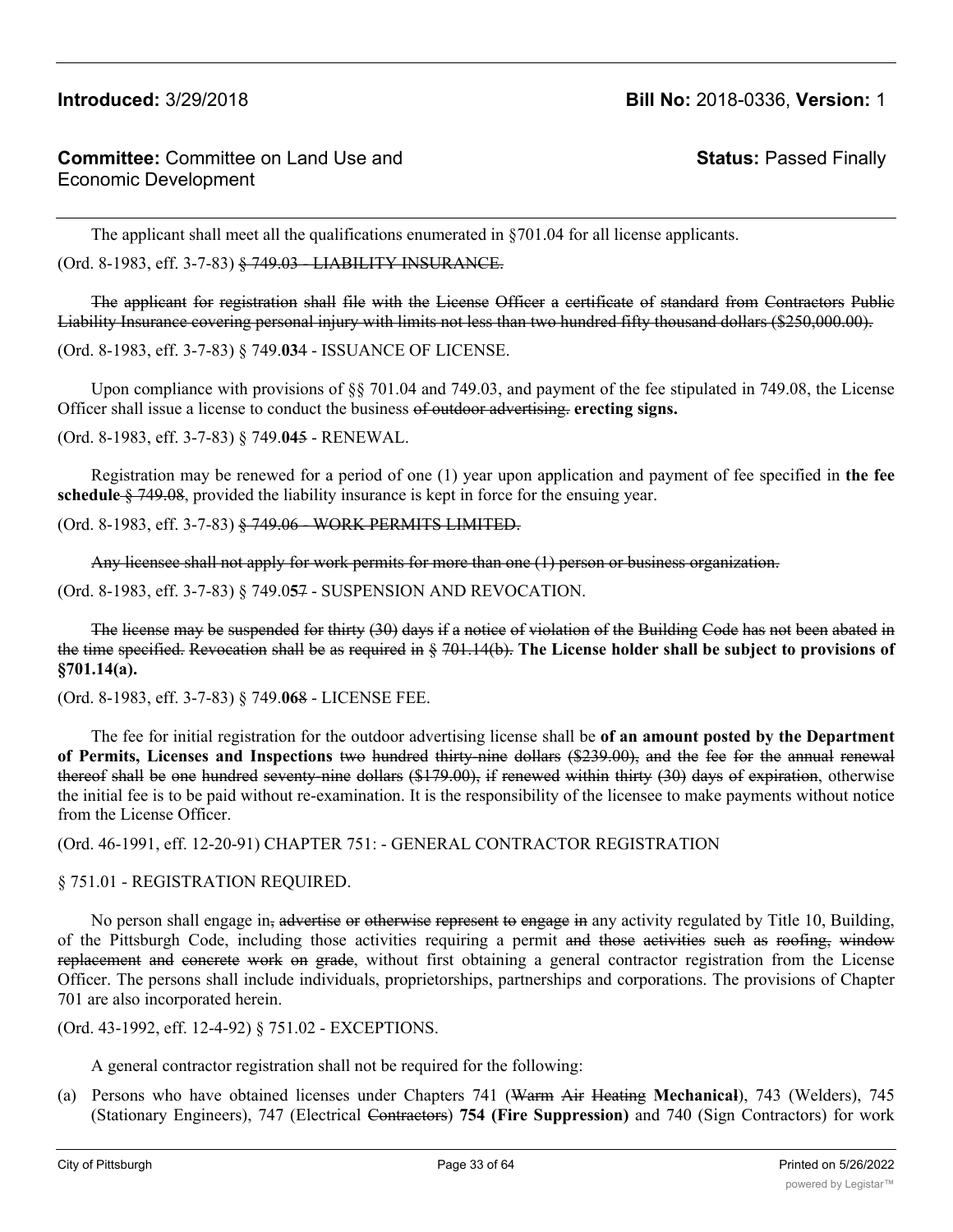# **Committee:** Committee on Land Use and Economic Development

**Status:** Passed Finally

which requires that license.

- (b) Owner(s) of single-or two-family dwellings who personally perform work upon the dwelling, provided that the owner (s) occupy or, upon completion of the activity which would require the general contractor registration, shall occupy the dwelling.
- (c) Governmental entities for work upon premises owned by that governmental entity and performed by the employees of that governmental entity.

### **(d) Work subject to the Pennsylvania Home Improvement Contractor (HIC) registration requirements.**

### (Ord. 43-1992, eff. 12-4-92) § 751.03 - QUALIFICATIONS.

In addition to the qualifications enumerated in  $\S$  701.04 generally, an applicant for a general contractor registration shall:

(a) Be eighteen  $(18)$  years of age or older and be able to read and speak the English language;

(b) Provide proof of and maintain general liability insurance in coverage prescribed by the License Officer; and

(c) Provide proof of and maintain a registration for all applicable City taxes.

(Ord. 43-1992, eff. 12-4-92) § 751.04 - DUTIES.

- (a) All work shall be performed by a registered contractor in accordance with Title 10, Building, of the Pittsburgh Code.
- (b) Each registered contractor shall maintain records of the locations at which waste generated in the course of its activities is disposed and shall, upon request of the License Officer or his or her representative, make such records available for inspection.

### (Ord. 43-1992, eff. 12-4-92) § 751.05 - SUSPENSION **AND REVOCATION** FOR FAILURE TO ABATE VIOLATIONS.

The License holder shall be subject to provisions of 701.14(a). A registration may be suspended for thirty (30) days if a notice of violation of the Building Code has not been abated in the time specified.

(Ord. 43-1992, eff. 12-4-92) § 751.06 - FEE.

The annual fee for a general contractor registration shall be sixty dollars (\$60.00). An additional sixty dollars (\$60.00) processing fee shall be assessed for contractors who fail to timely register as required by this Chapter. **of an** amount as prescribed by the fee schedule posted by the Department of Permits, Licenses and Inspections. It is the **responsibility of the licensee to make payment without notice from the License Officer.**

(Ord. 43-1992, eff. 12-4-92) § 751.07 - ANNUAL RENEWAL.

Registration shall be renewed annually by the registrant without notice from the License Officer **for a fee as prescribed in the fee schedule.** The annual expiration date of each registration shall be December 31.

(Ord. 43-1992, eff. 12-4-92)

### **CHAPTER 752 - FIRE SUPRESSION TRADE LICENSE**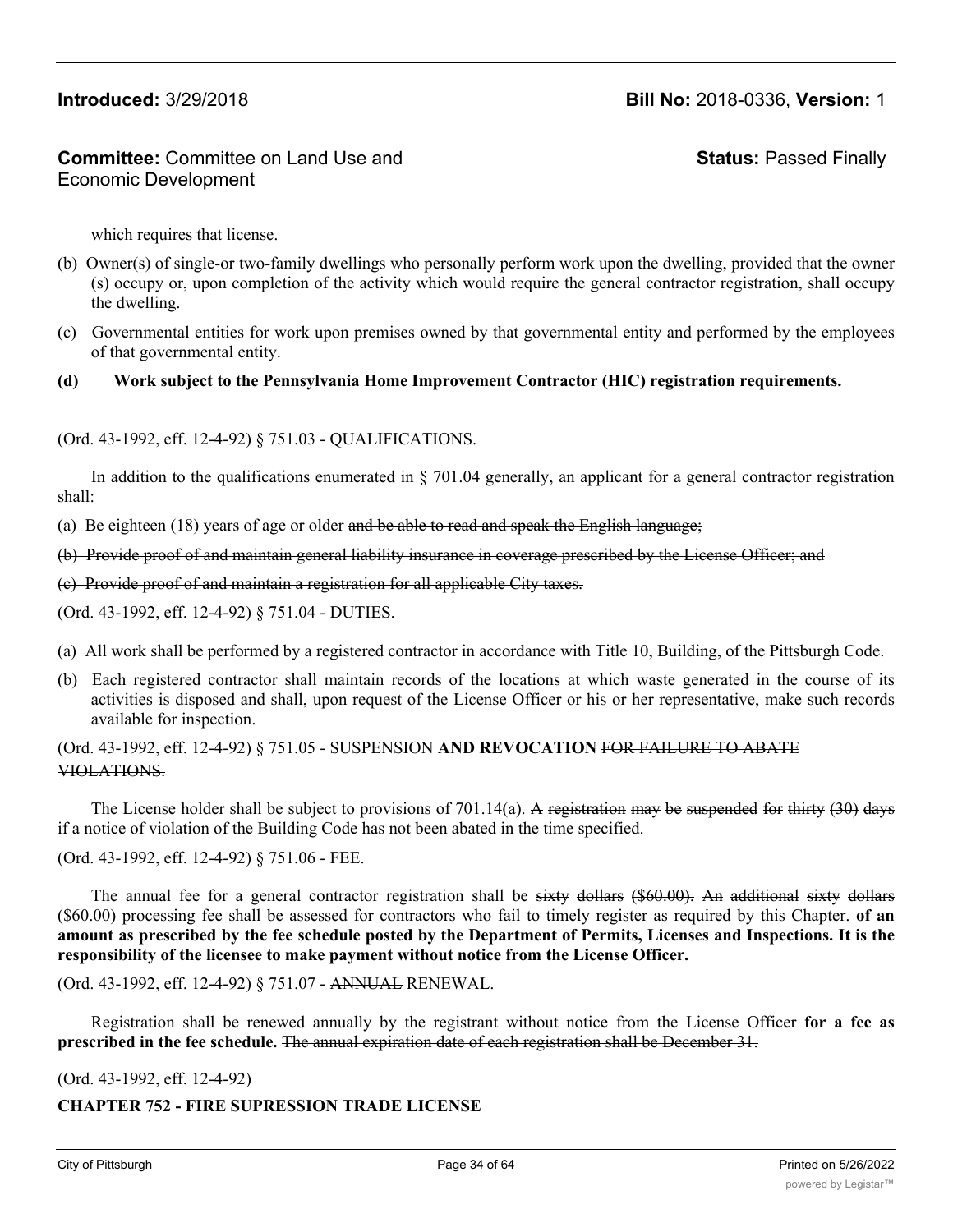**Status:** Passed Finally

### **§752.01 - LICENSE REQUIRED**

**No person, firm or corporation will engage in any fire suppression work regulated in Title X and involving fire suppression systems without first obtaining a license under this chapter.**

### **§ 752.02 - WRITTEN EXAMINATION**

**(a) The License Officer shall accept approved competent certification testing programs, pursuant to Section 701.03 (a)(1), to conduct qualification examinations. New applicants shall provide proof that they passed a standardized certification test administered. Based on test results, the License Officer shall issue a license indicating the classification and certification obtained by the applicant, if applicable. Equivalent certification from states other than Pennsylvania shall be accepted as proof of compliance upon review and determination of equivalence by the License Officer.**

### **§752.03 - QUALIFICATIONS OF APPLICANTS**

**In addition to the qualifications enumerated in Section 701.04 for all applicants for licenses, an applicant for a fire suppression trade license shall:**

- **(a) Be 18 years of age or older;**
- **(b) pass a test in accordance with Section 752.02 above;**
- **(c) Possess a minimum six (6) years of a combination of experience and education as evaluated by the License Officer, conforming to the following:**
	- **1. Education includes a degree or certification of attainment in fire suppression systems.**

**2. Experience must be accompanied with a statement from an employer or licensed fire suppression tradesperson regarding experience.**

### **§752.04 - RENEWAL**

**Renewal applicants shall provide proof of valid certification, proof of continuing education requirements in accordance with §752.05 and the applicable fees specified in the fee schedule prior to issuance of the license.**

### **§752.05 - CONTINUING EDUCATION REQUIREMENT**

**License holders shall be required to complete eight (8) hours, annually, to be eligible for license renewal. License holders, who allow their license to lapse and subsequently renew, shall be required to provide at least eight (8) contact hours of continuing education units within the past twelve (12) months to be eligible for license renewal. License holders shall be required to report the names of the training activities, the date(s) of the training, who**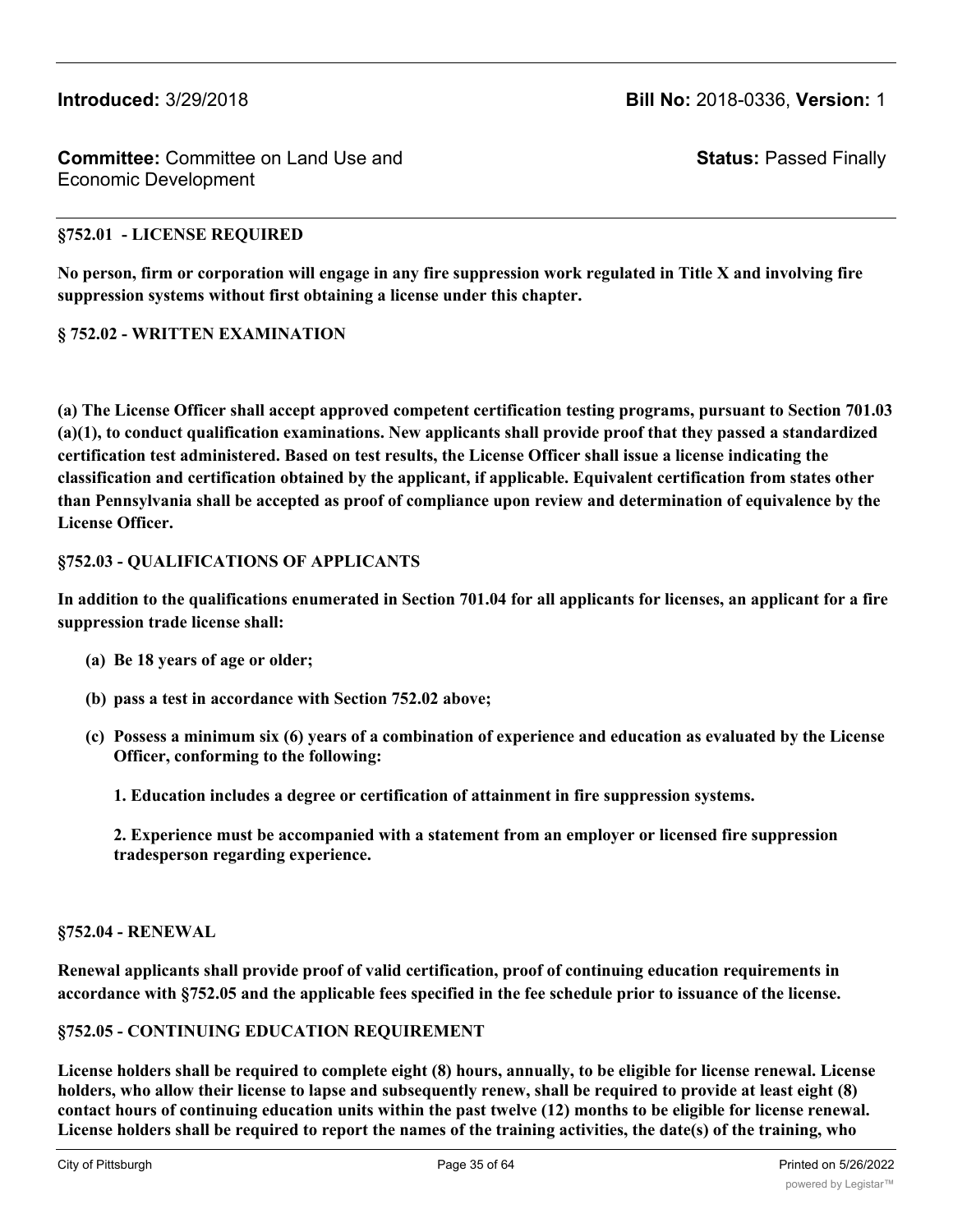**Status:** Passed Finally

**provided the training and the number of contact hours for each training activity.**

**§752.06 - SUSPENSION OR REVOCATION**

**The License holder shall be subject to provisions of 701.14(a).**

**§752.07 - FEE**

**The fee for fire suppression trade licenses shall be prescribed in the fee schedule. It is the responsibility of the licensee to make payment without notice from the License Officer.**

**§752.08 - INSURANCE EXCEPTION**

**Fire Suppression Trade Licenses shall be exempt from §701(a)(5) at the time of application, but are required to provide proof of insurance(s) that comply with the §701.04(a) provisions for any permitted work under Title X.**

CHAPTER 763: - PARKING LOTS

§ 763.01 - LICENSE REQUIRED.

No operator shall conduct any commercial parking place without obtaining an annual license registration for each parking place from the License Officer. § 763.02 - DEFINITIONS.

As used in this Chapter, certain terms are defined as follows:

- (a) *COMMERCIAL PARKING PLACE* or *PARKING PLACE.* Any place within the city, whether wholly or partially enclosed or open, at which motor vehicles are parked or stored for any period of time in return for a consideration, but not including:
	- (1) Any parking area or garage to the extent that it is provided or leased to occupants of a residence on the same or other premises for use only in connection with and as accessory to, the occupancy of such residence. However, §§ 763.03(e) and 763.04(e) through (k) shall not be applicable to parking areas or garages which lease at least eighty (80) percent of the spaces to residents.
	- (2) Any parking area or garage operated exclusively by an owner or lessee of a hotel, tourist court or trailer park, to the extent that the parking area or garage is provided to guests or tenants of such hotel, tourist court or trailer park for no additional consideration.
- (b) *OPERATOR.* Any person conducting the operation of a nonresidential parking place, parking place or receiving the consideration paid for the parking or storage of motor vehicles at the parking place.
- (c) *CONSIDERATION.* Consideration received upon an express or implied contract or under lease or otherwise, whether or not separately stated, and whether or not paid, provided or allowed by the person on whose behalf the motor vehicle is parked or stored or by some other person. Parking by an employee for a fee in a parking lot owned or operated by or for his or her employer at the employee's regular place of business shall not be considered parking or storing a motor vehicle for consideration for purposes of complying with § 763.04(e) through (k). For purposes of this provision, a parking lot may be operated for the benefit of more than one (1) employer so long as spaces are not

offered to nonemployees of those employers. In order for lots operated solely for the benefit of an employer or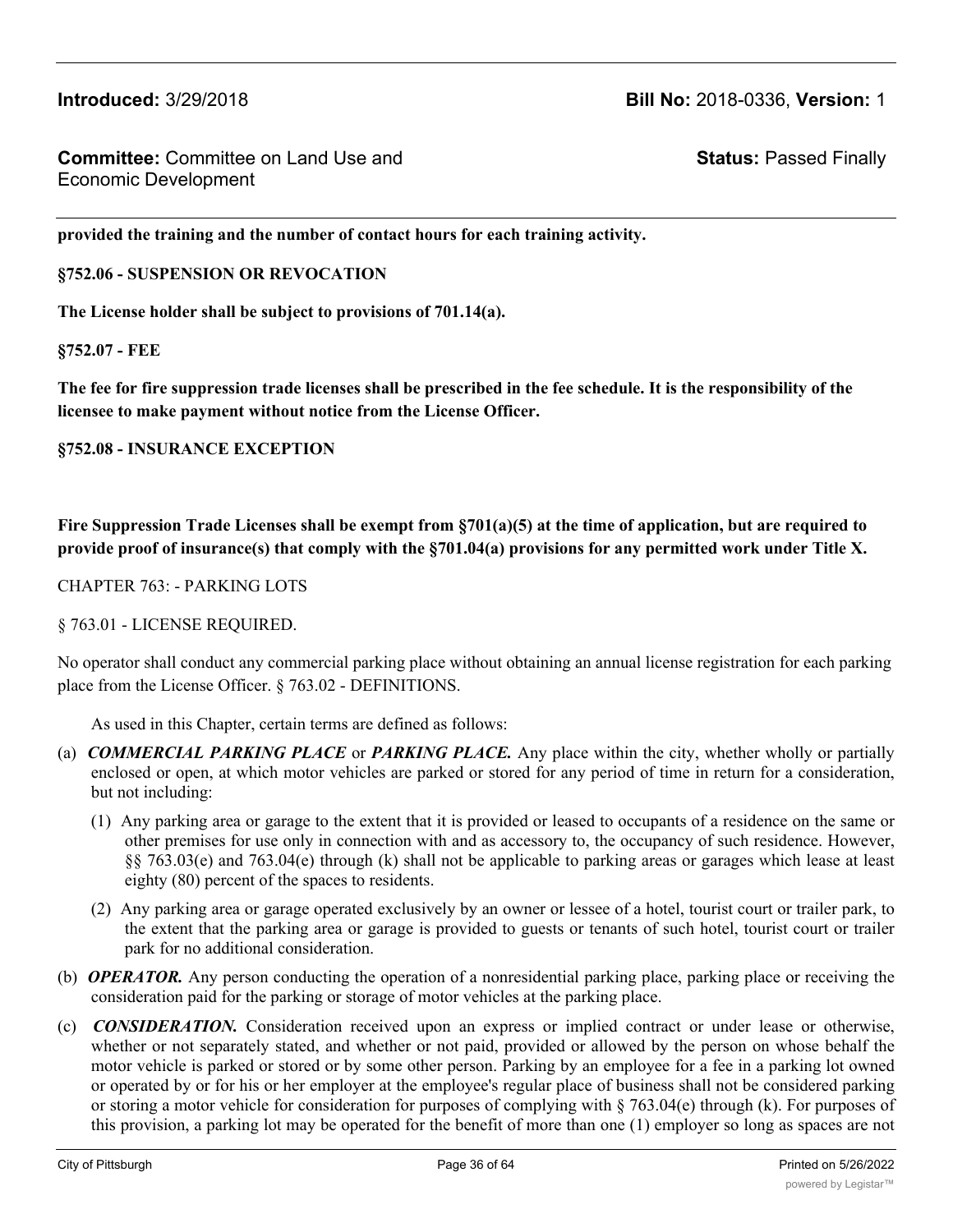# **Committee:** Committee on Land Use and Economic Development

**Status:** Passed Finally

offered to nonemployees of those employers. In order for lots operated solely for the benefit of an employer or employers to qualify for the exemption under this provision, all employers affected shall execute a form to be provided by the License Officer acknowledging that they are aware that their employees shall not be afforded the protections guaranteed by this Chapter and they agree that the protection of their employees in the employee lots is a matter which shall be determined between them and the operators of the lots.

- (d) *MOTOR VEHICLE.* Any self-propelled device in, upon or by which any person or property is or may be transported or drawn.
- (e) *UNIFORMED GARAGE PERSONNEL.* Security officers who are:
	- (1) In good physical condition;
	- (2) Have not been convicted for committing a felony or misdemeanor;
	- (3) Wear a badge and cap and a uniform issued by their employer; and
	- (4) Have received training which includes but is not limited to patrol techniques, civil and criminal law with respect to citizen arrests and restraint and fire prevention. Successful completion of CPR and First Aid is optional but it is recommended that one (1) employee per shift have received the training.
- (f) *PERIMETER.* The outside area of a structure which affords access by any means.
- (g) *INTERIOR.* Each opening or area which allows access within a structure, that includes, but is not limited to parking floors, stairwells and entryways.
- (h) *REVENUE CONTROL EQUIPMENT.* Electro-mechanical devices which monitor and count the number of vehicles admitted to and leaving a commercial parking place or parking place.
	- (1) Type A shall be of the type that has entrance and exit gate arms: synchronized ticket dispenser; fee commuter inclusive of printer and fee indicator and counters. This equipment shall have the capability of recording the date and time that a vehicle enters and leaves a commercial parking place, the amount of consideration and parking tax collected by an operator and meets the specifications of the License Officer.
	- (2) Type B shall be of the type that counts every vehicle that enters and leaves a commercial parking lot and shall include a count module and computer; and shall meet the specifications of the License Officer.
- (i) *GROSS PARKING REVENUES.* For purposes of Section 763.03(f) gross parking revenues shall mean the amount of consideration received by an operator for a parking transaction less the amount of tax paid to the Treasurer for that transaction.
- (k) *NONRESIDENTIAL PARKING PLACE.* Any Place within the City, whether wholly or partially enclosed or open, at which motor vehicles are parked or stored, for any period of time, whether or not consideration is paid or received, but not including:
	- (1) Public streets;
	- (2) Any parking area or garage to the extent that is provided or leased to occupants or a resident on the same or other premises for use only in connection with and as accessory to, the occupancy of such a residence: and
	- (3) Any loading dock or loading area and any area necessary for the utilization of any loading dock or loading area.
- (l) *GATELESS HONOR BOX LOT.* A non-residential parking place as defined in § 763.02(k), without gates, chains, fences or other physical barriers across all entrances/exits. An Honor Box Lot provides a system that is designed to allow the payment of money in exchange for a designated parking space without the need for a continuous on-site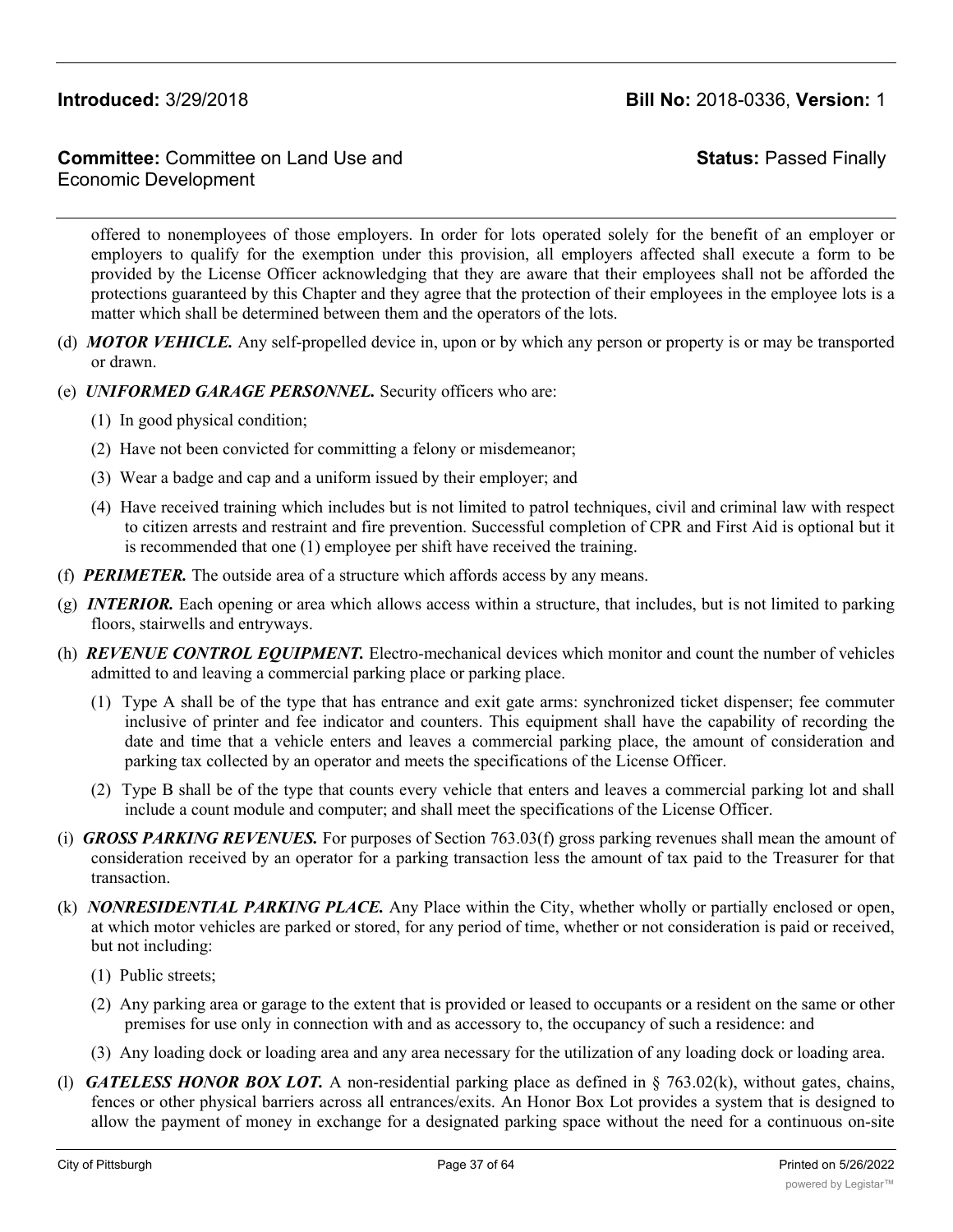# **Committee:** Committee on Land Use and Economic Development

# **Status:** Passed Finally

parking lot attendant.

In the event that the "Honor Box" system is not fully functional, the non-residential parking place shall not be defined as a "Gateless Honor Box Lot."

(m) *24-HOUR ACCESSORY USE LOT.A parking lot that is used for the employees, customers or visitors to a business that is open twenty-four (24) hours per day for at least five (5) out of seven (7) days of the week.*

(Ord. 37-1983, eff. 12-31-83; Ord. 25-1985, eff. 6-20-85; Ord. 26-1984, eff. 12-5-84; Am. Ord. 41-1997, eff. 12-31-97; Am. Ord. 16-2000, eff. 6-21-00; Ord. 7-2002, § 2, eff. 3-28-02; Ord. 36-2002, § 1, eff. 12-16-02) § 763.03 - REQUIREMENTS FOR LICENSE.

In addition to the information required by § 701.08, the applicant, prior to license issuance or renewal, shall provide:

- (a) A certificate of insurance showing that the applicant has procured, for the calendar year involved, public liability insurance covering the parking place with limits of not less than one hundred thousand dollars (\$100,000.00) for personal injuries and not less than twenty-five thousand dollars (\$25,000.00) for property damage;
- (b**a**) For commercial parking places which consist entirely of open lots rather than buildings, a sketch or plot plan showing the location, size of driveways, entrances and exits and their proximity to sidewalk and structures, the character of curbing, fencing, walls or other enclosures surrounding the lot, the locations where signs are to be posted and the character and size thereof, the location, type and intensity of all lighting, and other pertinent information as may be required by the License Officer. The License Officer may not require the sketch or plot plan in applications for license renewal where no changes in the plan or law have occurred since the issuance of the prior license; § 763.04(e) shall not be applicable to lots which are used exclusively during business hours for employee or business visitor parking and for which business visitors pay no fee for parking;
- (c) Proof of compliance with the City zoning laws;
- (d**b**) Proof of **good standing with regard to** payment in full of the parking tax imposed by Chapter 249 of the Fiscal Title; and
- (e**c**) For commercial parking places which consist of buildings, a sketch or plan showing the location and types of all television cameras and monitors and a separate written description as to the number of uniformed security personnel per shift who shall be employed or retained for surveillance provided for in § 763.04(f). The License Officer may not require the sketch or plot plan or written description in applications for license renewal where no changes in the plan, description or law have occurred since the issuance of the prior license. This provision and  $\S$  763.04(f) through (k) shall not be applicable to commercial parking places consisting of buildings which are used exclusively during business hours for employee or business visitor parking and for which business visitors pay no fee for parking.
- (f**d**) A certificate issued by the license officer**by the licensee** certifying that a time stamping**keeping** mechanism has been installed and is operating satisfactorily shall be required before a license shall be issued for any parking facility where the charge for parking is measured by the duration of time that a vehicle is parked or stored at a nonresidential parking place or parking place.
- (g**e**) If it is determined by the Treasurer, or his agents, that any commercial parking place has consistently underreported gross revenues and tax to the Treasurer, then upon written notification by the Treasurer, the License Officer may require either type A or B Revenue Control Equipment as a requirement for licensing of that commercial parking place.
- (Ord. 37-1983, eff. 12-31-83; Am. Ord. 41-1997, eff. 12-31-97) § 763.04 SAFETY REQUIREMENTS.

The operator shall maintain each place in a condition so as not to constitute a hazard to the patrons there  $\alpha$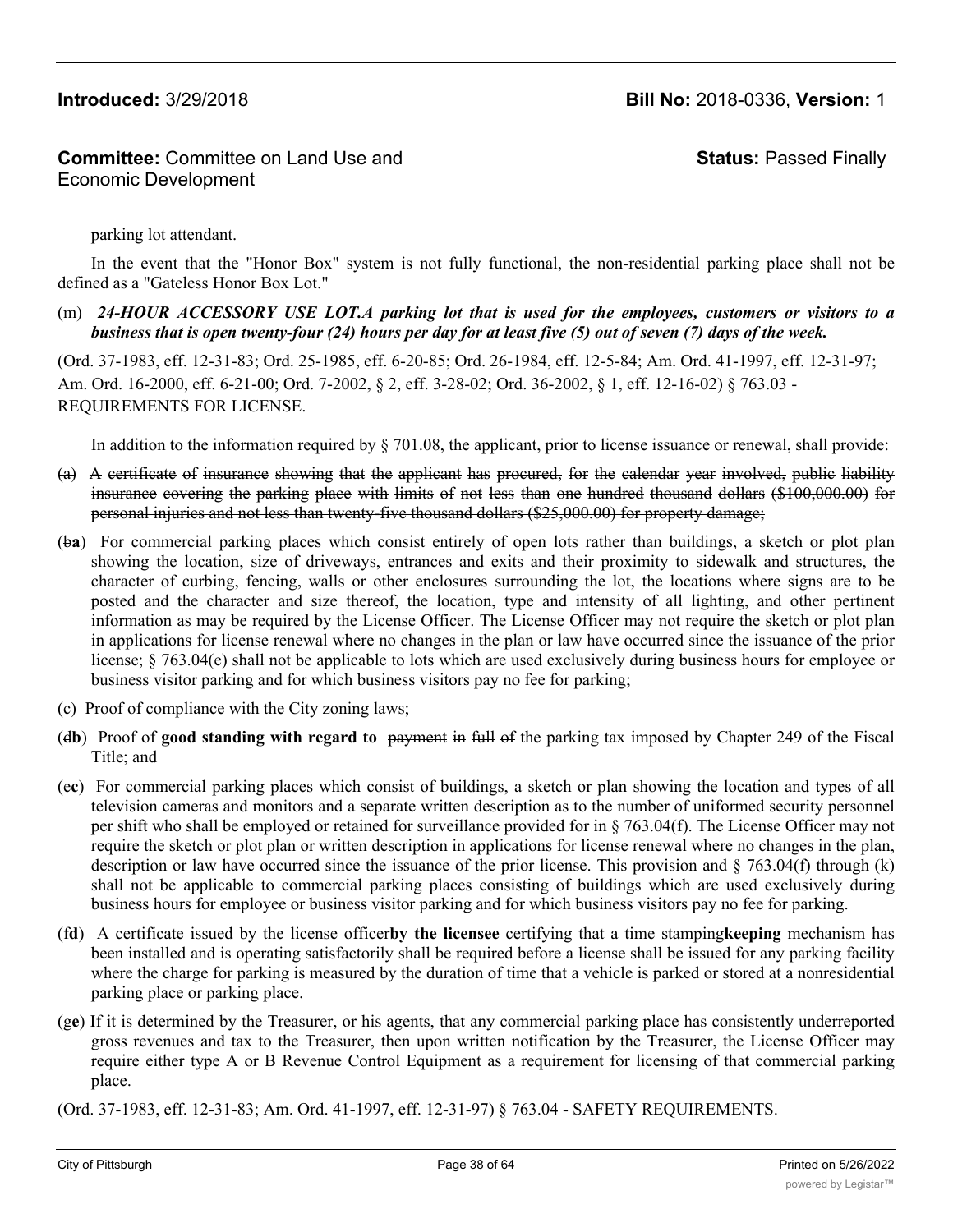**Status:** Passed Finally

The operator shall maintain each parking place in a condition so as not to constitute a hazard to the patrons thereof or the motor vehicles parked therein, and shall also comply with the following requirements:

- (a) Parking and driving areas shall be of smooth and compact surfacing.
- (b) Parking places located on open lots shall be properly enclosed or maintained with bumper protection for sidewalks and adjacent property.
- (c) Entrances and exits to and from parking places shall be plainly marked and so situated as to avoid obstructing traffic on the abutting street and to prevent interference with or obstruction of pedestrian traffic on the sidewalk.
- (d) Reasonable effort shall be made to keep the parking area free and clear of all debris.
- (e) All open lots shall be lit so that all spaces may be observed from the adjoining public streets, alleys or walkways or, if the open lot is one (1) that is not observable in the regular course from adjoining public streets, alleys or walkways, it shall comply with the licensing and safety requirements for enclosed parking lots applicable to that particular open lot.
- (f) There shall be surveillance of all areas of all enclosed parking garages in which attendants do not park all of the vehicles for the entire period that the parking garage is in operation. The surveillance shall include at a minimum, uniformed garage personnel to patrol each area of the parking garage at least one (1) time every thirty (30) minutes, unless the person is detained for security reasons, as verified by Detex or comparable equipment or methodology. No person who is responsible for collecting money or parking cars shall be responsible for surveillance.

The areas to be patrolled shall include the perimeter as well as interior of the garage. Copies of the surveillance records shall be submitted monthly to the License Officer or his or her designee and shall be kept for a period of three (3) years for inspection by the License Officer.

- (g) On and after January 1, 1985, the lighting in every part of all enclosed parking garages in which attendants do not park all vehicles shall be consistent with the standards set forth in the City of Pittsburgh Lighting Code, Title 12 Lighting Code, Chapter 1201 Lighting Code, Section 1201.07 Required Calculations for Lighting Installations, Table 7(E) and (F) Recommended Maintained Illuminance and Luminance Values.
- (h) All access to enclosed parking garages shall be through secured entrances during all hours of operation. The access may be secured by alarm and/or lock and key, or closed-circuit TV, or verifiable uniformed security patrols at a minimum of at least once every fifteen (15) minutes.
- (i) All enclosed parking garages in which attendants do not park all of the vehicles shall be in compliance with BOCA regulations, and in particular fire suppression equipment and emergency alarms/phones for elevators.

Within six (6) months of the effective date of this subsection, the structures shall have emergency phones installed on all parking levels, or panic buzzers/alarms zoned to a central station which is staffed at all times, or comparable equipment. The equipment will be strategically located, visibly marked and accessible to the handicapped.

- (j) All enclosed parking garages with three (3) or more floors shall provide escort service for all customers who request the service. Escort service shall be available during all hours of operation, by an employee readily identifiable as a representative of the garage.
- (k) All enclosed parking garages which provide escort service shall post a sign at all entrances clearly defining the service. A patron should wait no longer than fifteen (15) minutes for an escort.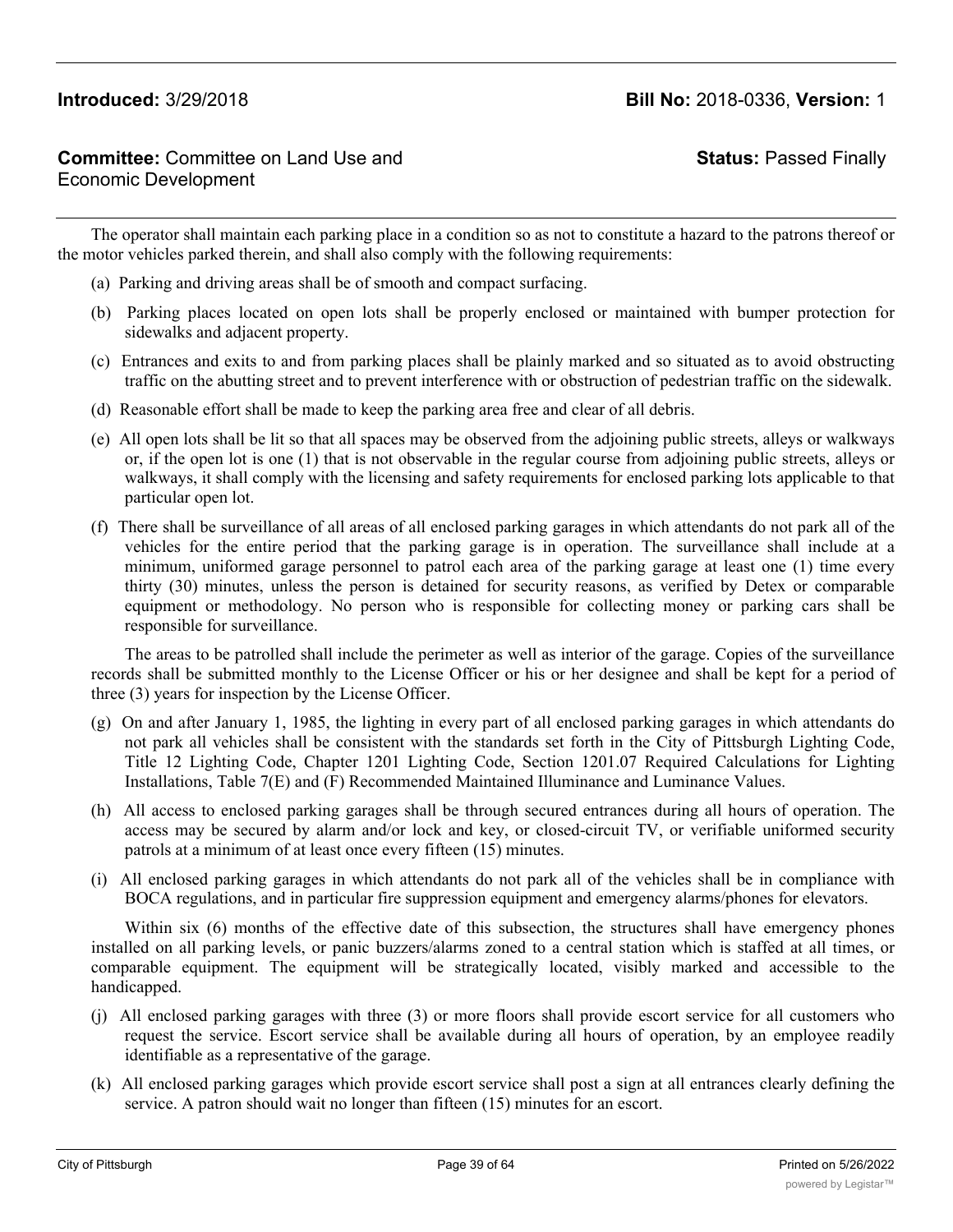# **Committee:** Committee on Land Use and Economic Development

**Status:** Passed Finally

(Ord. 37-1983, eff. 12-31-83; Ord. 26-1984, eff. 12-5-84; Ord. No. 9-2014, § 1, eff. 4-2-14) § 763.05 - PROHIBITED CONDUCT.

- (a) No operator shall permit any motor vehicle brought to any commercial parking place or any parking lot to be parked on a street or sidewalk.
- (b) No operator shall permit any merchant or vendor to use a commercial parking lot to distribute or sell any goods, service or merchandise.
- (c) No operator shall allow any revenue control equipment required by this Chapter to be disabled or rendered inoperable entirely or in part by any switch, button or other means. In the event that any revenue control equipment becomes disabled or inoperable entirely or in part, the operator shall immediately take action to have such equipment repaired, and shall immediately notify the License Officer of the location of the equipment, date and time that the equipment malfunction began, the nature of the malfunction and the action taken to effect its repair. Upon completion of the repairs to the equipment, the operator shall immediately notify the License Officer of the date and time that the equipment was restored to full operation.
- (d) No operator shall exceed the capacity of a commercial parking lot as stated on the license application.

(Am. Ord. 41-1997, eff. 12-31-97) § 763.06 - POSTING RATES.

- (a) Every operator shall post and maintain, in a conspicuous place at each entrance to each parking place, a sign showing the schedule of rates to be charged on an hourly, daily, Sunday, holiday, event and special basis and weekly, monthly and yearly leases, which corresponds to those rates stated in the operator's application; the operator's name and address, and the City license registration number all printed in letters three (3) inches high with half inch strokes as to be readily readable by prospective patrons.
- (b) Once the operator posts a new schedule of rates, the operator must file a supplement to the license application within ten (10) business days to the Licensing Department.

(Am. Ord. 15-2000, eff. 6-21-00) § 763.07 - REVOCATION FOR DELINQUENT PARKING TAX.

In addition to reasons specified in § 701.14, the License Officer may revoke any license for delinquency in the payment of the City parking tax imposed by Chapter 249 of the Fiscal Title, upon written notice of the delinquency from the City Treasurer. § 763.08 - DISABLED **ACCESSIBLE** PARKING.

- (a) Every commercial place in excess of fifty (50) cars which does not have attendant parking shall have one (1) parking space designated as "Disabled Parking" and for each one hundred (100) parking spaces over fifty (50), there shall be additional disabled parking space.
- (b) Each parking space for the disabled shall be seventeen (17) by seventeen (17) by nineteen and one-half (19½) feet and shall be located in the commercial parking place in areas that are most accessible to garage entrances and exits that serve the handicapped.

**Disabled accessible parking shall conform to the requirements of Pittsburgh City Code, Article VI, Developmental Standards, § 914.06 ("Parking for Persons with Disabilities") and PA Uniform Construction Code provisions at the time of construction.**

(Ord. 18-1984, eff. 6-29-84) § 763.09 - LICENSE FEES.

The fee for any parking lot license registration or renewal thereof shall be fifty dollars (\$50.00) per year plus forty-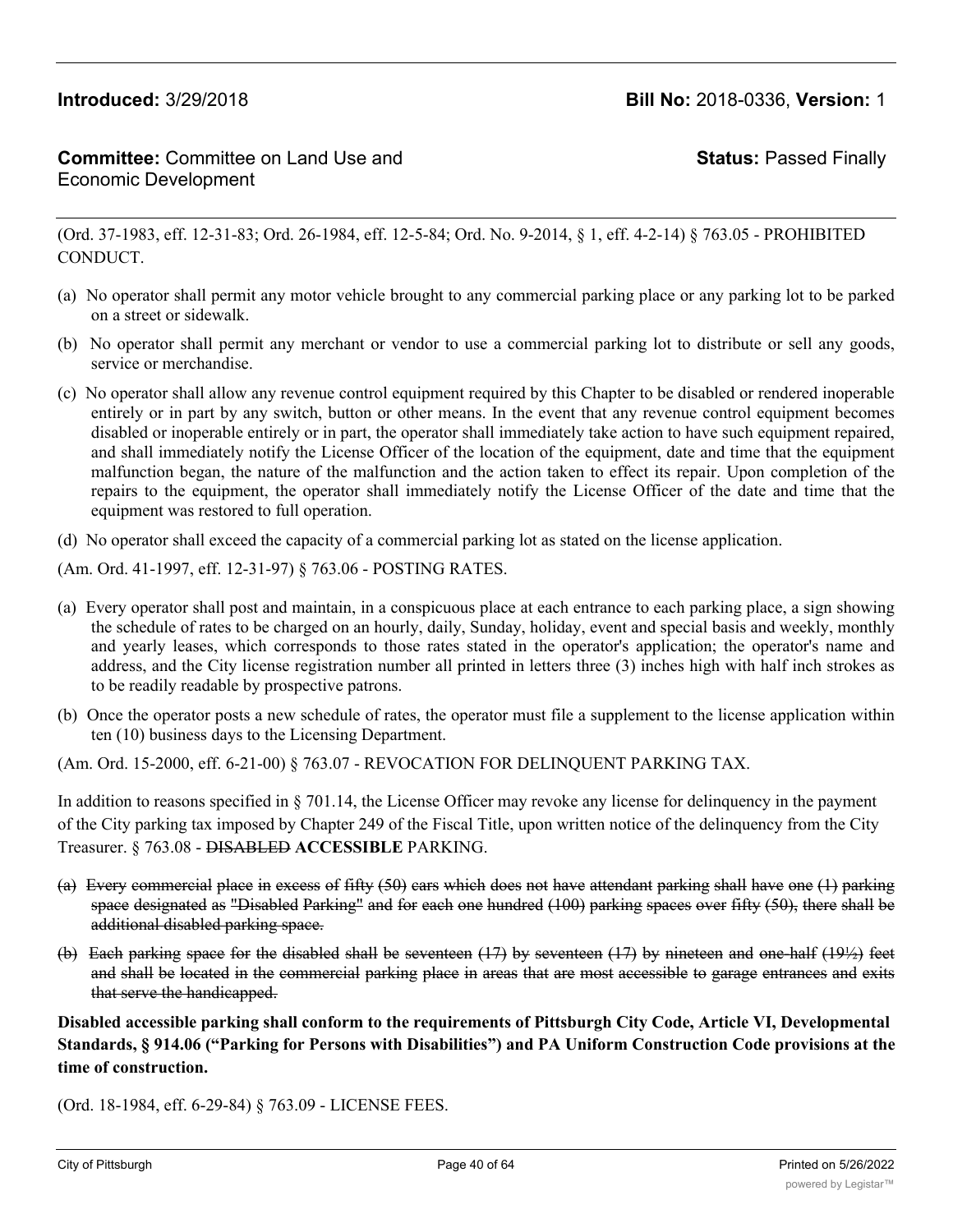**Status:** Passed Finally

The fee for any parking lot license registration or renewal thereof shall be fifty dollars (\$50.00) per year plus fortytwo cents (\$0.42) per parking space per year due on or before October 31, 1998, and each year thereafter. **of an amount** as prescribed by the Department of Permits, Licenses, and Inspections. It is the responsibility of the licensee to **make payment without notice from the License Officer.**

(Ord. 42-1990, eff. 1-1-91; Am. Ord. 41-1997, eff. 12-31-97) **§ 763.10 - SUSPENSION AND REVOCATION.**

**The License holder shall be subject to provisions of 701.14(a).**§ 763.10 763.11 - RESERVED FOR FUTURE LEGISLATION. § 763.12 - **LIMITED TOWING LICENSING-** NONCONSENSUAL TOWING OF VEHICLES FROM NONRESIDENTIAL PARKING PLACES.

- (a) In order for the operator of a Nonresidential Parking Place to remove or have removed a motor vehicle without the prior consent or authorization of the owner or operator of the vehicle under the authority of 75 Pennsylvania Consolidated Statutes annotated Section 3353(c), at the time the motor vehicle entered the Nonresidential Parking Place the operator must have been in full compliance with the Department of Transportation regulations set forth in Pennsylvania Code Sections 217.1, *et seq.* as to public notice signs, sign placement, sign size, nighttime visibility or other regulations promulgated hereafter. Any person violating this paragraph  $(a)$  is guilty of a summary offense and shall, upon conviction, be sentenced to pay a fine of not more than fifteen dollars (\$15.00) per violation. **is subject to the revocation and suspension provisions of 701.14(a).**
- (b) In order for the Operator of a Nonresidential Parking Place to remove or have removed a motor vehicle without the prior consent or authorization of the owner or operator of the vehicle under the authority of 75 Pennsylvania Consolidated Statues Annotated Section 3353(c), at the time the motor vehicle entered the Nonresidential Parking Place the Operator must have a valid Nonresidential Parking Place Insignia for the Nonresidential Parking Place issued by the License Officer. The License Officer shall not issue a Nonresidential Parking Place Insignia **or license** for any Nonresidential Parking Place until the Bureau of Building Inspection**Department of Permits, Licenses and Inspections** has inspected the Nonresidential Parking Place and determined that it is in full compliance with the Pennsylvania Code's regulations on public notice signs, sign placement, sign size, nighttime visibility or other regulations promulgated hereafter. Additionally, the License Officer shall ensure that the Nonresidential Parking Place is in full compliance with subsection (d) of this Section before issuing a Nonresidential Parking Place Insignia.

Except for Gateless Honor Box Lots as defined in Section 763.02(l) and 24 Hour Accessory Use Lots as defined in Section 763.02(m), the failure to use barricades as required in subsection (d) shall be grounds for revocation of the Nonresidential Parking Place Insignia. The restoration of the Parking Insignia **or License** after revocation for noncompliance with any part of this Section shall be two hundred fifty dollars (\$250.00) for the first offense within the licensing year and five hundred dollars (\$500.00) for each subsequent offense within the licensing year. The License Officer shall provide the necessary rules, regulations and procedures for obtaining Nonresidential Parking Place Insignia **or License**. The annual fee for this License is **shall be of an amount as prescribed in the fee schedule posted by the Department of Permits, Licenses and Inspections. It is the responsibility of the Licensee to make payment without notice from the License Officer.** one hundred dollars (\$103.00)

- (c) This Section shall not apply to motor vehicles that are classified as "abandoned vehicles" pursuant to the definition set forth in 75 Pa. C.S. § 102.
- (d) In order for the owner/operator of a Nonresidential Parking Place to obtain an annual **Towing Authorization** license (pursuant to subsection b) to allow the towing of vehicles from the Nonresidential Parking Place, the owner/operator of the Nonresidential Parking Place shall be required to place a physical barrier (such as a chain or fence) across all entrances/exits to the Nonresidential Parking Place, so as to prevent unauthorized vehicles from parking on the lot of the Nonresidential Parking Place when the lot is not in operation for use by customers. If the owner/operator of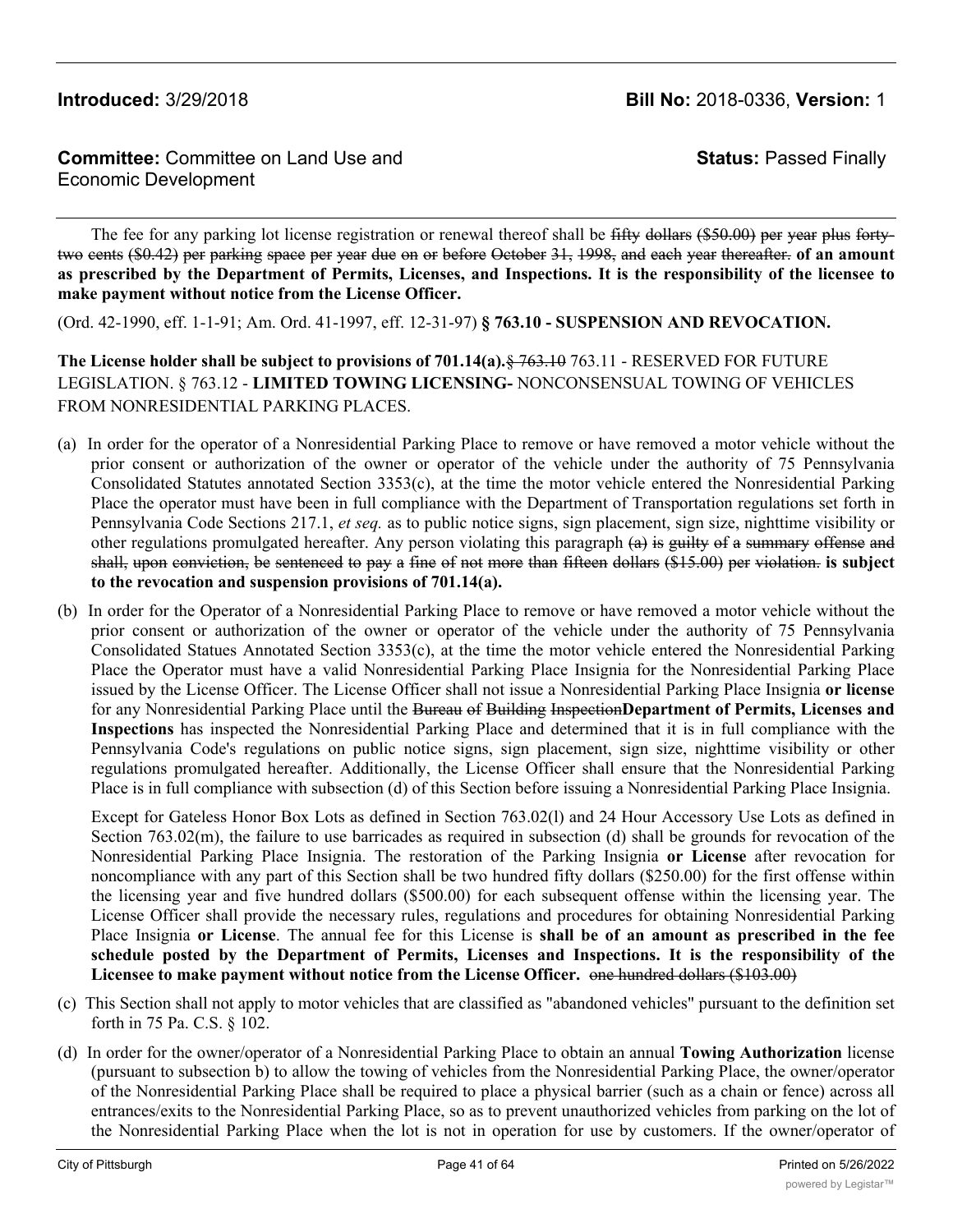# **Committee:** Committee on Land Use and Economic Development

**Status:** Passed Finally

Nonresidential Parking Place does not supply an adequate barrier to prevent unauthorized vehicles from accessing the lot or if the owner/operator of the lot fails to utilize such barriers, then no towing from the lot will be authorized. The owner/operator of the lot shall be fined one thousand dollars (\$1,000.00) for each occurrence of an unauthorized vehicle being towed, when the owner/operator of the Nonresidential Parking Place failed to adequately barricade the lot, so as to prevent the unauthorized parking. This subsection (d) shall not apply to Gateless Honor Box Lots or to 24 Hour Accessory Use Lots.

- (e) Tow truck operators are required to immediately notify the Police Bureau's Index Department regarding the make, model and license plate of each towed vehicle, as well as the location of the stored vehicle and fees for recovery.
- (f) Owners/operators of Nonresidential Parking Places shall face suspension of their valid Nonresidential Parking Place Insignia for any failure to fully comply with amendments to this section.
- (g) Enforcement of this Section 763.12 shall be by the Police Department.

(Ord. 16-2000, eff. 6-21-00; Ord. 7-2002, § 1, eff. 3-28-02; Am. Ord. 20-2002, § 1, eff. 6-4-02; Ord. 36-2002, § 2, eff. 12- 16-02) CHAPTER 764: - TOWING BUSINESS LICENSING; TOW TRUCK OPERATOR LICENSING; LICENSING TO ENGAGE IN NONCONSENUAL TOWING<sup>[2]</sup> § 764.01 - DEFINITIONS.

- (a) *AUTOMOBILE CLUB* means a legal entity that, in consideration of dues, assessments, or periodic payments of money, provides assistance to members or subscribers in matters relating to motor travel or the operation, use or maintenance of a motor vehicle by supplying or arranging for emergency road service including disabled vehicle roadside assistance and towing services, approved auto repair services, and auto travel planning services including map and tour information services, accommodations reservations and motor vehicle insurance products and services. The term does not include a tow of a vehicle initiated by a police officer investigating a traffic accident incident or a crime that involves the vehicle.
- (b) *CITY OF PITTSBURGH TOW BUSINESS LICENSE* means a license issued by the Director of Public Safety, pursuant to this Chapter, to a Tow Business that engages in Non-consensual Tow operations within the City of Pittsburgh. Licenses may be issued for the following:
	- (1) License to Perform Non-Consensual Tows.
	- (2) Licenses may be issued to other Tow Businesses, such as Tow Businesses engaging solely in consensual tows if the Tow Business elects to pay the fees and obtain a license for such purposes as demonstrating to customers that they are in compliance with the City of Pittsburgh's requirements pertaining to insurance, licensure and criminal record checks of employees.
	- (3) Salvors exempted Salvors who do not otherwise perform Non-consensual Tows are exempt from the requirements of licensure under this Chapter.
- (c) *CITY OF PITTSBURGH TOW TRUCK OPERATOR LICENSE* means a license, in the form of a photo identification badge, issued by the Director of Public Safety to an individual Tow Truck Operator who works for or owns a Tow Business that has obtained a City of Pittsburgh Towing License.
- (d) *CONSENSUAL TOW* means any tow of a vehicle initiated by the owner or operator of the vehicle or by a person who has lawful possession, custody or control of the vehicle. The term includes any tow of a vehicle initiated by or through an automobile club serving or assisting the owner, the operator or a passenger in, the vehicle.
- (e) *LICENSE OFFICER* means the Director of Public Safety for the City of Pittsburgh or the Director of Public Safety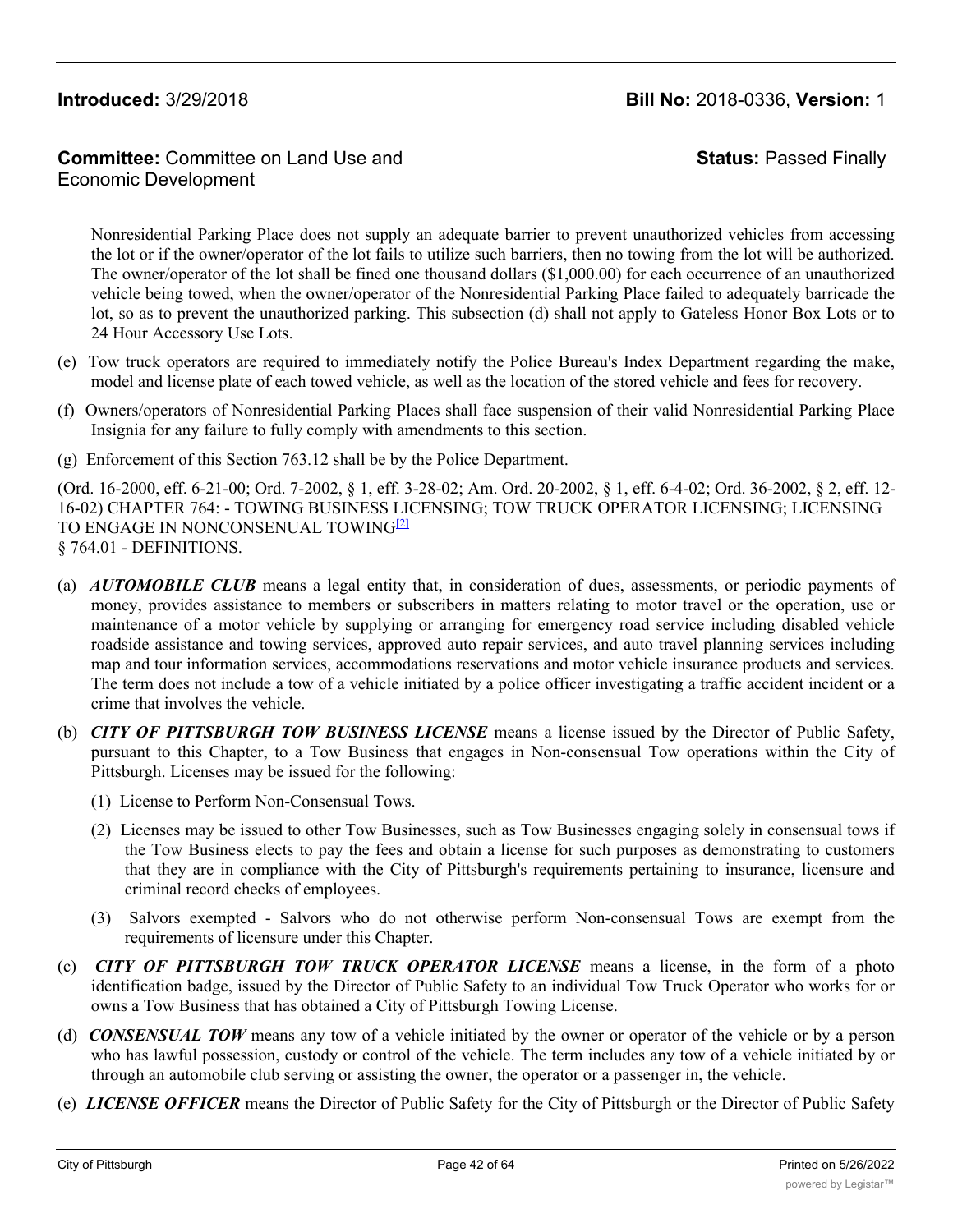# **Committee:** Committee on Land Use and Economic Development

**Status:** Passed Finally

for the City of Pittsburgh's designee.

- (f) *NON-CONSENSUAL TOW* (also known as a trespass tow) is the towing of a vehicle improperly parked or trespassing on private property at the request of the property owner, or the property owner's authorized agent without prior consent or authorization by the owner or operator of the vehicle.
- (g) *OTHER TOW TRUCK BUSINESS EMPLOYEE* means any owner, agent or employee who in any way assists in the operation of a tow business operation and who may come in contact with members of the public whose vehicles have been non-consensually towed. Such persons include, but are not limited to, any clerks who take payment from the public, any lot attendants or non-driver helpers who assist the Tow Truck Operator.
- (h) *OWNER* means a person, other than a lienholder, having the property right in or title to a vehicle. The term includes a person entitled to the use and possession of a vehicle subject to a security interest in another person, but excludes a lessee under a lease not intended as security.
- (i) *SALVOR* means a person or business who has been duly licensed by the Commonwealth of Pennsylvania to engage in the business of acquiring abandoned vehicles for the purpose of taking apart, recycling, selling, rebuilding or exchanging the vehicles or parts thereof.
- (j) *TOW BUSINESS* means a legally established business engaged in, or offering the services of wrecker or towing services, whereby motor vehicles are or may be towed or otherwise removed from one (1) place to another by the use of a motor vehicle specifically adapted to and designed for that purpose.
- (k) *TOW TRUCK OPERATOR* means the driver or operator of any tow truck.
- (l) *TOW TRUCK* otherwise known as a "wrecker" means any motor vehicle used for the purpose of towing or removing disabled, abandoned or wrecked vehicles.

(Ord. No. 8-2010, § 1, eff. 4-30-10; Ord. No. 72-2015, § 1, eff. 12-28-15) § 764.02 - LICENSING OF TOW BUSINESSES AND TOW TRUCK OPERATORS ENGAGED IN TOWING WITHIN THE CITY OF PITTSBURGH.

- (a) No Tow Business or Tow Truck Operator may engage in a Non-consensual Tow within the City of Pittsburgh without having first obtained a City of Pittsburgh Towing License or a City of Pittsburgh Tow Operator License from the License Officer.
- (b) Any Tow Business or Tow Truck Operator that performs only Consensual Tows in the City of Pittsburgh may elect, as a means of demonstrating to their customers that they are in compliance with the City's insurance and background check requirements, but will not be required, to a obtain a City of Pittsburgh Tow Business License or a City of Pittsburgh Tow Truck Operator License.

(Ord. No. 8-2010, § 1, eff. 4-30-10) § 764.03 - QUALIFICATIONS OF APPLICANT BUSINESS.

The Applicant Business must be a Tow Business that performs regular or occasional towing service within the political boundaries of the City of Pittsburgh. A license may be issued without regard to whether or not the Towing Business is physically headquartered within the boundaries of the City of Pittsburgh. The applicant business must meet the license application requirements as more fully set forth elsewhere in this chapter.

(Ord. No. 8-2010, § 1, eff. 4-30-10) § 764.04 - LICENSE APPLICATION REQUIREMENTS.

The Tow Business owner(s) shall provide the following information to the License Officer upon application for the Tow Business License: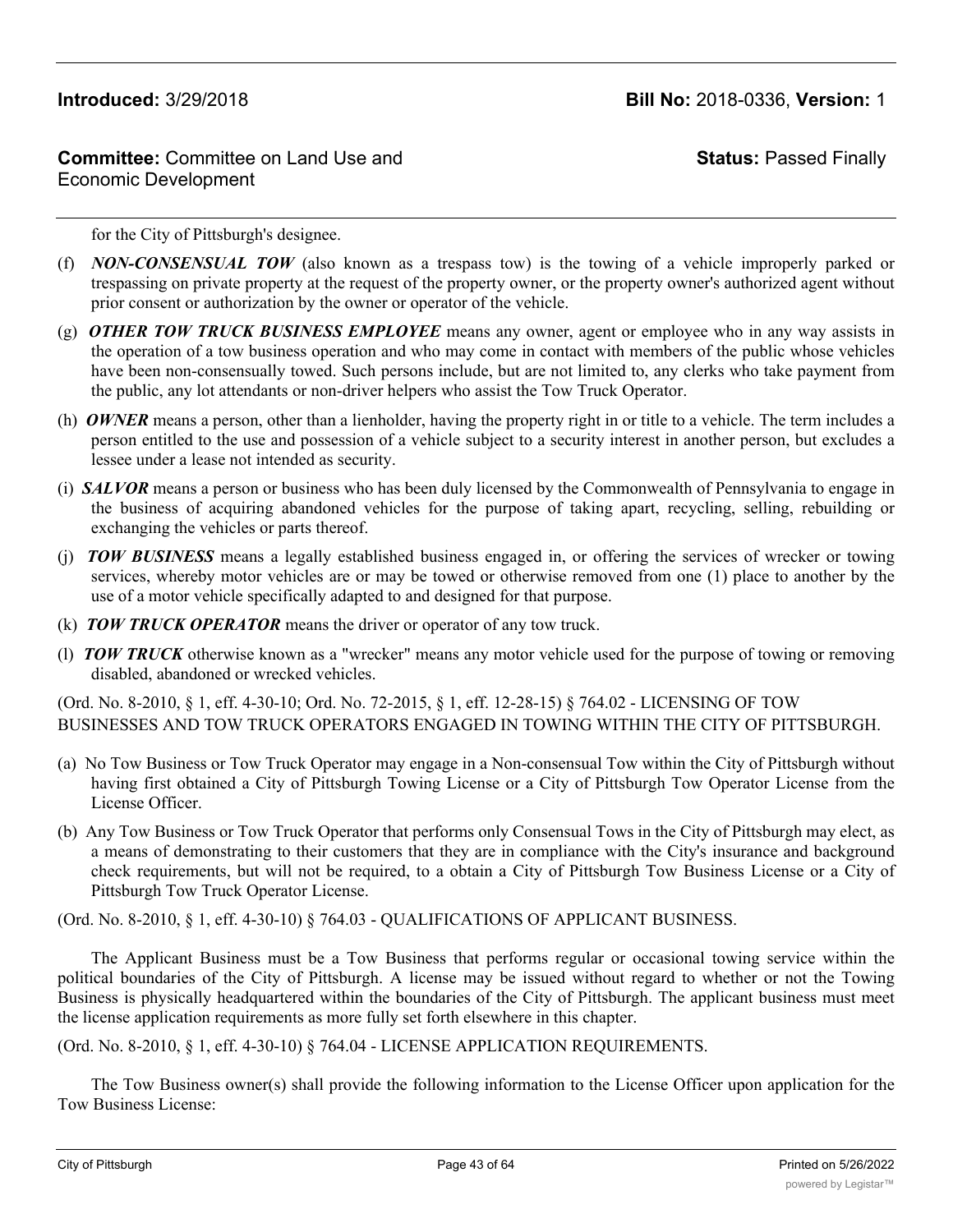# **Status:** Passed Finally

- (a) Pennsylvania tax identification number;
- (b) Name of the business entity, street address, telephone number and e-mail address of the primary place of business;
- (c) Name, address, telephone number and email of the principal owner(s) of the business;
- (d) A telephone number where the principal owner(s) can be reached in the event of an emergency;
- (e) Vehicle Identification Number (VIN), make, model year, and towing weight capacity of all tow vehicles owned, operated or otherwise controlled by the businesses;
- (f) A certificate of insurance, naming the City of Pittsburgh as the "Certificate Holder." The certificate of insurance shall evidence the following coverages, which shall be in amounts currently required by the City of Pittsburgh's Towing Contractor;
	- (i) General liability insurance ("occurrence" based policy);
	- (ii) Automotive Liability;
	- (iii) Garage Keeper's Insurance;
	- (iv) Motor Truck Cargo (including "on-hook" coverage);
	- (v) Workers' Compensation Insurance that meets Pennsylvania statutory requirements;
	- (vi) The License Officer must be provided notice in the event of cancellation or non-renewal of any of the above policies of insurance. The License Officer must also be provided notice regarding any changes, amendments or endorsements in the above policies. A copy of all new or amended policies must be provided to the license officer within fifteen (15) days of the issuance of any new policies or amendments to any existing policies.
- (g) The name, address and a photocopy of a valid driver's license for each person employed or contracted by the Tow Business as an Tow Truck Operator;
- (h) The name, address and photocopy of a valid driver's license or non-driver's identification for each "Other Tow Truck Business Employee" who may come into contact with the public;
- (i) The license applicant must have be able to demonstrate to the satisfaction of the Director of Public Safety that the Tow Business has a secure impound facility in which to store any vehicles that are non-consensually towed. The minimum requirements are that an impound lot must be fenced with a minimum of six (6) feet fencing, lighted and equipped with a lock or alternatively that the vehicles be stored in an enclosed building.
- (j) Copies of forms to be used in order to secure the written consent of the property owner or agent for each vehicle to be towed (The written consent form the private property owner or owner's agent must include a written signature that is manually affixed to a hardcopy document that provides a description of each vehicle to be tow. The description shall include, at minimum: the make, the color and plate number of each vehicle to be towed.
- (k) Proof that the Tow Operator engaging in Non-consensual Towing has the capability to provide electronic notification to the City of Pittsburgh Police Bureau, information relative to all vehicles that have been nonconsensually towed from locations within the City of Pittsburgh. The electronic notification shall include: the fact that the vehicle was removed and its present storage place, together with a description of the vehicle, the vehicle identification number and the tag number. The report shall be made by the Tow Business through electronic notification via an Internet-based centralized and multi-jurisdictional electronic repository. The electronic report must be made within one (1) hour of the deposit of the vehicle at its storage point.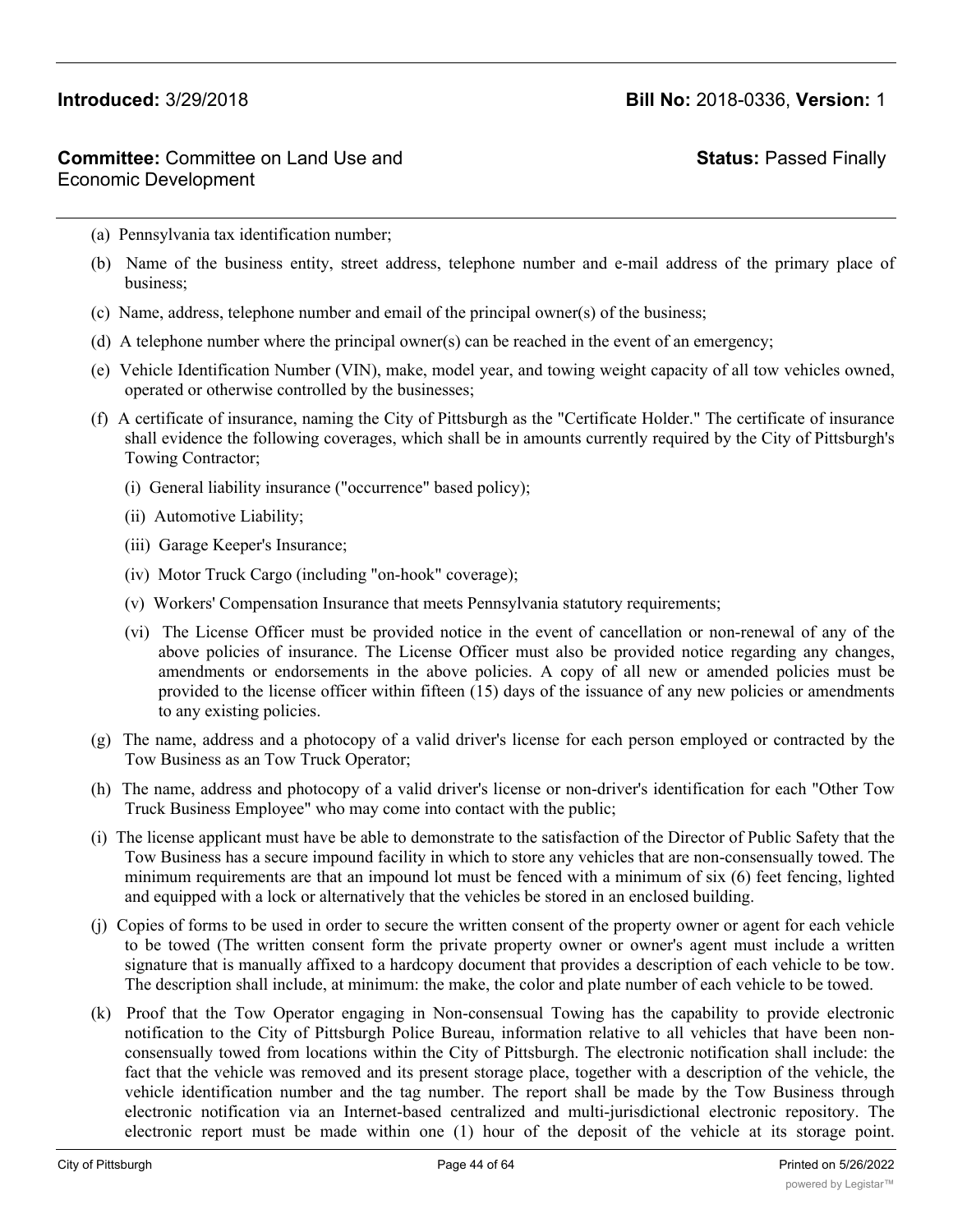**Status:** Passed Finally

Transmission by facsimile or telecopier does not constitute electronic notification to the City of Pittsburgh Bureau of Police.

(Ord. No. 8-2010, § 1, eff. 4-30-10) § 764.05 - LICENSE AMENDMENTS.

In the event that the information provided by the Tow Business or the Tow Truck Operator applicant changes during the term of the license, the Tow Business or the Tow Truck Operator applicant shall file all necessary amendments to the license application with the License Officer within fifteen (15) calendar days of the occurrence of the change of information provided on the application. Such information that must be updated shall include but not be limited to: address, phone number, termination of insurance or changes in insurance policies, information pertaining to towing equipment, information relative to the addition of new employees or information relative to a employee's termination of employment, information relative to criminal conviction of Tow Truck Operators or Tow Business owners/operators or other Tow Truck Business Employees and any license suspension or revocations relative to Tow Truck Operators.

(Ord. No. 8-2010, § 1, eff. 4-30-10) § 764.06 - DISPLAY OF BUSINESS LICENSE NUMBER.

- (a) The Tow Business licensee shall post the address of its primary place of business in a conspicuous location, such as on a sign placed on the exterior of the Tow Truck.
- (b) All vehicles utilized by the Tow Business for the towing of vehicles shall display in a conspicuous place on both sides of the Tow Truck the Tow Business license number. The license number shall be not less than three (3) inches in height and boldface lettering (e.g., PGH TOW LIC. TB12345).
- (c) Each Tow Truck utilized by the duly licensed Tow Business shall affix to the Tow Truck's front windshield, next to the vehicle state inspection stickers, a sticker indicating the year the license was issued. The reverse side shall indicate the name of the Tow Business and the VIN number. The License Officer shall write in this information and initial it prior to issuance to the applicant.
- (d) The License Officer shall issue a windshield sticker for each vehicle the applicant lists on the license application. The sticker shall be renewed annually and color coded for that given year.

(Ord. No. 8-2010, § 1, eff. 4-30-10) § 764.07 - LICENSE FEES FOR TOW BUSINESS APPLICANTS.

- (a) The fee for a new City of Pittsburgh Tow Business license shall be one hundred dollars (\$100.00).
- (b) The fee for renewal of the City of Pittsburgh Tow Business license shall be fifty dollars (\$50.00).
- (c) The fee for a replacement of a City of Pittsburgh Tow Business License shall be seventy-five dollars (\$75.00) (A sworn statement must be provided to the license officer with a satisfactory explanation regarding the loss of the original Tow Business License.)
- (d) The fee for an annual sticker to be affixed to a Tow Truck shall be ten dollars (\$10.00) per vehicle.
- (e) The fee for a replacement sticker shall be ten dollars (\$10.00). (A sworn statement must be provided to the license officer with a satisfactory explanation regarding the loss of the original annual sticker.)
- (f) There shall be no fee to amend the City of Pittsburgh Tow Business license provided that no additional Tow Truck Operators or new wreckers are added.
- (g) If a license is revoked by the License Officer, the Tow Business shall pay the same fee as a new Tow Business License applicant, once the Tow Business is eligible for reinstatement.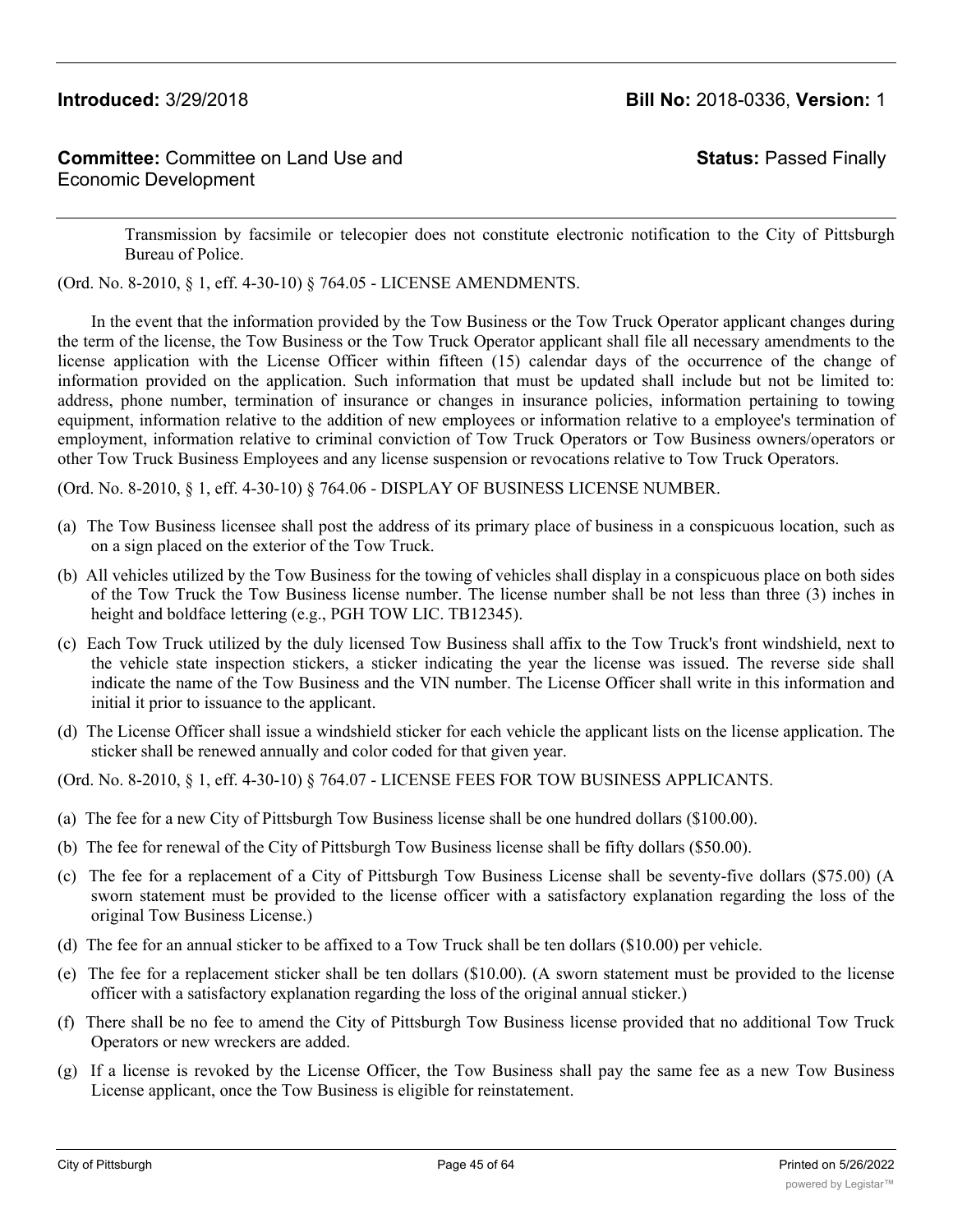# **Committee:** Committee on Land Use and Economic Development

**Status:** Passed Finally

(Ord. No. 8-2010, § 1, eff. 4-30-10) § 764.08 - TERM OF TOW BUSINESS LICENSE.

The term for a City of Pittsburgh Tow Business Licenses is the later of November 1st of the prior year of licensure or the actual date of license issuance by the License Officer. All licenses shall expire on December 31st of the applicable license year.

(Ord. No. 8-2010, § 1, eff. 4-30-10) § 764.09 - RENEWAL OF LICENSE.

The City of Pittsburgh Tow Business License shall be renewed annually. The applicable renewal period is November first (1st) through December thirty-first (31st) during normal business hours. The sticker for the new year may be applied upon receipt.

(Ord. No. 8-2010, § 1, eff. 4-30-10) § 764.10 - EXCEPTIONS.

Tow Trucks transporting vehicles through the City of Pittsburgh on interstate highways traversing the City are exempted from this ordinance. In no case can this exemption apply if the non-consensual tow originates from within the in the City of Pittsburgh.

(Ord. No. 8-2010, § 1, eff. 4-30-10) § 764.11 - EMEGENCY WAIVER.

In the event of an emergency, the Director of Public Safety or the Director's designee can waive all tow license requirements for a period of time in which an emergency exists and that would require additional tow vehicles to be utilized during said emergency.

- (a) Notice of such a waiver must be submitted to the City Clerk in writing. The City Clerk shall immediately present the waiver request to the City Council.
- (b) Approval of the Director's waiver is requires approval by the majority of Council. Approval can be effectuated by the Council with a signed interim approval or by vote at the legislative or standing committee meetings of Council.
- (c) Said waiver would be in effect for a period of not more than seven (7) days.
- (d) If the waiver extension is required beyond seven (7) days, the Director of Public Safety or Director's designee shall request an extension, in writing from the Council of the City of Pittsburgh. The continuation of the waiver can be renewed for a period of not more than five (5) days. Additional continuing waivers can be requested by the Director of Public Safety or designee for additional periods of not more than five (5) days.

(Ord. No. 8-2010, § 1, eff. 4-30-10) § 764.12 - TOW TRUCK OPERATOR LICENSE REQUIRED.

Any person operating a Tow Truck owned or controlled by duly licensed Tow Business that is engaged in Nonconsensual Towing or Salvor towing within the City of Pittsburgh shall obtain a tow vehicle operator's license from the License Officer.

(Ord. No. 8-2010, § 1, eff. 4-30-10) § 764.13 - LICENSE APPLICATION REQUIREMENTS.

To obtain a City of Pittsburgh Tow Truck Operator license the applicant shall provide the following information to the license officer:

(a) a valid driver's license. The License Officer shall make facsimile (digitally or photocopy) to be maintained on file with the License Officer;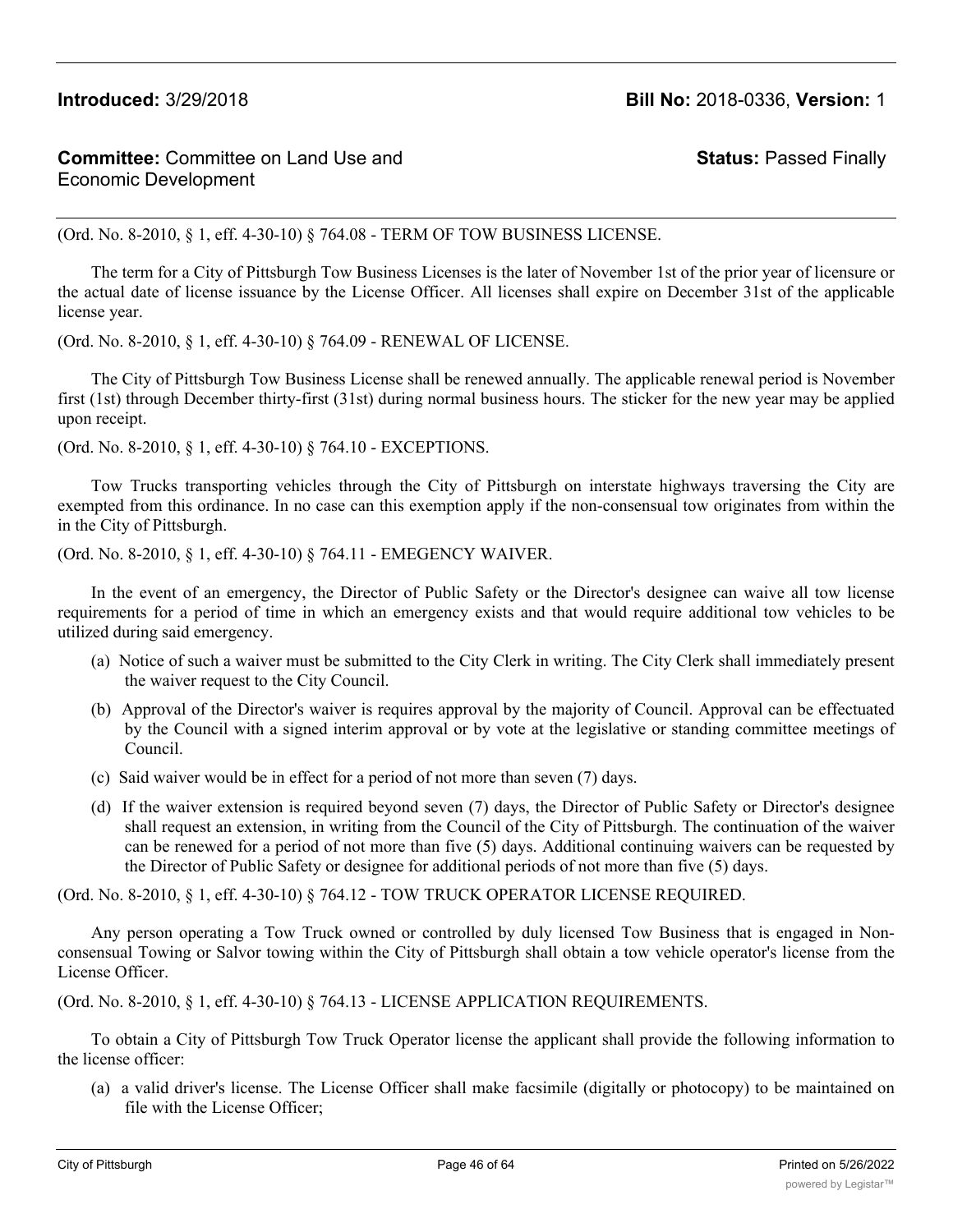# **Status:** Passed Finally

- (b) name of the Tow Business the applicant is employed or contracted by;
- (c) a notarized verification by the Tow Business licensee that the Tow Truck Operator applicant is an employee or contractor of a duly licensed Tow Business and is authorized to be a Tow Vehicle operator for said Tow Business and is covered by the Tow Business' insurance;
- (d) in the event that the Tow Truck Operator and Tow Business owner is one in the same, proof that the Tow Truck Operator has also obtained a City of Pittsburgh Tow Business License from the License Officer is required.

(Ord. No. 8-2010, § 1, eff. 4-30-10) § 764.14 - TERM OF TOW OPERATOR LICENSE.

The term for a City of Pittsburgh Tow Operator License is later of November 1st of the prior year of licensure or the actual date of license issuance by the License Officer. All licenses shall expire on December 31st of the applicable license year. In the event that the Tow Truck Operator's state issued driver's license is revoked or restricted, the City of Pittsburgh licensed Tow Truck Operator License shall immediately surrender the City of Pittsburgh Tow Truck operator license to License Officer.

(Ord. No. 8-2010, § 1, eff. 4-30-10) § 764.15 - LICENSE RENEWAL.

The license shall be renewed annually. The license renewal period is November first (1st) through December thirtyfirst (31st) during normal business hours.

(Ord. No. 8-2010, § 1, eff. 4-30-10) § 764.16 - TOW TRUCK OPERATOR LICENSE.

The License Officer shall issue to a qualified applicant a license that:

- (a) is five  $(5)$  inches by five  $(5)$  inches;
- (b) contains a photograph of the face of the applicant not less than three  $(3)$  inches by three  $(3)$  inches;
- (c) bears the license number of the applicant;
- (d) lists the name of the applicant as it appears on the applicant's driver's license;
- (e) lists the name of the tow business for whom the applicant is an employee or contractor;
- (f) gives the year in which the applicant's Tow Truck Operator License is valid.

(Ord. No. 8-2010, § 1, eff. 4-30-10) § 764.17 - DISPLAY OF TOW TRUCK OPERATOR LICENSE.

The City of Pittsburgh Tow Truck Operator license, photo identification badge, must be in the possession of the Tow Truck Operator at all times while operating a Tow Vehicle.

(Ord. No. 8-2010, § 1, eff. 4-30-10) § 764.18 - LICENSE FEES FOR INDIVIDUAL TOW TRUCK OPERATORS AND OTHER TOW BUSINESS EMPLOYEES.

- (a) The fee for a new Tow Truck Operator license identification badge/an identification badge for any Other Tow Business Employee shall be twenty-five dollars (\$25.00).
- (b) The fee for renewal of a City of Pittsburgh Tow Truck Operator License shall be ten dollars (\$10.00).
- (c) The fee for a replacement of a City of Pittsburgh Tow Truck Operator License shall be ten dollars (\$10.00) (A sworn statement must be provided to the license officer with a satisfactory explanation regarding the loss of the original Tow Truck Operator License.)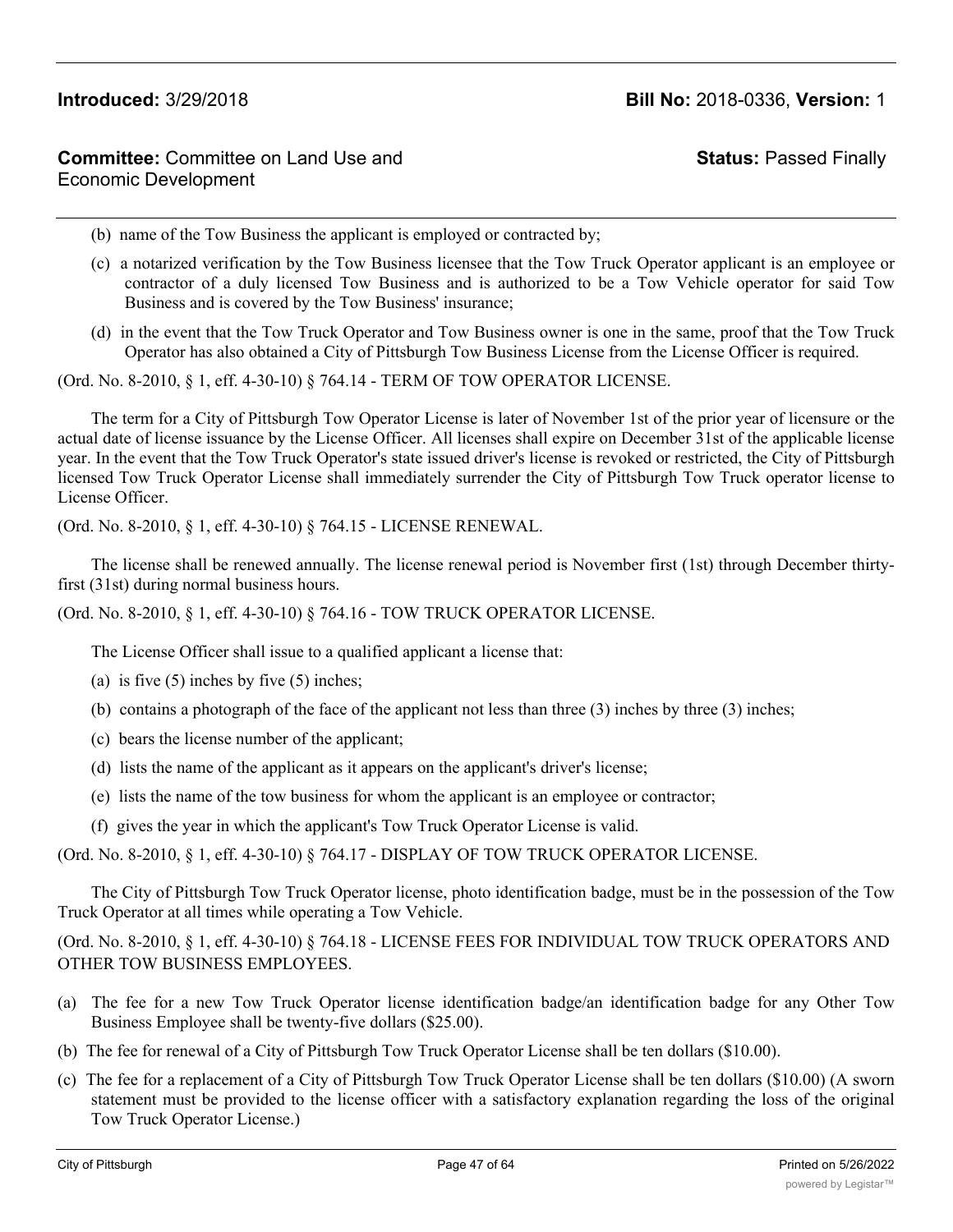# **Committee:** Committee on Land Use and Economic Development

**Status:** Passed Finally

- (d) If a license is revoked by the License Officer, the Tow Truck Operator shall pay the same fee as a new Tow Truck Operator License applicant, once the Tow Truck Operator is eligible for reinstatement.
- (e) If a Tow Truck Operator license expires prior to renewal, the operator shall submit an initial application and shall be assed an initial application fee.

(Ord. No. 8-2010, § 1, eff. 4-30-10) § 764.19 - ELECTRONIC REPORTING FEES.

An administrative fee of ten dollars (\$10.00) per vehicle towed may be collected by the Tow Business, of which five dollars (\$5.00) shall be remitted to the electronic repository, as described and required by Section 764.21(d), to recover the cost for electronic notification service as it may be changed from time to time.

(Ord. No. 8-2010, § 1, eff. 4-30-10) § 764.20 - PENALTY AND FINES.

- (a) Anyone who is found to be operating a Tow Business that engages in non-consensual towing within the City of Pittsburgh without the required Tow Business license shall pay a fine of five hundred dollars (\$500.00) per each violation and is ineligible to obtain a City of Pittsburgh Towing License for a period of one (1) year from the conviction of this offense.
- (b) Anyone who is found to be operating a Tow Business that engages in non-consensual towing within the City of Pittsburgh, within the same period of time in which a license would be in effect if it had been obtained, without the required Tow Business license shall pay a fine of one thousand dollars (\$1,000.00) for each subsequent offense after the first documented offense.
- (c) Anyone who is found to be operating a Tow Truck that engages in non-consensual towing within the City of Pittsburgh without displaying a valid operator license shall be fined fifty dollars (\$50.00)
- (d) Anyone who is found to be operating a Tow Truck that engages in a second or later offense of non-consensual towing without displaying a valid City of Pittsburgh Tow Truck Operator License within the City of Pittsburgh, within the same period of time in which a license would be in effect if it had been obtained, shall be fined one hundred dollars (\$100.00) for each subsequent offense after a first documented offense.
- (e) Anyone who is found to be operating a Tow Truck that engages in non-consensual towing within the City of Pittsburgh, without a City of Pittsburgh Tow Truck Operator's license shall be fined two hundred fifty dollars (\$250.00) and shall be ineligible from obtaining a City of Pittsburgh Tow Truck Operator license from the License Officer for a period of one (1) year from the offense.
- (f) Anyone who is found to be operating a tow vehicle, that engages in non-consensual towing within the City of Pittsburgh for a second or later offense, without a City of Pittsburgh Tow Truck Operator's License within the same period of time in which a license would be in effect if it had been obtained, shall be fined two hundred fifty dollars (\$250.00) and shall be ineligible from obtaining a City of Pittsburgh Tow Truck Operator License from the License Officer for a period of one (1) year from conviction of the offense.

(Ord. No. 8-2010, § 1, eff. 4-30-10) § 764.21 - REQUIREMENT FOR A VALID NON-CONSENSUAL TOW.

In order to have a valid non-consensual towing of a motor vehicle from private property the following requirements must be met:

(a) The Tow Truck Operator must first obtain the written consent of the private property owner or the owner's agent for each vehicle to be towed. The written consent should have the date and time of the request for the tow. The written consent from the private property owner or owner's agent must include a written signature that is manually affixed to a hardcopy document that provides a description of each vehicle to be tow. The description,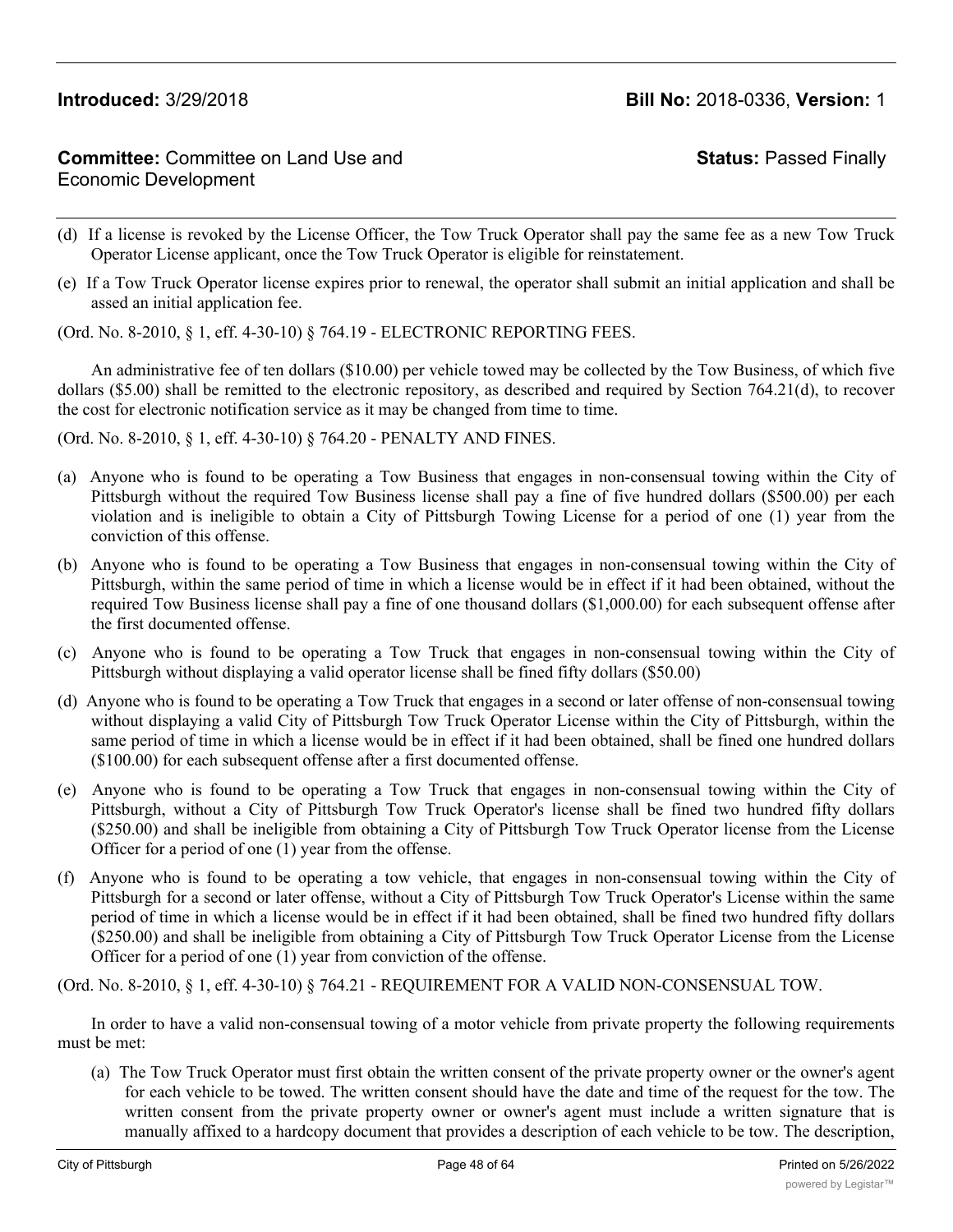# **Committee:** Committee on Land Use and Economic Development

# **Status:** Passed Finally

at minimum, shall include: the make, the color and plate number of each vehicle to be towed.

- (b) The lot from which any vehicles are non-consensually towed must be in compliance with all applicable signage requirements as set forth in the Pennsylvania Motor Vehicle Code, 75 Pa. C.S. § 101, et seq. and with all applicable City of Pittsburgh Code provisions.
- (c) If the owner/operator of the vehicle to be towed is present or arrives at the scene prior to the vehicle being connected to or loaded onto a tow truck and the owner/operator offers to immediately remove the vehicle in question from the private property, the Tow Truck Operator may not proceed to remove such vehicle. If the Tow truck Operator proceeds to remove the vehicle, the Non-consensual Tow will be deemed to have been a nonvalid, Non-consensual Tow.
- (d) The Tow Operator removing a motor vehicle at the request of a private lot owner or a private lot owner's agent shall report by electronic notification to the City of Pittsburgh Police Bureau, the fact that the vehicle was removed and its present storage place, together with a description of the vehicle, the vehicle identification number and the tag number. The report shall be made by the Tow Business through electronic notification via an Internet-based centralized and multi-jurisdictional electronic repository. The electronic report must be made within one (1) hour of the deposit of the vehicle at its storage point. Transmission by facsimile or telecopier does not constitute electronic notification to the City of Pittsburgh Bureau of Police.

(Ord. No. 8-2010, § 1, eff. 4-30-10) § 764.22 - LOSS OF LICENSE TO PERFORM NON-CONSENSUAL TOWING.

The License Officer may revoke the license of any towing business if the towing business or where applicable, one (1) of its officers, principals, directors, employees, or stockholders owning more than ten (10) percent of the outstanding stock of the corporation has during the term of license, unless another applicable time period is stated:

- (a) Violated any City of Pittsburgh Ordinance that pertains to towing;
- (b) Made a false or misleading statement of fact or omission of a material fact to the City of Pittsburgh in connection with the application, inspection, or renewal of a license to perform non-consensual towing;
- (c) Subcontracted any towing work to any persons or entities who are not licensed to perform non-consensual towing in the City of Pittsburgh;
- (d) Been found bankrupt, insolvent, or in receivership (this subsection shall not apply to any finding of bankruptcy, insolvency or receivership that is applicable only to an employee who is not also an officer, principal, director or stockholder owning more than ten (10) percent of the outstanding stock of the corporation);
- (e) Been the subject of two (2) or more substantiated complaints within any twelve-month period from citizens about the tow business/tow truck operator's non-consensual towing services, including but not limited to complaints about charging illegal rates for towing or storage, or for the refusal to release a vehicle in a timely manner after the presentation of sufficient proof of ownership and the payment of authorized charges;
- (f) Had any insurance that is required by the Commonwealth of Pennsylvania or by the City of Pittsburgh cancelled or non-renewed.
- (g) Been convicted of driving under the influence of alcohol, narcotics, or dangerous drugs during the term of license or during the five-year period proceeding the term of license;
- (h) Been convicted of any sexual offense involving another human being, at any time;
- (i) Had his or her driver's license suspended or revoked;
- (j) Been convicted of any crime involving theft, fraud or dishonesty, (including any violations of the Act of Nov. 24,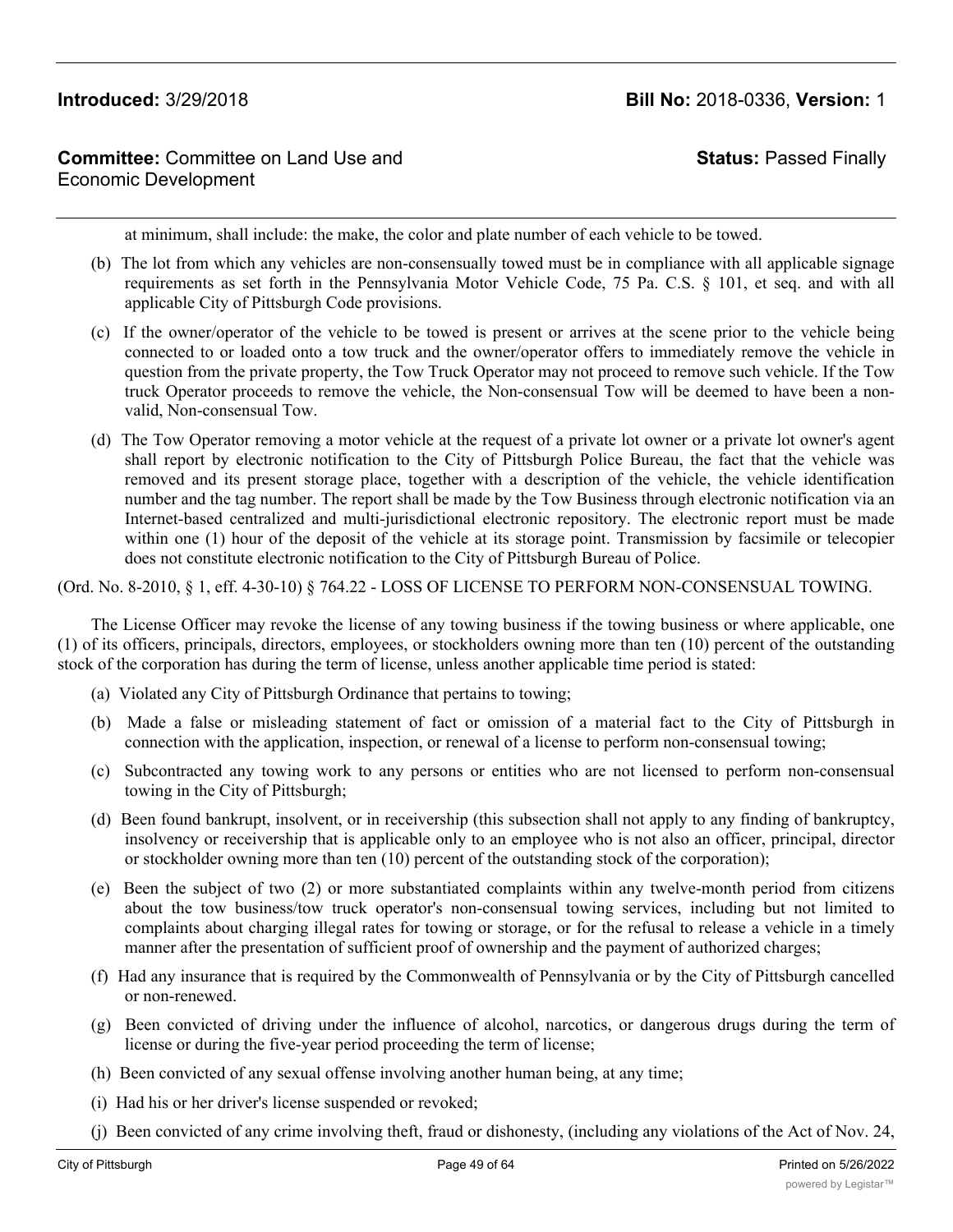# **Committee:** Committee on Land Use and Economic Development

**Status:** Passed Finally

1998 (P.L. 874, No. 110), known as the Motor Vehicle Chop Shop and Illegally Obtained and Altered Property Act) at any time during the term of license or during the during the five-year period proceeding the term of license;

- (k) Failed to store any vehicles that have been non-consensually towed in a secure impound lot;
- (l) Been convicted of any felony involving the operation of a tow vehicle, or been adjudged to have operated a tow vehicle in a grossly negligent manner or in a manner showing a reckless disregard for life or property at any time during the term of license or during the five-year period proceeding the term of license;
- (m) Engaged in the non-consensual towing of a motor vehicle from private property without having obtained the written consent of the private property owner or the owner's agent for each vehicle to be towed. (The written consent from the private property owner or owner's agent must include the date and time of each request for the removal of a vehicle. It must also include a written signature that is manually affixed to a hardcopy document that provides a description of each vehicle to be towed. The description shall, at minimum, include: the make, the color and plate number of each vehicle to be towed);
- (n) Charged a towing fee in excess of what is authorized by Pittsburgh City Code or charging a daily impound/storage fee in excess of what is authorized by Pittsburgh City Code, charging a fee for storage for any day in which the tow business's lot was not open for a period of, at least, four (4) hours to allow the vehicle owners or authorized representatives to retrieve their vehicles from the impound lot;
- (o) Failed to provide copies of towing paperwork evidencing the lot owner or the lot owner's agent's signature along with any other required paperwork to the License Officer or the License Officer's designee within forty-eight (48) hours from the time of request;
- (p) Failed to electronically report a non-consensually towed vehicle as described in Section 764.21(d) or failed to remit, in a timely manner, any fees due the City of Pittsburgh or to an electronic repository that stores and electronically posts information about towed vehicles;
- (q) Otherwise, in the course of towing operations, imperiled the safety of the public and documentation/information of such imperiling of the public safety has been presented to the License Officer.

(Ord. No. 8-2010, § 1, eff. 4-30-10; Ord. No. 72-2015, § 1, eff. 12-28-15) § 764.23 - PROCEDURE FOR LOSS OF TOWING LICENSE.

- (a) If the Tow Business or Tow Truck Operator is in violation of any of the provisions of this ordinance the License Officer or the License Officer's designee will provide ten (10) days' written notice of intent to terminate the City of Pittsburgh Tow Business License/Tow Truck Operator License. The written notice shall provide the reasons for termination and set forth information pertaining to appeal of the termination. The Tow Business/Tow Truck Operator shall have thirty (30) days from the date of mailing in which to request a hearing in writing. If the Tow Business/Operator requests a hearing in writing, then the License Officer shall schedule a hearing within thirty (30) days of the request for a hearing.
- (b) In the event of imminent threat to public safety, the License Officer may immediately revoke a City of Pittsburgh Tow Business License or Tow Truck Operator license. Notice of revocation in the event of imminent threat to public safety will take effect from date of the Public Safety Director's signing-off on a Notice of Revocation of the applicable license. The written notice shall provide the reasons for termination and set forth information pertaining to appeal of the termination. The Tow Business or the Tow Truck Operator shall have thirty (30) days from the date of mailing in which to request a hearing in writing. If hearing is requested in writing, then the License Officer shall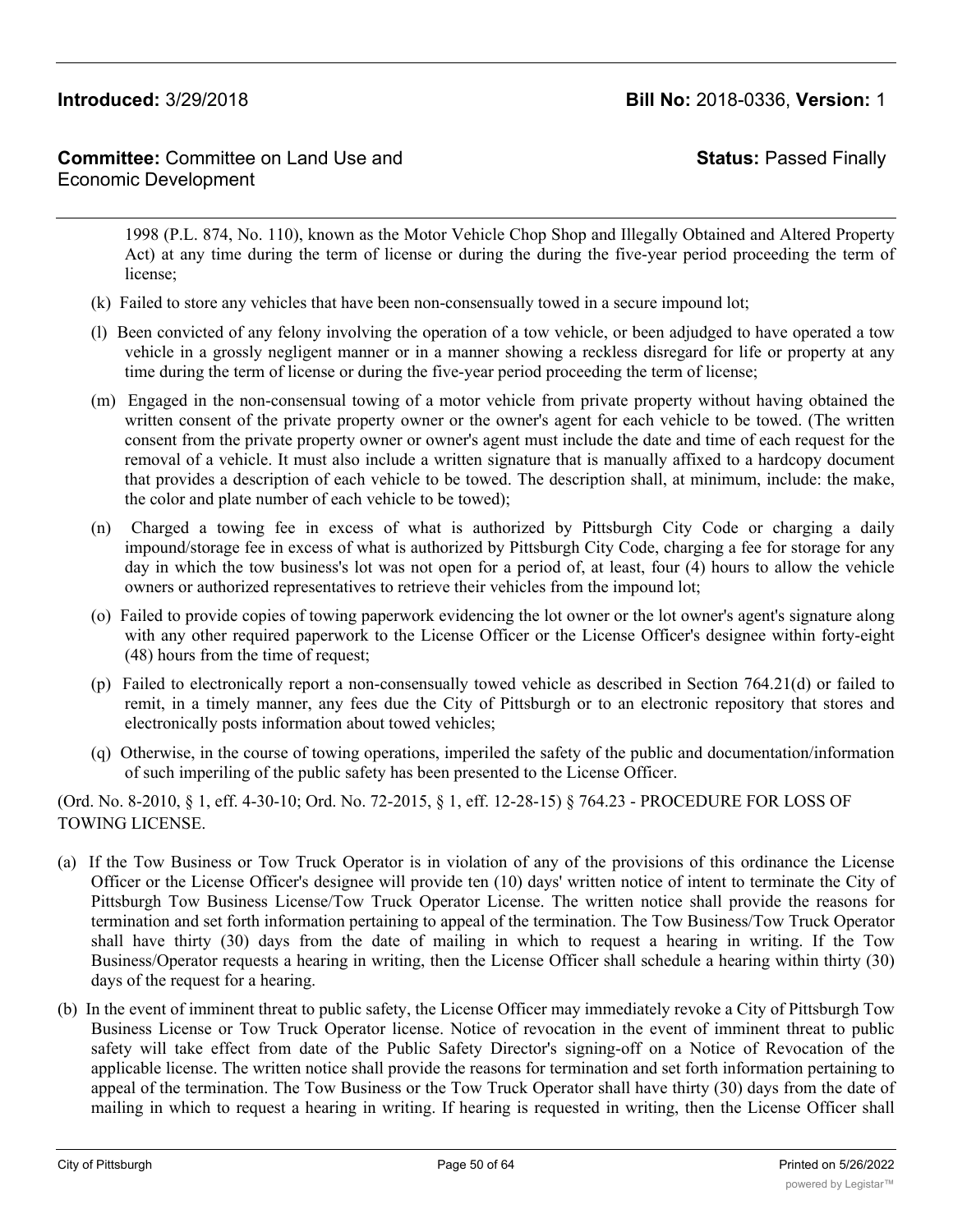**Status:** Passed Finally

schedule a hearing within thirty (30) days of the date of request.

(Ord. No. 8-2010, § 1, eff. 4-30-10)  $\frac{6}{5}$  764.24 - HEARING BOARD PERTAINING TO THE REVOCATION OF NON-CONSENSUAL TOWING LICENSES.

A hearing board shall be formed to adjudicate appeals pertaining to the revocation of City of Pittsburgh Tow Licenses

(a) Composition of Hearing Board: The hearing board shall consist of three (3) persons:

- (1) The Chief of Police or the Chief of Police's designee
- (2) The City Solicitor or the City Solicitor's designee
- (3) A citizen appointed by the Mayor and approved by Council or alternatively, the President of Council or the President of Council's designee.
- (b) Term of Third Member of Hearing Board. A citizen of the City of Pittsburgh Appointed by the Mayor and approved by Council or alternatively the President of City Council or the President of City Council's designee. If a citizen is appointed for the third position on the board, the term of the citizen member of the hearing board shall be for three (3) years. If the mayor fails to make a new appointment for the citizen representative on the board, the term of the incumbent member shall continue until: (1) the mayor appoints a different person for the position (2) citizen member resigns; (3) citizen ceases to be a resident of the City of Pittsburgh; (4) the citizen fails to appear for a scheduled hearing.
- (c) City Council President or Council President Designee as Third Member of Hearing Board. If the citizen member of the hearing board resigns, ceases to be a resident of the City of Pittsburgh or fails to appear for a scheduled hearing, the President of City Council or the President of Council's designee will fill the third position on the board until the Mayor makes a new appointment that is approved by Council.
- (d) All decisions of the hearing board shall be in writing and shall be final.

(Ord. No. 8-2010, § 1, eff. 4-30-10) § 764.25 - FAILURE TO RETURN TOW BUSINESS OR TOW TRUCK OPERATOR LICENSES.

City of Pittsburgh Tow Business and Tow Truck Operator licenses remain the property of the City of Pittsburgh.

- (a) Failure to return a revoked, expired or improperly issued City of Pittsburgh Tow Business License, within fortyeight (48) hours of a request by of the License Officer or the License Officer's designee shall result in a five hundred dollar (\$500.00) fine. Any business or individual who fails to return a City of Pittsburgh Tow Business License may be barred from further issuance of a license, under this Chapter, for a period of three (3) years.
- (b) Failure to return a revoked, expired or improperly issued City of Pittsburgh Tow Truck Operator's License, within forty-eight (48) hours of a request by of the Director of Public Safety or the Director of Public Safety's designee shall result in a one hundred dollar (\$100.00) fine. Any Tow Truck Operator who fails to return a City of Pittsburgh Tow Truck Operator's License may be barred from further issuance of a City of Pittsburgh Tow Truck Operator's license for a period of one (1) year.
- (c) Any Tow Business or Tow Truck Operator who wishes to appeal the denial of an application for a new City of Pittsburgh Tow Business License or Tow Truck Operator License may appeal the denial to the Hearing Board that adjudicates matters pertaining to the revocation of the applicable licenses.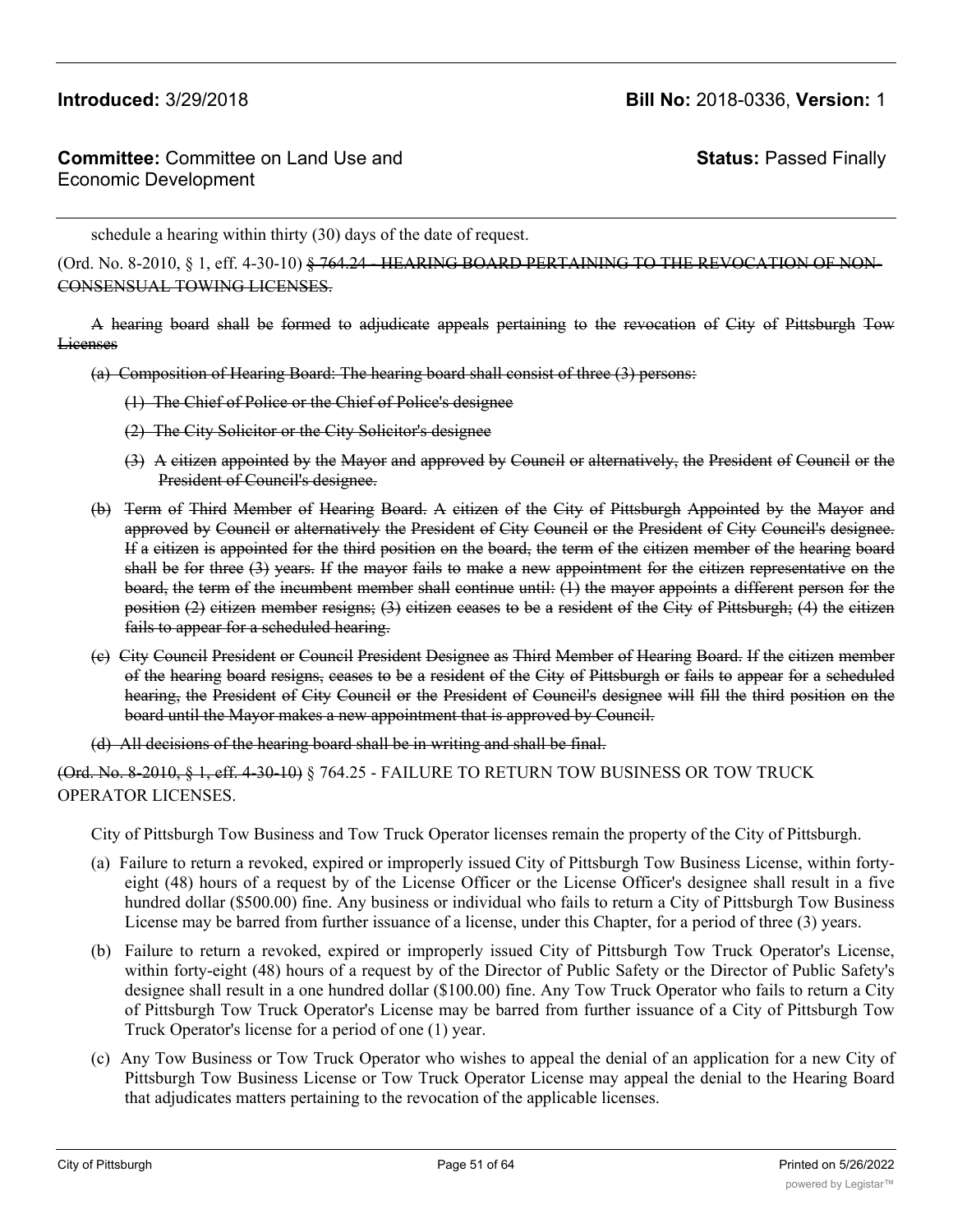**Status:** Passed Finally

## (Ord. No. 8-2010, § 1, eff. 4-30-10) CHAPTER 765: - COMMERCIAL HAULING OF MUNICIPAL WASTE

### § 765.01 - LICENSE REQUIRED.

No person shall collect, dispose of or sell municipal waste, recyclable materials or leaf waste from any residence or commercial, institutional or municipal establishment without first obtaining a license from the License Officer unless otherwise provided in § 765.08. Before issuing a license under this section, the License Officer may at his or her discretion require proof that the person seeking to obtain a license has met any of the state, county or federal requirements for the collection, disposal or selling of municipal waste, recyclable materials or leaf waste. The City and the vehicles that it uses to collect municipal waste, recyclable materials and leaf waste shall not be subject to the requirements of this Chapter.

(Ord. 37-1990, eff. 12-28-90) § 765.02 - DEFINITIONS.

As used in this Chapter, certain terms are defined as follows:

(a) *COLLECT.* To accumulate, gather, call for and obtain, or otherwise take in or accept municipal waste, recyclable materials or leaf waste at any premises other than a recycling facility, transfer station, resource recovery facility or landfill.

The definitions provided in Chapter 619 of the Code shall also apply to the provisions of this Chapter.

(Ord. 37-1990, eff. 12-28-90) § 765.03 - INFORMATION REQUIRED.

In addition to the information required by § 701.08, the following information is required from each licensee:

- (a) The districts from which collections are to be made;
- (b) The places to which collections are to be taken for disposal;
- (c) If recyclable materials are collected, the markets to which they are marketed; and
- (d) If leaf waste is collected, the facility or site to which the leaf waste is taken for composting or marketing.

(Ord. 34-1991, eff. 10-29-91) § 765.04 - REGISTRATION NUMBER; PLACARD FOR VEHICLE.

All collectors of municipal waste, recyclable materials or leaf waste shall be assigned a registration number by the License Officer. The License Officer shall promulgate regulations governing the size and placement of placards, of their means to display the registration number, name and address of the collector, addresses where conveyances used in the hauling of materials are stored and other pertinent information.

(Ord. 34-1991, eff. 10-29-91) § 765.05 - COLLECTION PRACTICES.

Persons who collect municipal waste, recyclable materials or leaf waste shall:

- (a) Make collections and disposals in an orderly manner, complying with all health and safety laws and ordinances, and the orders of the License Officer;
- (b) Ensure that no municipal waste, recyclable materials or leaf waste are dropped or scattered on the streets or premises from which collections are made;
- (c) Keep collection receptacles and vehicles in good repair and properly covered at all times as air and as water-tight as is reasonably possible;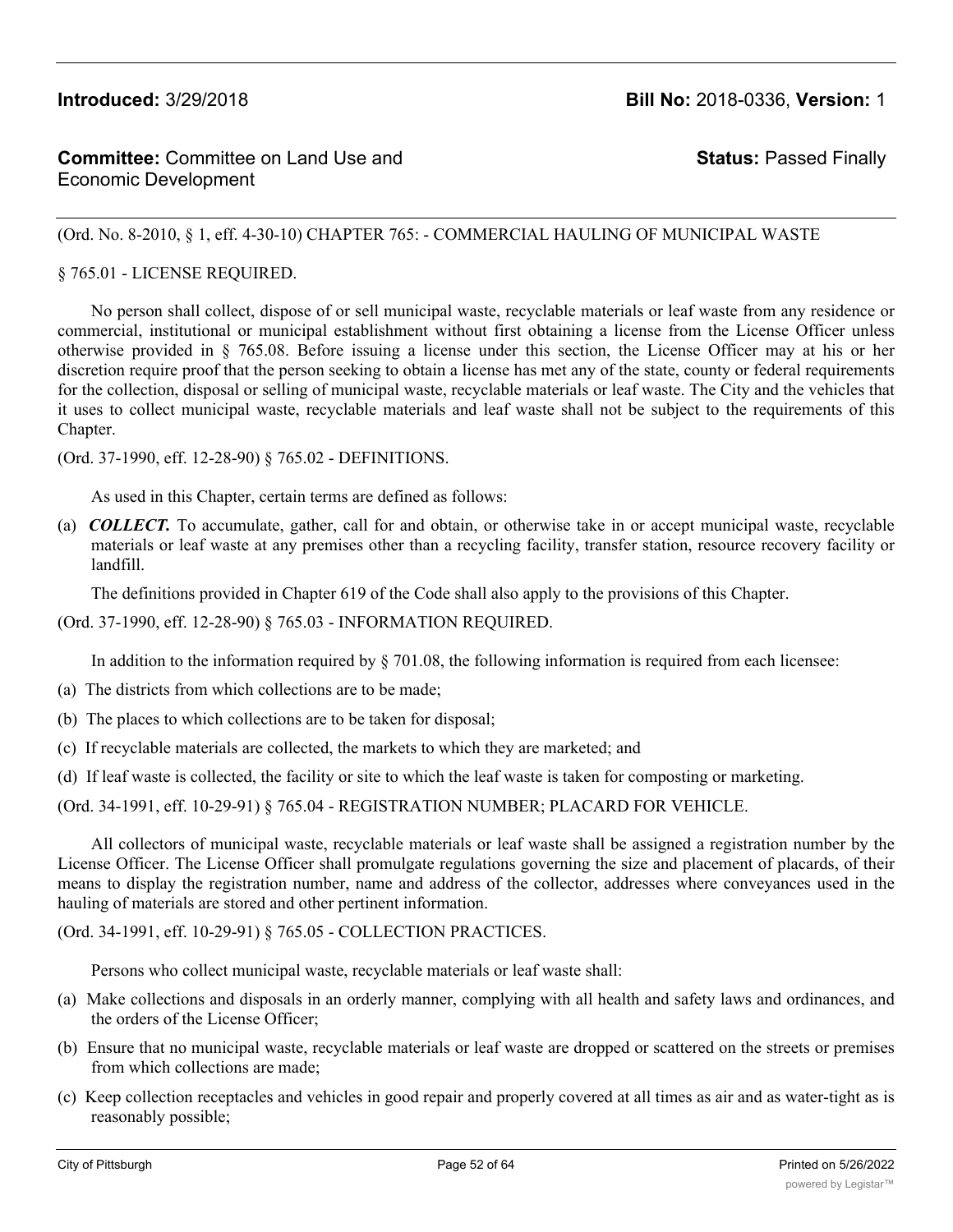**Status:** Passed Finally

- (d) Make collections in business or commercial districts only at times and places as shall not interfere with the traffic movement; and
- (e) Dispose of all municipal waste collected in the City only at a landfill cited in the Allegheny County Solid Waste Management Plan-1990 or any subsequent revisions thereto.

(f) [ *Reserved.* ]

(Ord. 37-1990, eff. 12-28-90; Am. Ord. 19-1995, eff. 8-14-95; Ord. No. 5-2011, § 1, eff. 3-9-11) § 765.06 - REPORTS REQUIRED.

Except as otherwise provided in § 765.08, each licensee shall file with the License Officer on a quarterly basis a report stating aggregate amount of materials collected, whether municipal waste, recyclable materials or leaf waste are collected and the approximate quarterly tonnage of each plus other pertinent information prescribed by the License Officer. If recyclable materials are collected, the approximate monthly tonnage for each category of recyclable materials shall be separately stated. Any company owning more than one (1) vehicle for which a license has been issued may file a single report aggregating the information for all of its vehicles. The report shall be filed quarterly reflecting any changes.

(Ord. 34-1991, eff. 10-29-91) § 765.07 - LICENSE FEE.

Except as otherwise provided in § 765.08, the fee for a commercial license to collect municipal waste for each twelve-month period beginning on September 30 shall be three hundred fifty-eight dollars (\$358.00) per vehicle due on or before the first day of the twelve-month period. Except as otherwise provided in § 765.08, the fee for a license to collect recyclable materials for each twelve-month period beginning on September 30 shall be one hundred eighty dollars (\$180.00) per vehicle due on or before the first day of the twelve-month period. Except as otherwise provided in § 765.08, the fee for a license to collect leaf waste materials for each twelve-month period beginning September 30 shall be one hundred eighty dollars (\$180.00) per business and a charge of ten dollars (\$10.00) per vehicle for each vehicle in excess of two (2) vehicles. A late fee of sixty-one dollars (\$61.00) shall be added to any fee (other than a fee for an initial license) that is paid after September 30. Vehicles that have both a license to collect municipal waste and a license to collect recyclable materials or leaf waste shall only be required to pay the fee for the municipal waste license.

(Ord. 34-1991, eff. 10-29-91) § 765.08 - EXEMPTIONS.

- (a) *Residences.* Persons that collect municipal waste, recyclable materials or leaf waste generated solely at residences with less than four (4) units that the persons own or occupy shall not be required to obtain a license, pay a license fee or file reports pursuant to this Chapter. Persons that collect municipal waste, recyclable materials or leaf waste generated only at residences with four (4) or more units that such persons own or occupy shall not be required to pay a license fee.
- (b) *Commercial, institutional or municipal establishments.* Persons that collect municipal waste, recyclable materials or leaf waste generated solely at commercial, institutional or municipal establishments that such persons own, operate or occupy shall not be required to pay a license fee.
- (c) *Charitable or nonprofit institutions.* Persons that collect only recyclable materials solely for charitable or nonprofit institutions at no charge and return any proceeds from the sale of recyclable materials to the charitable or nonprofit institution shall not be required to pay a license fee.
- (d) *Demolition and construction contractors.* The License Officer is authorized to issue regulations exempting demolition and construction contractors from the requirements to obtain a license and to pay a license fee.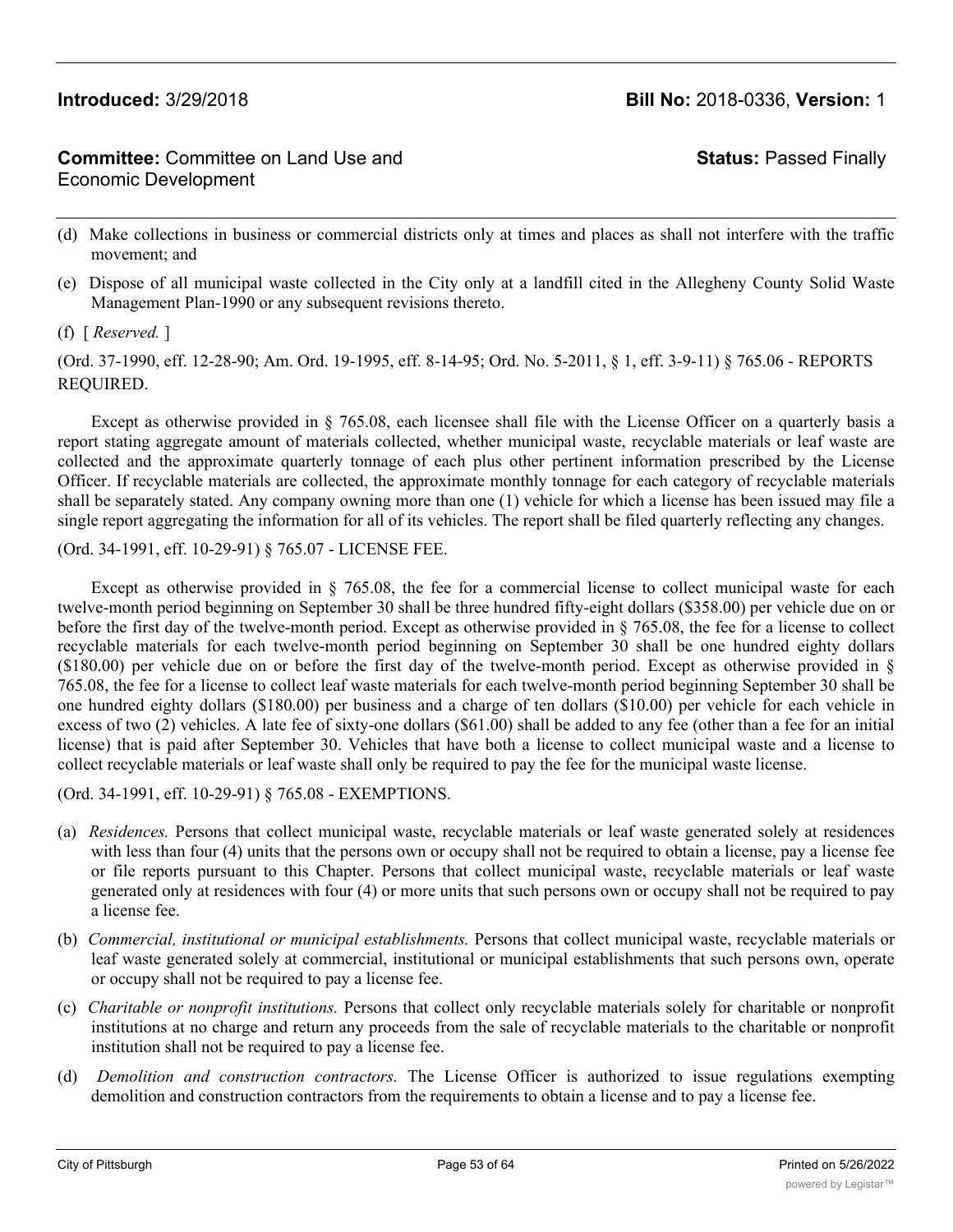# **Committee:** Committee on Land Use and Economic Development

**Status:** Passed Finally

(Ord. 37-1990, eff. 12-28-90) § 765.09 - PENALTIES FOR VIOLATIONS; ENFORCEMENT.

Any person violating the provisions of this Chapter shall be fined up to five thousand dollars (\$5,000.00) per violation plus court costs. Each day on which collection without a permit is made or on which reports are not filed in accordance with this Chapter shall constitute a separate violation. The License Officer and the Director of the Department of Environmental Services and their designated representatives are hereby authorized to enforce the provisions of this Chapter and any regulations issued hereunder and to issue citations for any violations thereof.

(Ord. 37-1990, eff. 12-28-90) CHAPTER 767: - BED AND BREAKFAST ESTABLISHMENTS

### § 767.01 - LICENSE REQUIRED.

No person shall own or operate a "bed and breakfast" as defined in § 903.02(b) of the Pittsburgh City Code, within the City without first obtaining a license from the License Officer.

(Ord. 7-1993, eff. 4-16-93) § 767.02 - INFORMATION REQUIRED.

In addition to the information required by § 701.08, the applicant shall provide the License Officer with the full name and address of the owner(s) and the resident operator if different than the owner.

(Ord. 7-1993, eff. 4-16-93) § 767.03 - TERM OF LICENSE.

A license issued under the provisions of this Chapter shall be valid for a term of one (1) year from the date of issuance and shall be renewed yearly.

(Ord. 7-1993, eff. 4-16-93) § 767.04 - LICENSE FEE.

The annual fee for issuance of a bed and breakfast license shall be **distinguished between an applicable establishment with three dwelling bedrooms or less, as compared to an establishment with four dwelling bedrooms** or more, by respective amount(s) as prescribed by the fee schedule posted by the Department of Permits, Licenses **and Inspections**.

- (a) One hundred fifteen dollars (\$115.00) for each bed and breakfast establishment described in § 909.06(b)(35)A. of the Pittsburgh City Code; or
- (b) Three hundred forty-eight dollars (\$348.00) for each bed and breakfast establishment described in § 993.01(a)(52)A. of the Pittsburgh City Code.

(Ord. 7-1993, eff. 4-16-93) § 767.05 - **SUSPENSION AND REVOCATION.**

**The License holder shall be subject to provisions of 701.14(a).** PENALTIES FOR VIOLATIONS.

Violation of any provision of this Chapter or conditions, rules or regulations duly applied in connection with bed and breakfast licensure or occupancy shall result in the suspension of the license by the Licensing Officer for a period of one (1) year from the date of the violation.

(Ord. 7-1993, passed 4-16-93) CHAPTER 769: - JANITORIAL, BUILDING MAINTENANCE AND SECURITY **CONTRACTORS** 

§ 769.01 - TITLE AND PURPOSE.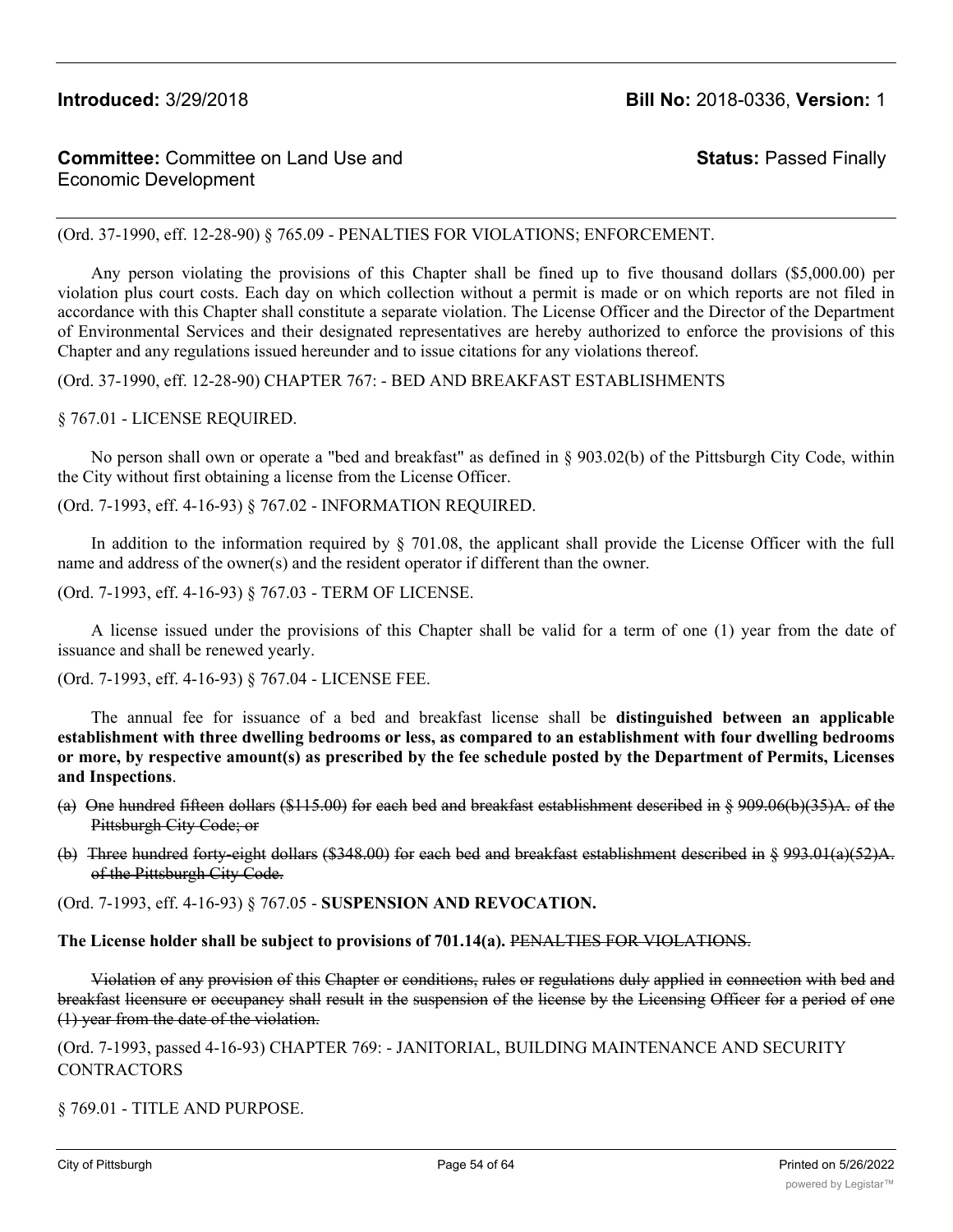# **Committee:** Committee on Land Use and Economic Development

**Status:** Passed Finally

- (a) Protection of displaced contract workers. This Chapter shall be known as "The Protection of Displaced Contract Workers Ordinance."
- (b) The purpose of this Ordinance is to require that all contractors awarded contracts for the performance of janitorial, security and/or building maintenance (including stationary engineers and window washers), within the City of Pittsburgh in Commercial Office or Residential Buildings, University Complexes, or other Complexes over one hundred thousand (100,000) square feet retain certain non-supervisory employees of the previous contractor for a one hundred eighty-day transition employment period during which period retained employees may not be terminated except for cause, and to require that such employees be provided with various other job security protections.

### (Ord. 22-2004, § 1, eff. 11-30-04) § 769.02 - DEFINITIONS.

The following definitions shall apply throughout this Chapter:

- (1) *AWARDING AUTHORITY.* "Awarding authority" means any person that awards or otherwise enters into contracts for security, janitorial, or building maintenance services performed within the City of Pittsburgh, including any subcontracts for these services.
- (2) *CONTRACTOR.* "Contractor" means any person that enters into a service contract with the awarding authority and who employs five (5) or more persons at the work site.
- (3) *EMPLOYEE.* "Employee" means any person employed to provide service pursuant to a service contract. "Employee" does not include a person who is (a) a managerial, supervisory, or confidential employee, including those employees who would so be defined under the Fair Labor Standards Act; or (b) is employed less than fifteen (15) hours a week.
- (4) *PERSON.* "Person" means any individual, proprietorship, partnership, joint venture, corporation, limited liability company, trust, association, or other entity that may employ individuals or enter into other contracts.
- (5) *SERVICE CONTRACT.* "Service contract" means a contract let to a contractor by the awarding authority for the furnishing of security, janitorial, and/or building maintenance (including stationary engineers and window washers).
- (6) *SUCCESSORSHIP SERVICE CONTRACT.* "Successorship service contract" means a service contract with the awarding authority where the services to be performed have previously been rendered to the awarding authority as part of the same program or at the same facility under another substantially similar service contract that recently has been terminated or has ended within the previous thirty (30) days.

(Ord. 22-2004, § 1, eff. 11-30-04) § 769.03 - TRANSITION EMPLOYMENT PERIOD.

All service contracts to be performed within the City of Pittsburgh shall impose the following obligations on the contractor.

- (1) The awarding authority shall give an advance notice to a service contractor, and to any collective bargaining representative of any of the service contractor employees performing work under the contract, that the service contractor's contract will be terminated and will provide the identity, address and telephone number of the successor contractor or contractors. Notice shall be given as much as reasonably practicable in the circumstances and in no event less than thirty (30) days.
- (2) Where the awarding authority has given notice to a service contractor that a service contract has been terminated or ended, the terminated or ending contractor shall, within three (3) days after receipt of such notice, provide to

the successor contractor, the name, date of hire, and employment occupation classification of each employee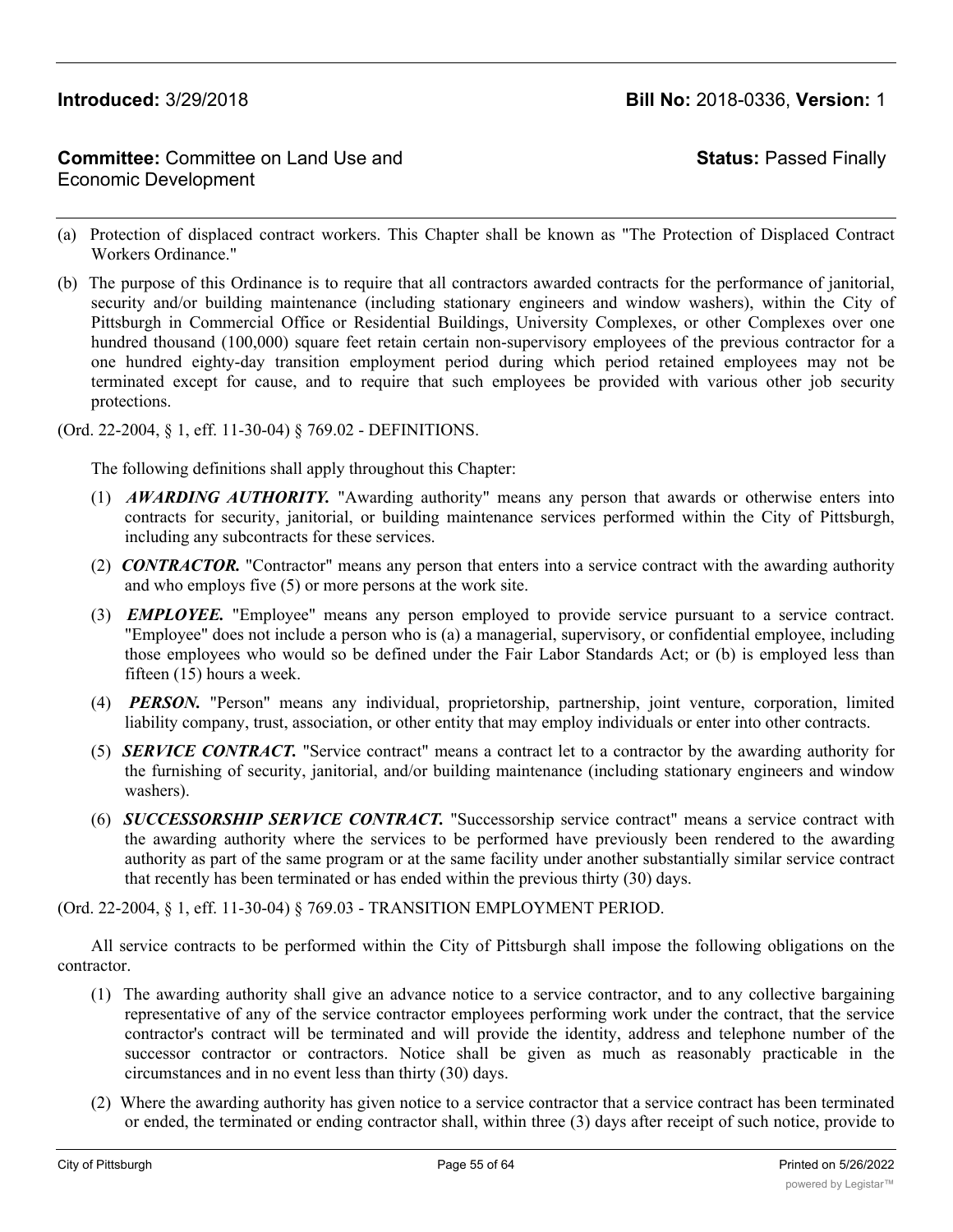# **Committee:** Committee on Land Use and Economic Development

**Status:** Passed Finally

the successor contractor, the name, date of hire, and employment occupation classification of each employee employed at the site or sites covered by the predecessor contractor at the time of receiving said notice.

- (3) On that date said contract ends, the terminated or ending contractor shall update the information previously provided to make it current to the actual termination date.
- (4) If the terminated contractor has not learned the identity of the successor contractor, if any, the terminated contractor shall provide such information to the awarding authority who shall be responsible for providing such information to the successor contractor as soon as that contractor has been selected.
- (5) A successor contractor or sub-contractor shall retain, for a one hundred eighty-day transition employment period, all employees who have been employed by the terminated contractor or its sub-contractor at the site or sites covered by the contract for at least the eight (8) months immediately preceding the date the predecessor contract is terminated.
- (6) The successor contractor or sub-contractor shall hand deliver a written offer of employment to each employee as required by this section in the employee's native language or another language in which the employee is literate. Such offer shall state the time within which the employee must accept such offer but in no case may that time be less than ten (10) days from the date of the offer and in no case may the tenth day occur any later than five (5) days prior to the expiration of the predecessor contract.

The written offer required by this Section shall be substantially in the form attached to this Ordinance in language appropriate to each employee.

- (7) If at any time a successor contractor determines that fewer employees are required to perform the new service contract than were required by the terminated contractor, the successor contractor shall be required to retain employees by seniority within each job classification.
- (8) During such a one hundred eighty (180) day period, the successor contractor shall maintain a preferential hiring list of employees eligible for retention under Section 769.04, not retained by the successor contractor from which the successor contractor shall hire additional employees.
- (9) Except as provided under subsection (7) of this section, during such one hundred eighty (180) day period, the successor contractor shall not discharge without cause an employee retained pursuant to this Chapter. Cause shall be based only on the performance or conduct of the particular employee.
- (10) This statute shall not supercede the provisions of any collective bargaining agreement.

(Ord. 22-2004, § 1, eff. 11-30-04) § 769.04 - ENFORCEMENT.

- (1) An employee who has been displaced or terminated in violation of this Chapter by a successor contractor may bring an action in a Court of competent jurisdiction against the successor and may be awarded:
	- (a) back pay, including the value of benefits, for each day during which the violation continues, which shall be calculated at a rate of compensation not less than the higher of:
		- (1) the average regular rate of pay received by the employee, during the last year of the employee's employment in the same job classification times average hours worked per work day over the past four (4) months or
		- (2) the final regular rate of pay received by the employees at the time of termination times the average hours worked per work day over the past four (4) months; and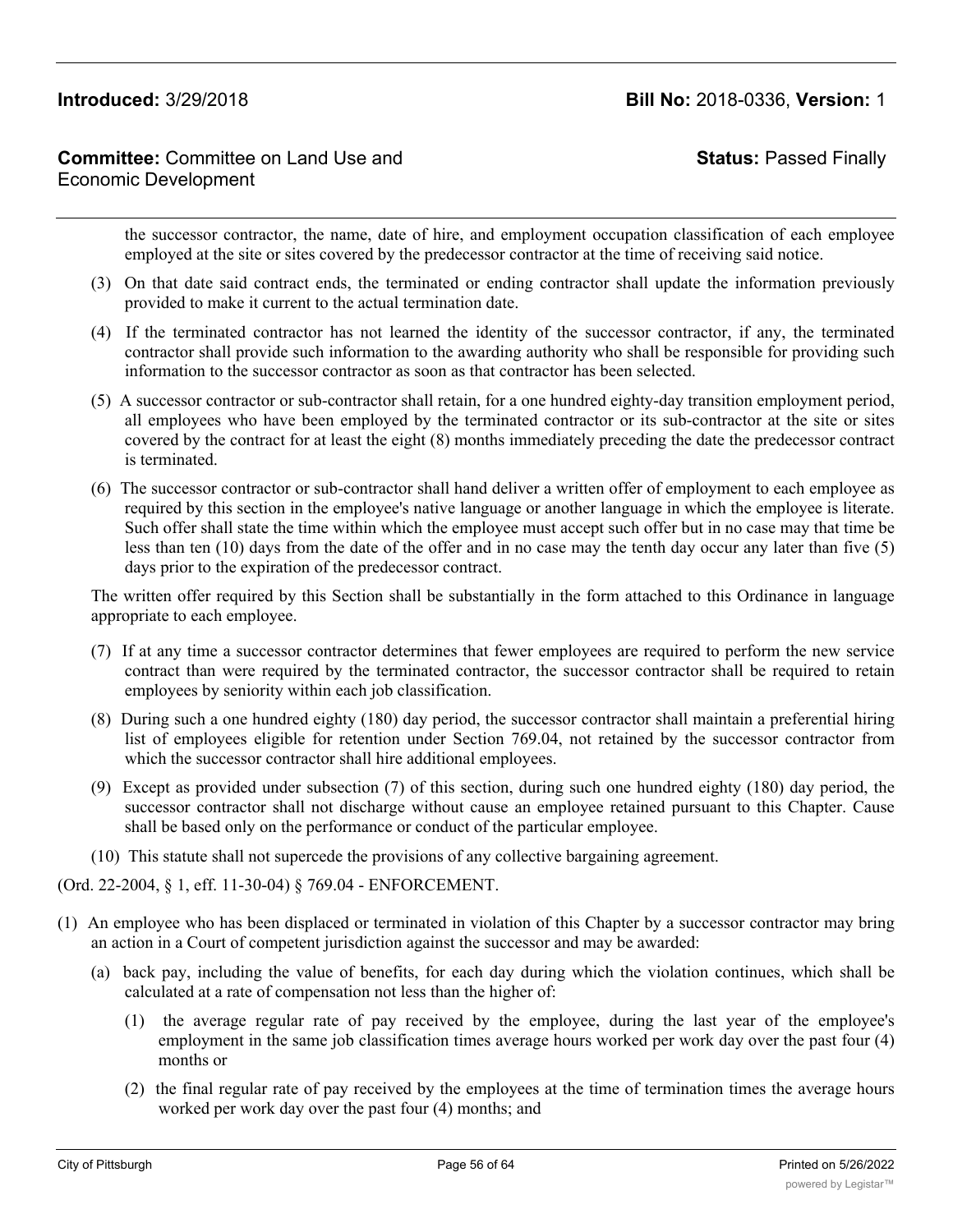**Status:** Passed Finally

- (b) reinstatement to his or her former position at no less than the last wage rate, with benefits and hours worked per work day, that the employee received.
- (2) If the employee is the prevailing party in any such legal action, the court shall award reasonable attorney's fees and costs to the employee as part of the costs recoverable.
- (3) This section shall not be construed to limit an employee's right to bring a common law cause of action for wrongful termination.
- (4) Each day a violation continues shall constitute a separate violation.
- (5) Any contractor who violates this Chapter shall pay penalties per employee per day of a violation of up to one hundred dollars (\$100.00) to two hundred dollars (\$200.00) per day.
- (Ord. 22-2004, § 1, eff. 11-30-04) § 769.05 LICENSE REQUIRED; FEE; REVOCATION.
- (a) No person shall engage in the business of a "Contractor" (as defined in Section 769.01) within the City without first obtaining a license from the License Officer in the Bureau of Building Inspection.
- (b) The annual fee for a Janitorial, Building Maintenance and Security Contractor shall be \$60.00.
- (c) Every person required to procure a license under this Section shall as a condition to the receipt or retention of said license:
	- (1) refrain from violating any provision of Chapter 769 of the Pittsburgh Code entitled Janitorial, Building Maintenance and Security Contractors.
	- (2) The Bureau of Building Inspection shall refrain from issuing or shall revoke, the business license of any person, who under color of such license intends to operate, or is operating, in violation of the provisions of Section 769.03, and shall take all steps necessary to terminated the business operations of any business establishment that has violated any of the provisions of this Ordinance.

(Ord. 22-2004, § 1, eff. 11-30-04) § 769.06 - NOTICE TO DISPLACED WORKERS.

All employees working for a contractor which is displaced by a successor contractor under this statute shall be provided with a written notice explaining in detail rights under this statute. A copy of the required Notice is attached to this Ordinance as Appendix A.

(Ord. 22-2004, § 1, eff. 11-30-04)

**Note-** Exhibit A is not set out herein, but is on file and available for inspection in the offices of the City Clerk. § 769.07 - EFFECTIVE DATE.

This ordinance shall take effect immediately.

# (Ord. 22-2004, § 1, eff. 11-30-04) ARTICLE IX: - AMUSEMENT BUSINESSES CHAPTER 771: - AMUSEMENT PLACES AND **AMUSEMENT** PRODUCERS

§ 771.01 - LICENSE REQUIRED.

No person shall conduct a place of amusement or be a producer of amusements without obtaining a license from the License Officer. § 771.02 - DEFINITIONS.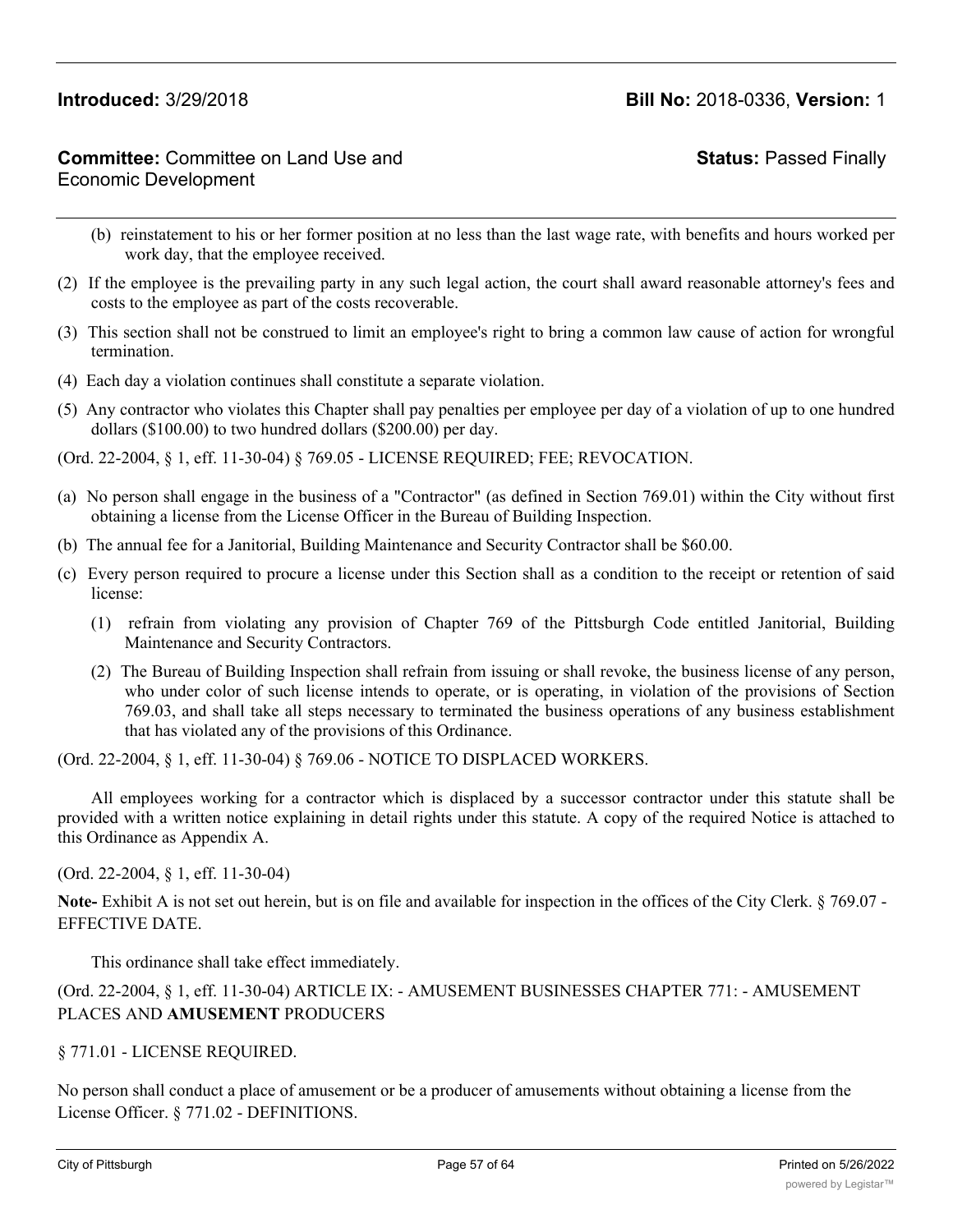# **Committee:** Committee on Land Use and Economic Development

# **Status:** Passed Finally

As used in this Chapter, certain words and terms are defined as follows:

- (a) *AMUSEMENT.* All manner and forms of entertainment including: theatrical or operatic performances, concerts, moving picture shows, and all forms of entertainment at fair grounds and amusement parks; athletic contests including wrestling matches, boxing and sparring exhibitions, football, basketball and baseball games, billiards, pool, skating, golfing, tennis, hockey, swimming, and all other forms of diversion, sport or recreation or pastime, shows, exhibitions, contests, displays and games, and all other methods of obtaining admission charges, donations, contributions or monetary charges of any character from the general public or a limited or selected number thereof, directly or indirectly, in return for other than tangible property, or specific personal or professional service. Scholastic events such as athletic contests and plays where the participants are not adults are excluded from the definition of amusement.
- (b) *PLACE OF AMUSEMENT.* Any place, indoors or outdoors within the City where the general public or a limited or selected number thereof may, upon payment of an established price, attend or engage in any amusement as herein defined, and other like places.
- (c) *PRODUCER.* Any person who conducts, stages or produces an amusement at any place of amusement where the general public or a limited or selected number thereof may attend or engage in any amusement.
- (d) *SEASON SCHEDULE.* A contractual commitment under which a producer arranges to use a place of amusement for a series of the same type of amusement within a year.

(Am. Ord. 21-1995, eff. 10-2-95) § 771.03 - INFORMATION **AND QUALIFICATIONS OF APPLICANT** REQUIRED.

In addition to the information required by § 701.08, the applicant shall **provide as required by the License Officer**:

- (a) State the anticipated hours of operation;
- (b) State the type of amusement being conducted;
- (c) State the number of people expected to attend where applicable; and
- (d) File the application at least three (3) days before its effective date.
- **(e) Places of Amusement only shall provide a valid certificate of occupancy.**
- § 771.04 LICENSE FEES FOR PLACES AND PRODUCERS OF AMUSEMENT.
- (a) (1) The annual base license fee for places of amusement and producers of amusement with a capacity of less than five hundred (500) persons shall pay an annual fee of **an amount as prescribed by the fee schedule posted by** the Department of Permits, Licenses and Inspections for a license which expires 365 days from the date of **issuance.** of fifty-four dollars (\$54.00), due on or before January 1, of the current year.
	- (2) The annual base license fee for places of amusement and producers of amusement with a capacity of over five hundred (500) persons shall **be of an amount as prescribed by the fee schedule posted by the Department of Permits, Licenses and Inspections for a license which expires 365 days from the date of issuance.** pay a quarterly fee of four hundred ninety-two dollars (\$492.00).
	- (3) For those places of amusement which are established after January 1st of a year or for a producer of amusement who produces only after January 1st of a particular year and who had not anticipated producing in the City of Pittsburgh that particular year, the annual fee shall be due within thirty (30) days from the date of establishing a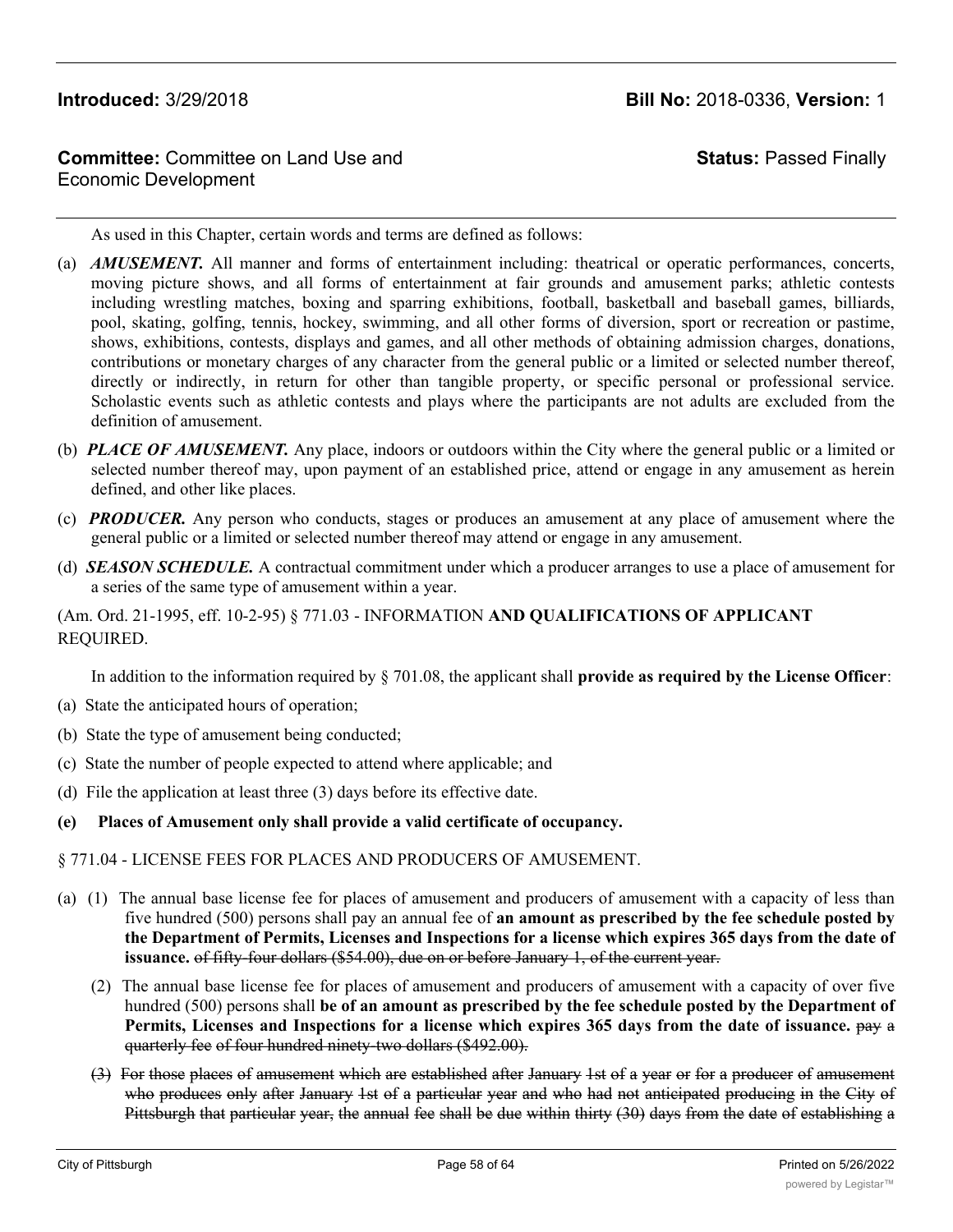**Status:** Passed Finally

place of amusement or producing amusement.

(b) All other places and producers of amusement (except for those on a season schedule) shall pay for each day such amusement is produced, a license fee of **an amount as prescribed by the fee schedule posted by the Department of Permits, Licenses and Inspections for a license which expires upon completion of the event.** of twenty-eight dollars (\$28.00).

(Ord. 21-1995, eff. 10-2-95) § 771.05 - LICENSE FEES FOR PRODUCERS ON A SEASON SCHEDULE.

Any producer of amusement who does not own or operate the places where such amusements take place, whether licensed or not, shall pay the following base license fee:

(a) Producers of amusements on a season schedule shall pay four hundred fifteen dollars (\$415.00) per month in the season schedule.

(Ord. 42-1990, eff. 1-1-91; Am. Ord. 21-1995, eff. 10-2-95) § 771.06 - LIABILITY FOR FAILURE OF PRODUCER TO PAY FEE. **SUSPENSION AND REVOCATION.**

### **The License holder shall be subject to provisions of §701.14(a).**

If any producer fails to pay the license fees provided for in § 771.05, the owner or operator of the place where such amusements were conducted shall be liable for license fees. § 771.07 - ADDITIONAL FEES FOR SPECIALLY DETAILED POLICE.

- (a) For the purpose of this section only, License Officer shall mean the Director of the Department of Public Safety or his/her delegate, or other appropriate administration designee.
- (b) Where the License Officer determines that police officers shall be specially detailed to any event licensed under this Chapter, the owner or operator of a place of amusement or producer of the event shall pay the police so detailed. The License Officer shall consider the following factors to determine the need for specially detailed police:
	- (1) The estimated number of persons attending an event;
	- (2) The type of amusement being engaged in;
	- (3) The traffic situation at the particular place of amusement; and
	- (4) Past experience in similar types of events.
- (c) The License Officer shall collect additional fees after the event licensed has occurred unless the owner, operator or producer operates on a season schedule.
- (d) A producer of a nonseason scheduled event shall be required to deposit a fee in advance of the scheduled event to cover the estimated cost of police protection. Where the deposit is more than the cost of specified police protection, a refund shall be made upon application to the License Officer. The License Officer shall bill the applicable person for any underpayment for special police protection.
- (e) For amusements which are licensed by the State Athletic Commission (boxing, kick boxing and wrestling), the producer is required to have City paramedics and a City ambulance specially detailed to the event and, in such cases, the producer must present sufficient evidence (that the producer obtained City paramedics and an ambulance) before obtaining a permit. The producer is responsible for the cost of City paramedics and an ambulance covering the event. Off-duty City paramedics and a back-up ambulance shall be used so that Emergency Medical Services provided to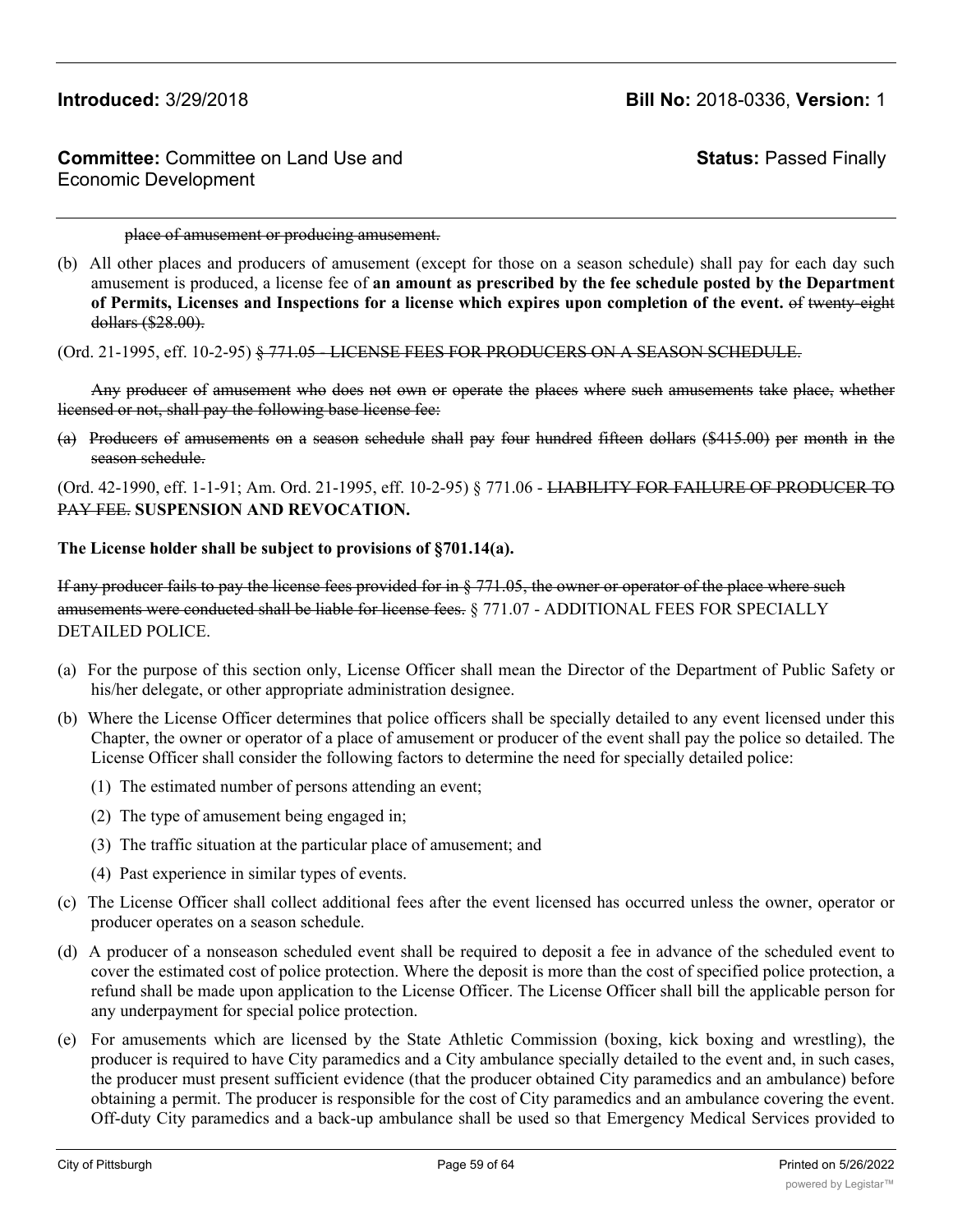**Status:** Passed Finally

the City of Pittsburgh residents will not be diminished.

(Am. Ord. 21-1995, eff. 10-2-95) CHAPTER 773: - RESERVED

[ *This Chapter containing regulations concerning Sunday Activities was repealed by Ordinance 25-1995, effective 10-12- 95]* CHAPTER 775: - CARNIVALS AND STREET FAIRS

### § 775.01 - LICENSE **PERMIT** REQUIRED.

No person shall conduct a carnival or street fair without first obtaining a license **permit** from the **City's Special Events Office.** License Officer. § 775.02 - DEFINITION.

As used in this Chapter, "carnival or street fair" means the temporary setting up and maintaining of a place, indoors or outdoors in the open or under canvas, for public amusement or entertainment, at which merchandise or any commodity is disposed of by sale, auction, or any other manner, or when mechanical devices of any character are set up, maintained or operated for the enjoyment of the public and for the use of which a fee is charged. § 775.03 - INFORMATION REQUIRED.

In addition to the information required by § 701.08, the following information is required:

- (a) Proposed date and place of carnival;
- (b) Organization, society or club, for whose benefit the carnival or street fair is being conducted.

(c) The nature of structures and devices to be used and the entertainment to be given or permitted. § 775.04 - DUTIES OF LICENSEE.

Any licensee shall:

(a) Close the carnival or street fair not later than 12:00 midnight; and

(b) Take any action reasonably required to prevent the use of loud or noisy devices or activities and the occurrence of disorder. § 775.05 - LICENSE FEE.

The fee for a street fair or carnival license shall be thirty-one dollars (\$31.00) per day. § 775.06 - ADDITIONAL FEES FOR SPECIALLY DETAILED POLICE.

The provisions of § 771.07 shall be applicable to this Chapter for conducting any street fair or carnival, and the licensee is liable for fees for specially detailed police. CHAPTER 777: - MECHANICAL AMUSEMENT DEVICES

## § 777.01 - LICENSE REQUIRED; EXCEPTION.

(a) No proprietor shall set up, allow to be set-up, establish or cause to be set up or established, exhibit, display or maintain on the premises of a business establishment within the city, for the purpose of gaining advantage or profit, any mechanical or electronic device, machine or apparatus of any kind for the playing of games or otherwise used for the purpose of amusement or entertainment by the insertion therein of any currency or a coin or any other metal disc, slug or token **or other form of payment to operate the machine**, without first obtaining a license from the License Officer. A license fee shall be paid for each machine. This provision shall be applicable to proprietors who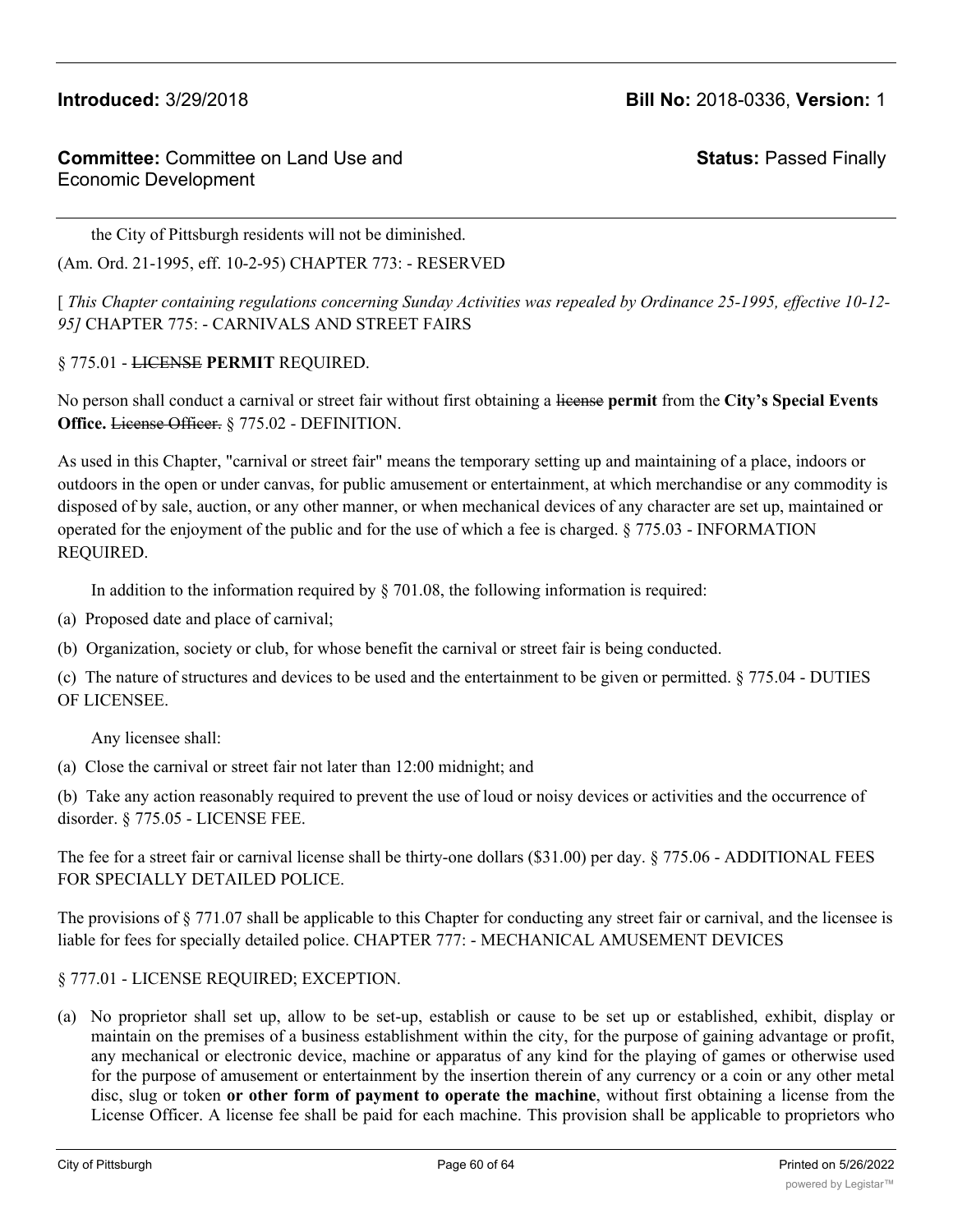# **Committee:** Committee on Land Use and Economic Development

**Status:** Passed Finally

charge fees for the use of pool tables on their premises although such pool tables do not operate through the insertion of currency, coin, metal disc, slug or token**, or any other form of payment to operate the machine.**

- (b) This Chapter is not applicable to devices, machines or apparatus where the cost, price or consideration for playing one (1) game is less than five cents (\$0.05)**.**
- (c) Upon the payment of the license fee provided by this Chapter, and if the application fully complies with this Chapter, the City of Pittsburgh License Officer shall issue a placard setting forth the number of machines/devices licensed by the City. Said placard shall be displayed in a clearly observable and readable location at the place where the machines/devices are installed and used. All placards issued by the City for video and mechanical amusement devices, shall clearly state that the video or mechanical amusement devices are for amusement purposes only, that they are not gambling devices and that only games and not money may be won on the machines/devices.

(Ord. 21-1988, eff. 11-2-88; Am. Ord. 26-1995, eff. 10-18-95; Am. Ord. 28-1999, eff. 11-5-99) § 777.02 - DEFINITIONS.

As used in this Chapter, certain terms are defined as follows:

- (a) *BUSINESS ESTABLISHMENT.* Any retail, manufacturing, wholesale, institutional, educational, religious, governmental or other nonresidential establishment, whether or not in operation.
- (b) *PROPRIETOR.* The person who owns the business establishment and controls the ingress and egress of the business establishment in which any mechanical or electronic device is placed for the use, patronage or recreation of the public or of persons in or about the place.
- (c) *ELECTRO MECHANICAL GAMBLING DEVICE.* Any electronic amusement device which:
	- (1) Is activated by the insertion or exchange of consideration such as a coin, **metal disc, slug or** token**,** or currency **or any other form of payment**; and
	- (2) Is a game of chance not requiring any skill or manual dexterity in order to receive a reward as extra playing credits; and
	- (3) Has the ability to, or be converted to knockdown or eliminate playing credits; and
	- (4) Is a similar type, brand or model of an electro mechanical video display device which simulates the game of poker utilizing the rules that govern the card game of poker; or simulates slot machines consisting of rolling wheels stopping on numbers, foods, fruits, X's and O's, animals or other items which offer a winning line combination of the forementioned; or simulates the game of bingo; or any other type of games of chance used in casino style gambling.
- (d) **MECHNICAL DEVICE - A gaming device requiring skill or mechanical dexterity and the insertion of currency, coin, metal disc, slug or token, or any other form of payment to operate the machine.** *AMUSEMENT ARCADE.* Any location where six (6) or more mechanical devices are licensed under this Chapter, or any location licensed by the Pennsylvania Liquor Control Board where eight (8) or more mechanical devices are licensed under this Chapter, provided such location is not a nonconforming use under the Zoning Code. Such mechanical devices shall not include juke boxes.

(Ord. 3-1986, eff. 3-19-86; Ord. 38-1993, eff. 12-31-93; Am. Ord. 26-1995, eff. 10-18-95) § 777.03 - INFORMATION REQUIRED.

In addition to the information required in § 701.08, the following information is required: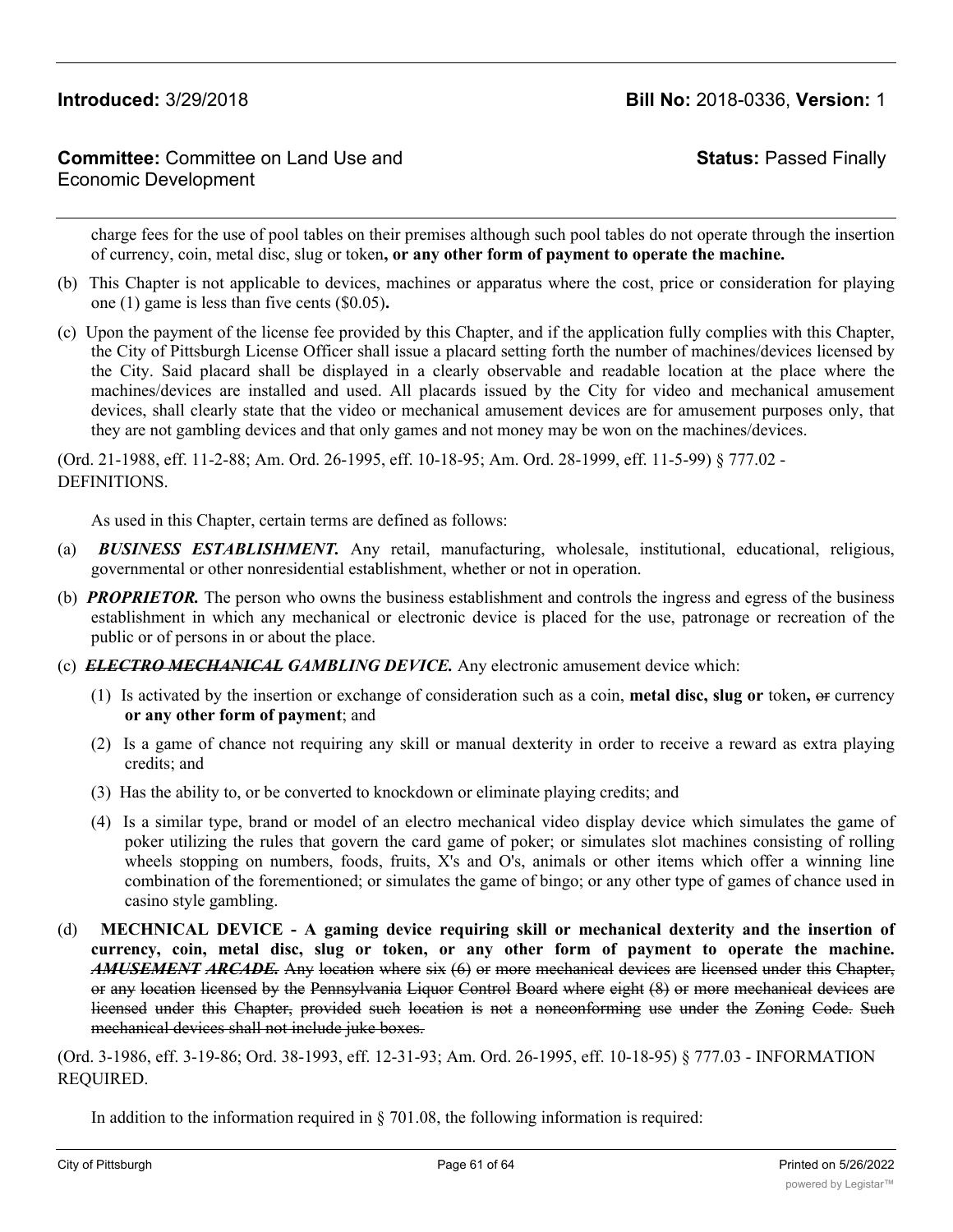**Status:** Passed Finally

### (a) *Premises.*

- (1) Name and address of premises owner; and
- (2) Name, address and telephone number of business establishment owner or proprietor where machines are to be installed and used, and lease term if applicable.
- (b) *Devices.*
	- (1) Name, address and telephone number of owner of each device:
		- A. A list provided by the device owner on January 1 and July 1 of **at least** each year of the names and locations of each mechanical device and jukebox located within the city.
		- B. If the owner is a corporate entity or partnership, name, address and telephone number of each individual owning in excess of five (5) percent of the corporate entity or partnership, and each individual lending in excess of five hundred dollars (\$500.00) to the corporate entity or partnership.
	- (2) The type and fee for each machine, video or mechanical device, pool table, juke box or apparatus pursuant to this Chapter to be located on the premises.
- (c) *Certification.*
	- (1) A certification by the applicant, owner and proprietor, that the facts set forth in the application are true and correct to the applicant's, owner's and proprietor's personal knowledge, information or belief, and that any false statements therein are made subject to the penalties of the Crimes Code, 18 Pa.C.S. §4904, relating to unsworn falsification to authorities; and
	- (2) That applicant, owner and proprietor, have been provided a copy of this Chapter and that the applicant, owner and proprietor have read and agree to be bound by all terms and provisions hereof; and
	- (3) That the City of Pittsburgh shall notify the appropriate law enforcement officials of the use or possession of per se, modified or other illegal gambling devices, whether or not such devices are licensed; and
	- (4) That the City of Pittsburgh shall immediately revoke each license of any applicant, owner or proprietor for any device illegally used or possessed, either per se or as modified, in violation of the Crimes Code of the Commonwealth of Pennsylvania; and
	- (5) That the illegal use or possession of any unlawful gambling device, either per se or as modified, may result in criminal prosecution by the City of Pittsburgh or any other law enforcement officials; and
	- (6) That the City of Pittsburgh intends to prosecute the illegal possession or use of unlawful gambling devices and that no employee or agent of the City of Pittsburgh may promise, suggest or insinuate, either expressly or by implication, that the applicant, owner or proprietor, who either illegally possesses or uses a per se, modified or other illegal gambling devices, shall not be prosecuted for a violation of the Crimes Code of the Commonwealth of Pennsylvania.

(Ord. 21-1988, eff. 11-2-88; Am. Ord. 28-1999, eff. 11-5-99) § 777.04 - PROHIBITED DEVICES.

- (a) Nothing in this Chapter shall authorize, license or permit any gambling devices, or any mechanism that has been judicially determined to be a gambling device, or that is in any way contrary to present or future law.
- (b) No person shall permit any mechanical or other means of amusement to be located on the premises of any amusement arcade if such amusement device shows any specified anatomical area or specified sexual activity as set forth in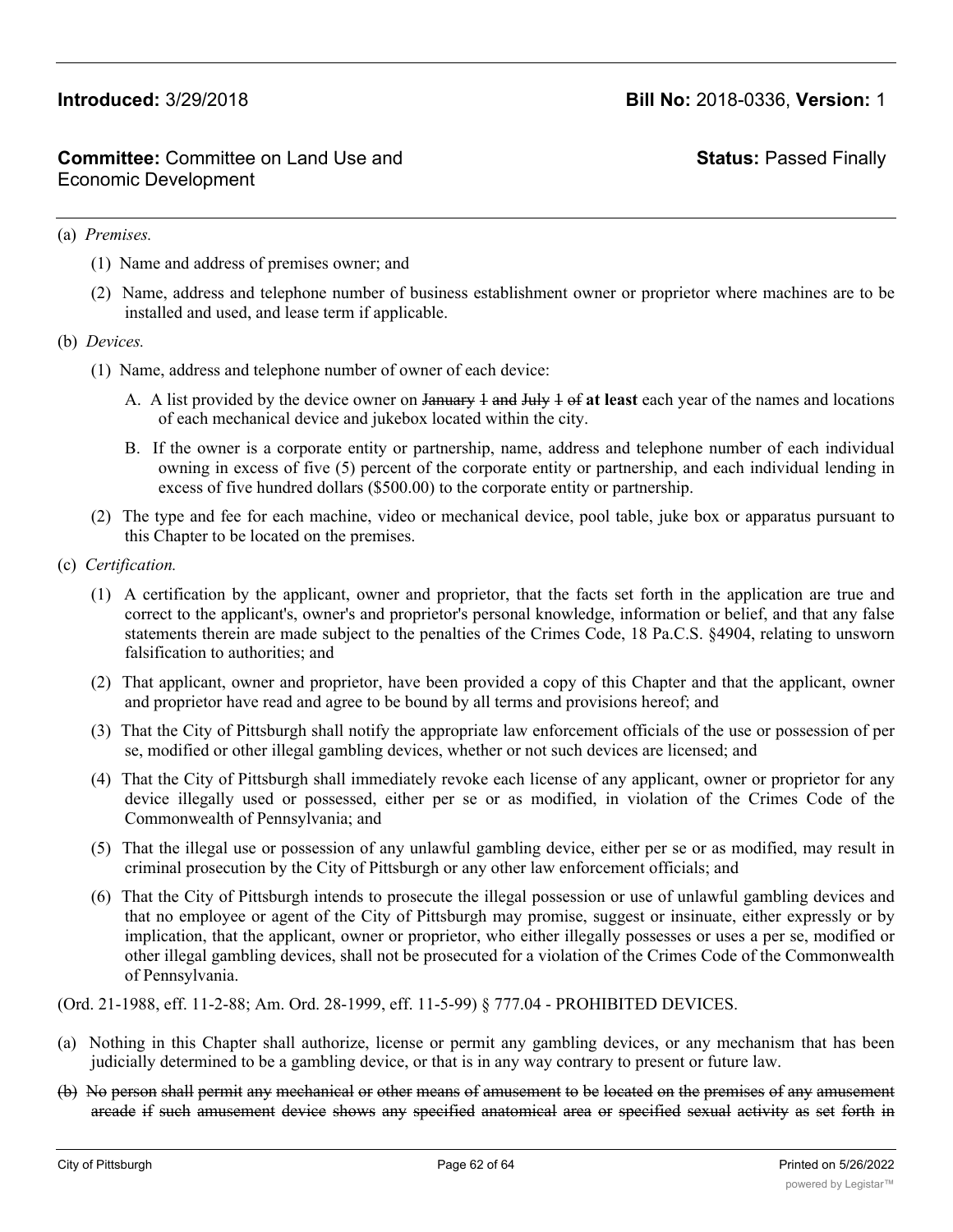**Status:** Passed Finally

### zoning § 903.02(s).

(Ord. 38-1993, eff. 12-31-93; Am. Ord. 26-1995, eff. 10-18-95) § 777.05 - LICENSE FEES.

- (a) The annual fee for the issuance of a license to maintain a mechanical or electronic amusement device that is not a ride or a juke box or an electro mechanical gambling device shall be two hundred nine dollars (\$209.00). **of an amount as prescribed by the fee schedule posted by the Department of Permits, Licenses and Inspections.**
- (b) The annual fee for a juke box shall be **of an amount as prescribed by the fee schedule posted by the Department of Permits, Licenses and Inspections**. one hundred eighty dollars (\$180.00).
- (c) Licenses shall be obtained and posted prior to or simultaneous with establishing or maintaining a mechanical or electronic device. The license term shall be from January 1 through December 31**365 days from the date of issuance**. A late fee of fifty dollars (\$50.00) shall be assessed for each machine **license that is not renewed prior to the expiration thereof.** on the premises if the license is not obtained prior to January 1 of each year, or prior to or simultaneous with the first date establishing or maintaining the mechanical or electronic device.
- (d) The annual fee for **a**an electro mechanical gambling device as described in § 777.02(c) shall be **of an amount as prescribed by the fee schedule posted by the Department of Permits, Licenses and Inspections.** three hundred fifty dollars (\$350.00).
- (e) The annual license fee for proprietors with places containing pool or billiard tables shall be **of an amount as prescribed by the fee schedule posted by the Department of Permits, Licenses and Inspections.** one hundred forty-two dollars (\$142.00) per table. This fee shall be due on or before January 1.
- (f) The quarterly license fee for amusement arcades containing six (6) or more licensed mechanical or electronic amusement devices shall be seven hundred forty-six dollars (\$746.00). This fee shall be due on or before January 1, April 1, July 1, and October 1 of the current year.

(Ord. 16-1991, eff. 5-1-91; Ord. 46-1991, eff. 12-20-91; Ord. 38-1993, eff. 12-31-93; Am. Ord. 26-1995, eff. 10-18-95; Am. Ord. 31-1995, eff. 11-17-95; Am. Ord. 41-1995, eff. 12-31-95; Am. Ord. 43-1995, eff. 1-1-96; Am. Ord. 24-1996, eff. 7-26-96; Am. Ord. 28-1999, eff. 11-5-99) § 777.06 - RESPONSIBILITY.

- (a) The responsibility to insure that each premise containing the devices is licensed shall be joint and severable. Where the owner of the premise or the proprietor of the business establishment fails to acquire the proper license, the owner of the device shall bear the responsibility to either acquire the proper license or remove the device.
- (b) The owner of each device shall prominently display on each device through a decal or other method, their company name and business address.
- (c) The licensee, upon applying for and being granted such license, thereby permits all City Inspectors the right to inspect the premises for violation of any law, statute or ordinance.

(Ord. 3-1986, eff. 3-19-86) § 777.07 - REVOCATION, DEBARMENT AND CONTRABAND DECLARATION.

- (a) In the event an owner of a device, or person listed pursuant to  $\S 777.03(b)(1)B$ ., or owner of the premises, or applicant/proprietor of the business establishment is convicted of having a mechanical or electronic device that is in violation of any gambling laws of Pennsylvania, the License Officer shall revoke each City license which had been issued to such person and each City license for machines owned by such person. In addition, the person shall be debarred for three (3) years from being eligible for the City license.
- (b) In the event a mechanical device in a business establishment is found in a court of law to be in violation of any

gambling laws of Pennsylvania, any mechanical device found on the premises for a period of three (3) years shall be